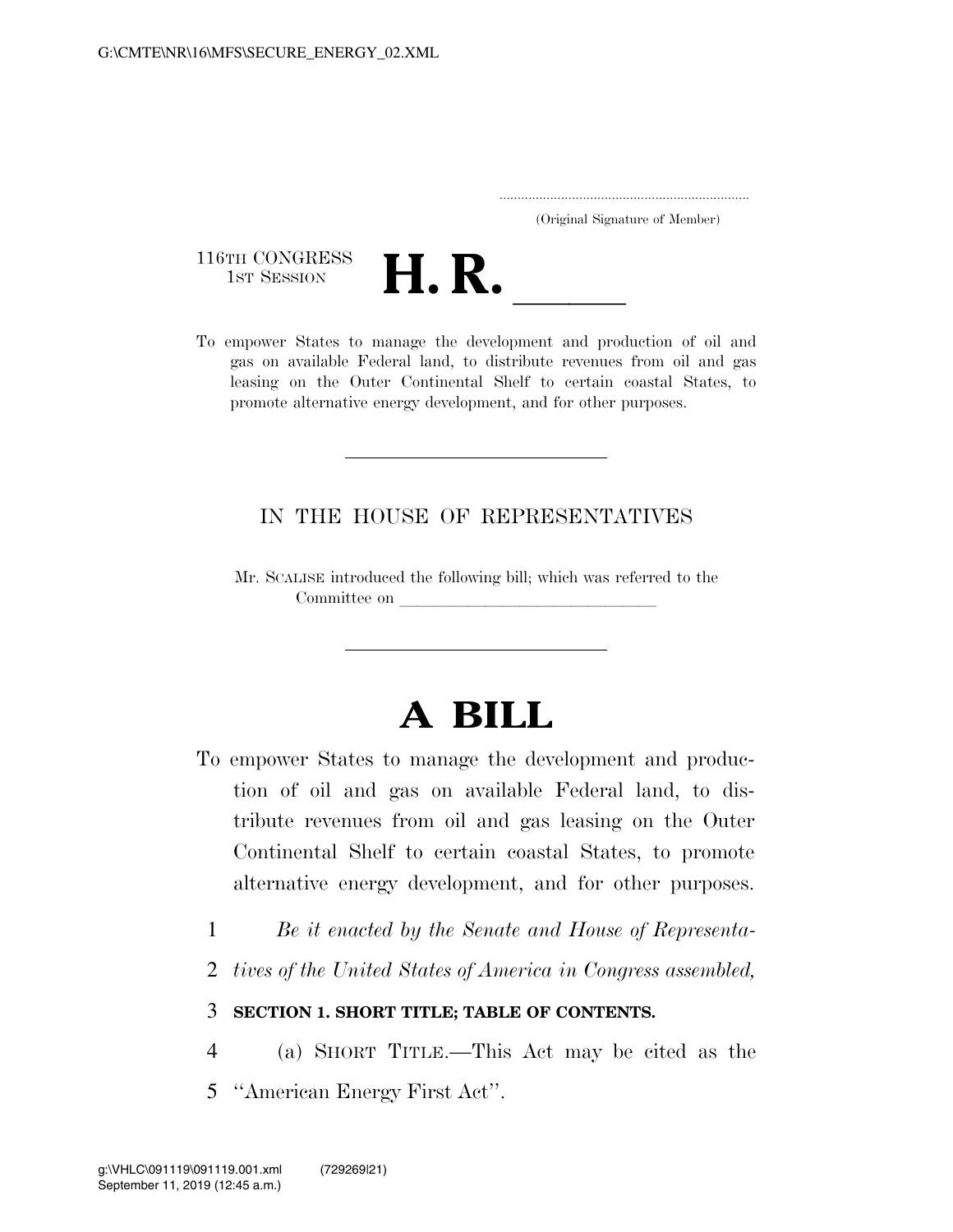### 1 (b) TABLE OF CONTENTS.—The table of contents for

#### 2 this Act is the following:

#### Sec. 1. Short title; table of contents.

#### TITLE I—ONSHORE OIL AND GAS

- Sec. 101. Cooperative federalism in oil and gas permitting on available Federal land.
- Sec. 102. Conveyance to certain States of property interest in State share of royalties and other payments.
- Sec. 103. Access to Federal oil and gas from non-Federal surface estate.
- Sec. 104. State and Tribal authority for hydraulic fracturing regulation.
- Sec. 105. Review of Integrated Activity Plan for the National Petroleum Reserve in Alaska.
- Sec. 106. Protested lease sales.
- Sec. 107. Clarification regarding liability under Migratory Bird Treaty Act.
- Sec. 108. Amendments to the Energy Policy Act of 2005.
- Sec. 109. Administrative protest process reform.
- Sec. 110. Notifications of permit to drill.

#### TITLE II—OFFSHORE OIL AND GAS

- Sec. 201. Limitation of authority of the President to withdraw areas of the Outer Continental Shelf from oil and gas leasing.
- Sec. 202. Disposition of revenues from oil and gas leasing on the Outer Continental Shelf to Atlantic States and Alaska.
- Sec. 203. Distribution of Outer Continental Shelf revenues to Gulf producing States.
- Sec. 204. Addressing permits for taking of marine mammals.
- Sec. 205. Energy Development in the Eastern Gulf of Mexico.

#### TITLE III—ALTERNATIVE ENERGY

- Sec. 301. Geothermal, solar, and wind leasing priority areas.
- Sec. 302. Geothermal production on Federal lands.
- Sec. 303. Facilitation of coproduction of geothermal energy on oil and gas leases.
- Sec. 304. Noncompetitive leasing of adjoining areas for development of geothermal resources.
- Sec. 305. Application of Outer Continental Shelf Lands Act with respect to territories of the United States.
- Sec. 306. Disposition of revenues with respect to territories of the United States.
- Sec. 307. Wind lease sales for areas of Outer Continental Shelf.
- Sec. 308. Establishment of Coral Reef Conservation Fund.

#### TITLE IV—LIMITATIONS ON LEASING MORATORIUMS

- Sec. 401. Coal leases.
- Sec. 402. Congressional authority requirement.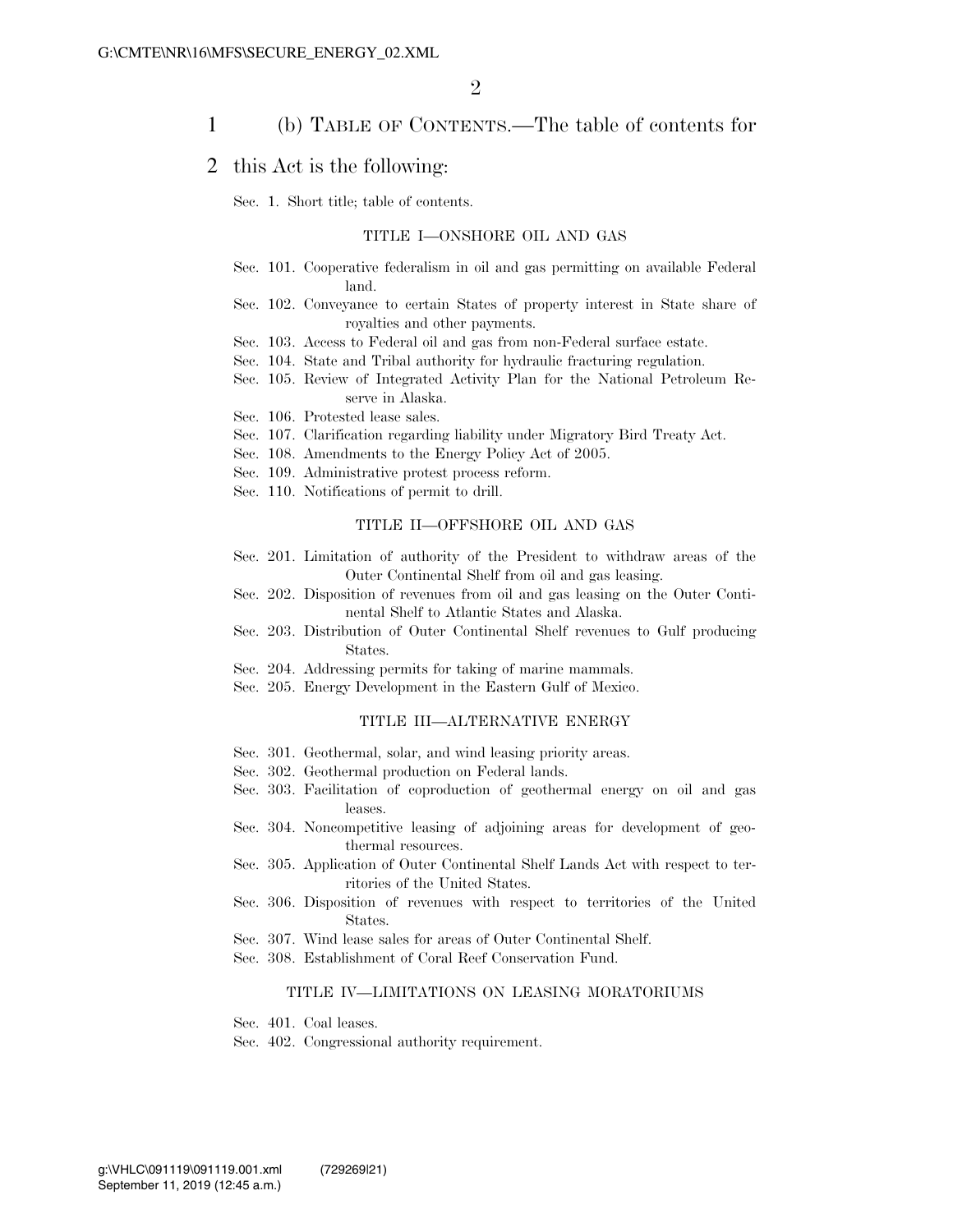# **TITLE I—ONSHORE OIL AND GAS**

| 2              | SEC. 101. COOPERATIVE FEDERALISM IN OIL AND GAS PER- |
|----------------|------------------------------------------------------|
| 3              | MITTING ON AVAILABLE FEDERAL LAND.                   |
| $\overline{4}$ | (a) IN GENERAL.—The Mineral Leasing Act (30          |
| 5              | U.S.C. 181 et seq.) is amended—                      |
| 6              | $(1)$ by redesignating section 44 as section 48;     |
| 7              | and                                                  |
| 8              | $(2)$ by adding after section 43 the following new   |
| 9              | section:                                             |
| 10             | "SEC. 44. COOPERATIVE FEDERALISM IN OIL AND GAS PER- |
| 11             | MITTING ON AVAILABLE FEDERAL LAND.                   |
| 12             | "(a) AUTHORIZATIONS.                                 |
| 13             | "(1) IN GENERAL.—Upon receipt of an applica-         |
| 14             | tion under subsection (b), the Secretary may dele-   |
| 15             | gate to a State exclusive authority—                 |
| 16             | "(A) to issue an Application for Permit to           |
| 17             | Drill on available Federal land; or                  |
| 18             | "(B) to approve drilling plans on available          |
| 19             | Federal land.                                        |
| 20             | "(2) SUNDRY NOTICES.—Any authorization               |
| 21             | under paragraph $(1)$ may, upon the request of the   |
| 22             | State, include authority to process sundry notices.  |
| 23             | "(3) INSPECTION AND ENFORCEMENT. Any                 |
| 24             | authorization under paragraph (1) may, upon the re-  |
| 25             | quest of the State, include authorization to inspect |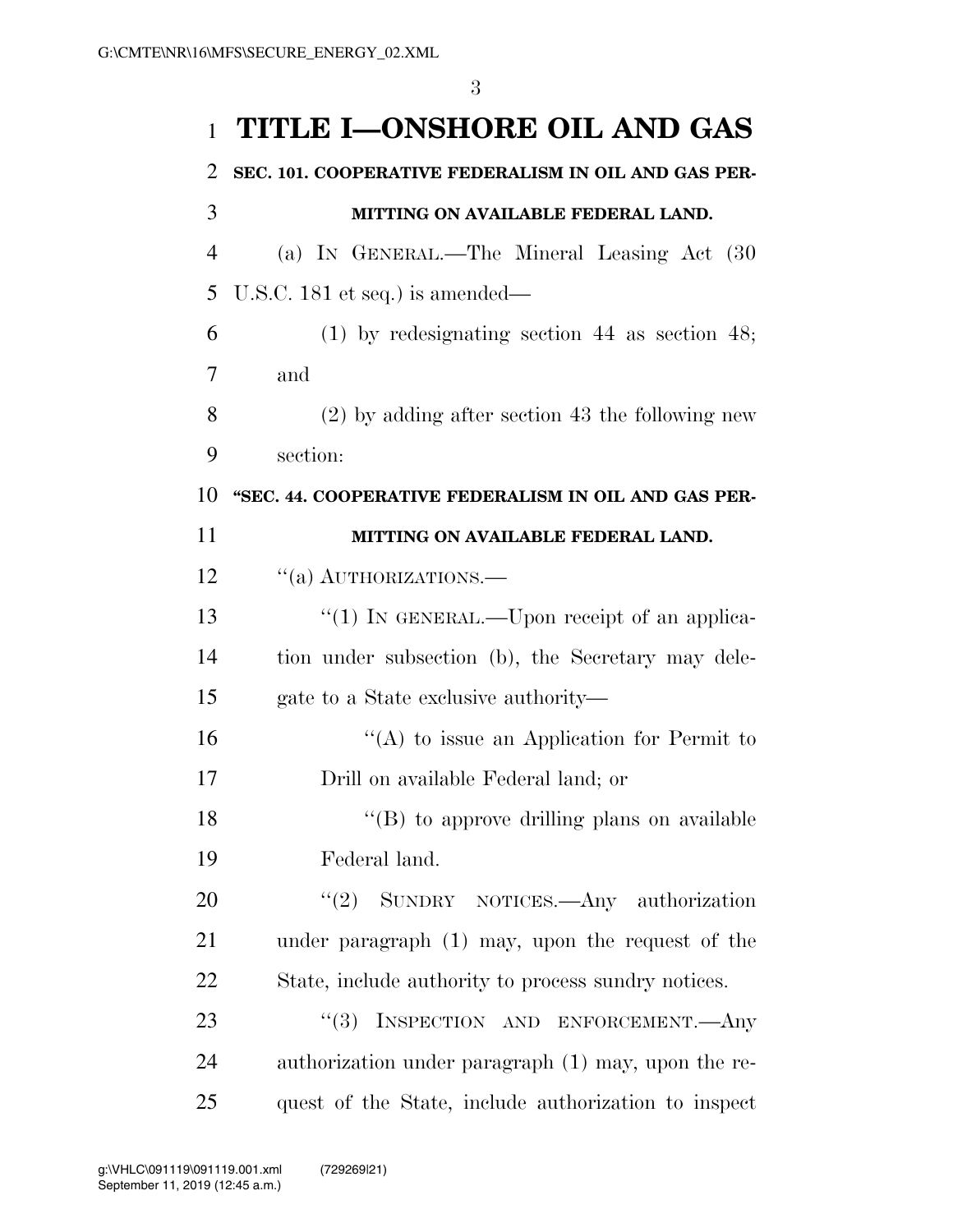| $\mathbf{1}$   | and enforce an Application for Permit to Drill or        |
|----------------|----------------------------------------------------------|
| $\overline{2}$ | drilling plan, as applicable. An authorization under     |
| 3              | paragraph $(1)(A)$ shall not affect the ability of the   |
| 4              | Secretary to collect inspection fees under section       |
| 5              | 108(d) of the Federal Oil and Gas Royalty Manage-        |
| 6              | ment Act of 1982 (30 U.S.C. 1718(d)).                    |
| 7              | "(b) STATE APPLICATION PROCESS.—                         |
| 8              | "(1) SUBMISSION OF APPLICATION.—A State                  |
| 9              | may submit an application under subparagraph (A)         |
| 10             | or $(B)$ of subsection $(a)(1)$ to the Secretary at such |
| 11             | time and in such manner as the Secretary may re-         |
| 12             | quire.                                                   |
| 13             | "(2) CONTENT OF APPLICATION.—An applica-                 |
| 14             | tion submitted under this subsection shall include—      |
| 15             | $\lq\lq$ a description of the State program              |
| 16             | that the State proposes to administer under              |
| 17             | State law, including a State drilling plan; and          |
| 18             | $\lq\lq (B)$ a statement from the Governor or At-        |
| 19             | torney General of such State that the laws of            |
| 20             | such State provide adequate authority to carry           |
| 21             | out the State program.                                   |
| 22             | (3)<br>DEADLINE FOR APPROVAL<br><b>OR</b><br>DIS-        |
| 23             | APPROVAL.—Not later than 180 days after the date         |
| 24             | of receipt of an application under this subsection,      |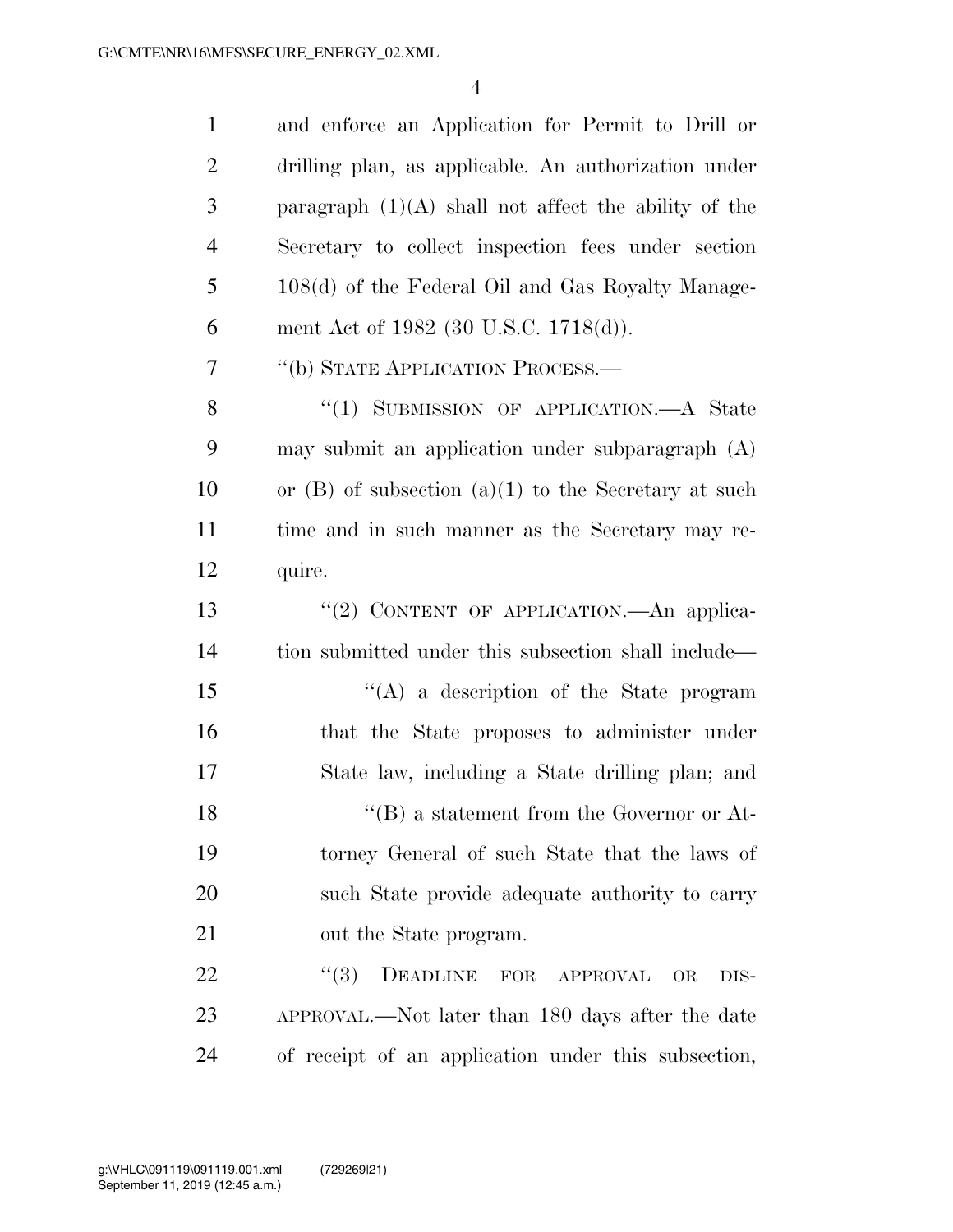| $\mathbf{1}$   | the Secretary shall approve or disapprove such appli- |
|----------------|-------------------------------------------------------|
| $\overline{2}$ | cation.                                               |
| 3              | "(4) CRITERIA FOR APPROVAL.—The Secretary             |
| $\overline{4}$ | may approve an application received under this sub-   |
| 5              | section only if the Secretary has—                    |
| 6              | "(A) determined that the State applicant              |
| 7              | would be at least as effective as the Secretary       |
| 8              | in issuing Applications for Permit to Drill or in     |
| 9              | approving drilling plans, as applicable;              |
| 10             | $\lq\lq$ determined that the State program of         |
| 11             | the State applicant—                                  |
| 12             | "(i) complies with this Act; and                      |
| 13             | "(ii) provides for the termination or                 |
| 14             | modification of an issued Application for             |
| 15             | Permit to Drill or approved drilling plan,            |
| 16             | as applicable, for cause, including for-              |
| 17             | $\lq\lq$ (I) the violation of any condi-              |
| 18             | tion of the issued Application for Per-               |
| 19             | mit to Drill or approved drilling plan;               |
| 20             | "(II) obtaining the issued Appli-                     |
| 21             | cation for Permit to Drill or approved                |
| 22             | drilling plan by misrepresentation; or                |
| 23             | "(III) failure to fully disclose in                   |
| 24             | the application all relevant facts;                   |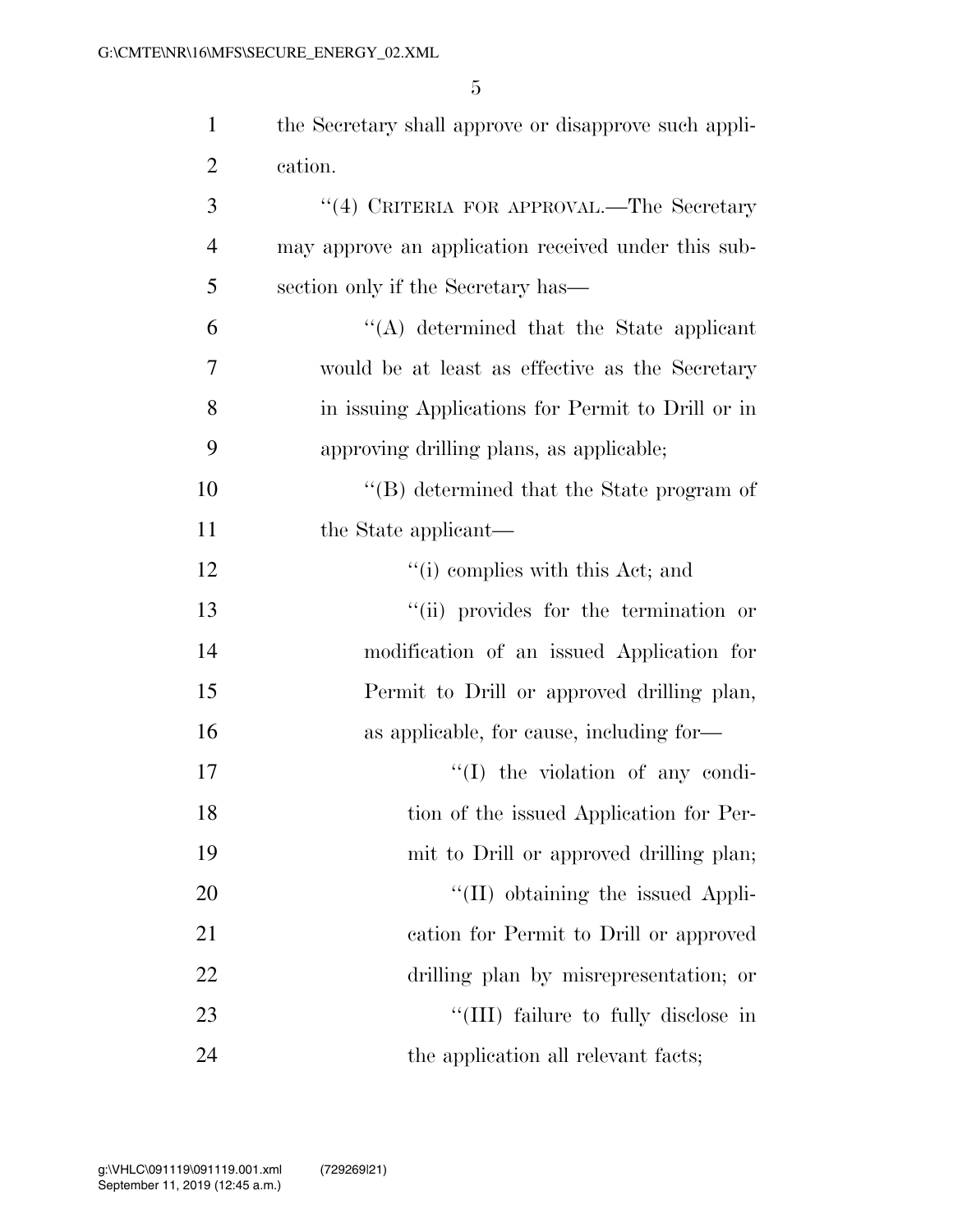''(C) determined that the State applicant has sufficient administrative and technical per- sonnel and sufficient funding to carry out the State program; ''(D) provided notice to the public, solicited public comment, and held a public hearing with- in such State; 8 ''(E) determined that approval of the ap- plication would not result in decreased royalty payments owed to the United States under sec-11 tion 35(a), except as provided in subsection (e) of that section; and ''(F) in the case of a State applicant seek-14 ing authority under subsection  $(a)(3)$  to inspect and enforce Applications for Permit to Drill or drilling plans, as applicable, entered into a memorandum of understanding with such State applicant that delineates the Federal and State responsibilities with respect to such inspection and enforcement. 21 ''(5) DISAPPROVAL.—If the Secretary dis-approves an application submitted under this sub-

section, then the Secretary shall—

24 "(A) notify, in writing, such State appli-cant of the reason for the disapproval and any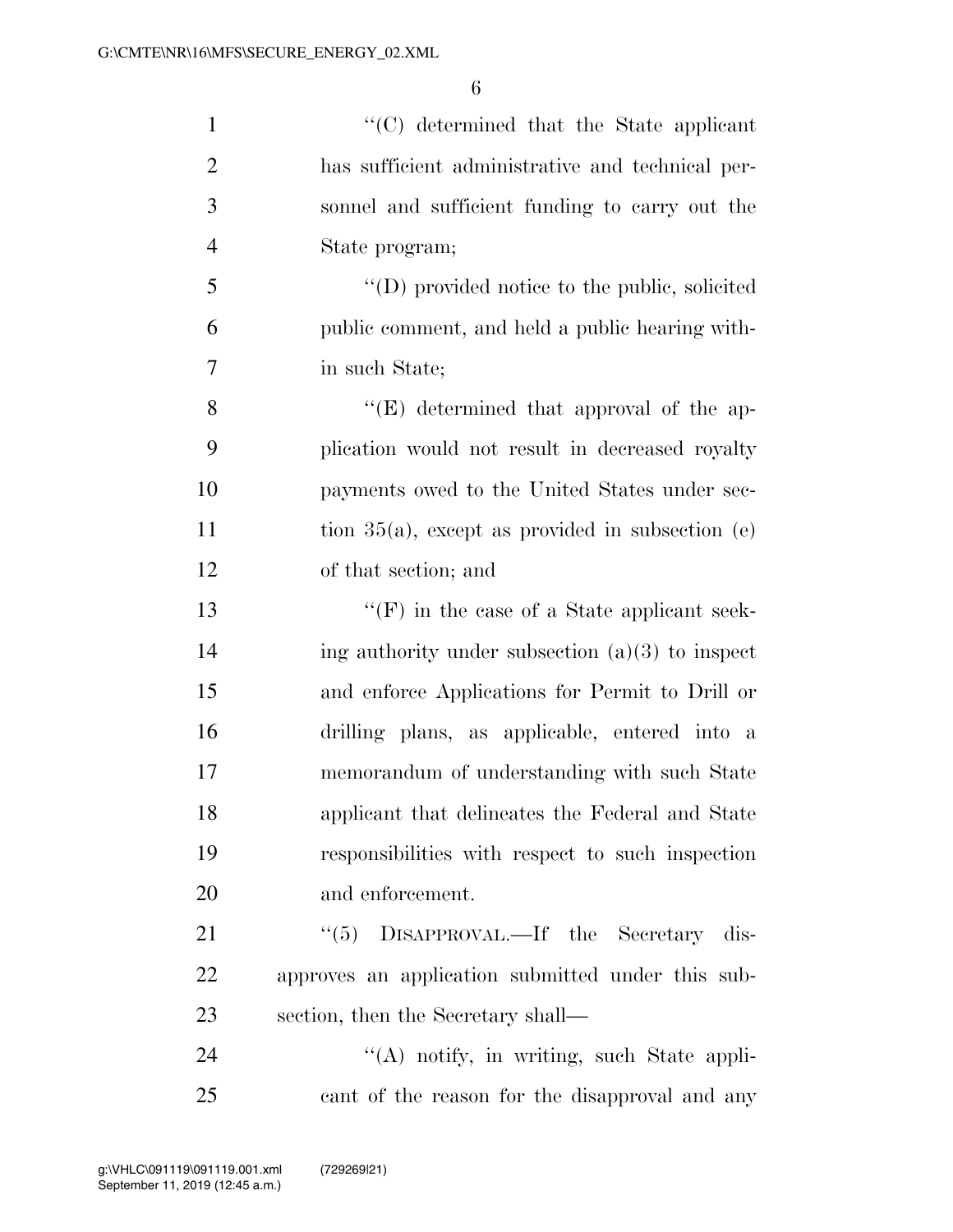| $\mathbf{1}$   | revisions or modifications necessary to obtain        |
|----------------|-------------------------------------------------------|
| $\overline{2}$ | approval; and                                         |
| 3              | "(B) provide any additional information,              |
| $\overline{4}$ | data, or analysis upon which the disapproval is       |
| 5              | based.                                                |
| 6              | "(6) RESUBMITTAL OF APPLICATION.—A State              |
| 7              | may resubmit an application under this subsection     |
| 8              | at any time.                                          |
| 9              | $``(7)$ STATE<br>MEMORANDUM<br>OF<br>UNDER-           |
| 10             | STANDING.—Before a State submits an application       |
| 11             | under this subsection, the Secretary may, at the re-  |
| 12             | quest of such State, enter into a memorandum of       |
| 13             | understanding with such State regarding the pro-      |
| 14             | posed State program—                                  |
| 15             | $\lq\lq$ to delineate the Federal and State re-       |
| 16             | sponsibilities for oil and gas regulations;           |
| 17             | "(B) to provide technical assistance; and             |
| 18             | $\lq\lq$ (C) to share best management practices.      |
| 19             | $\lq\lq (c)$ ADMINISTRATIVE FEES FOR APPLICATIONS FOR |
| 20             | PERMIT TO DRILL.-                                     |
| 21             | "(1) IN GENERAL.—A State for which authority          |
| 22             | has been delegated under subsection $(a)(1)(A)$ may   |
| 23             | collect a fee for each application for an Application |
| 24             | for Permit to Drill that is submitted to the State.   |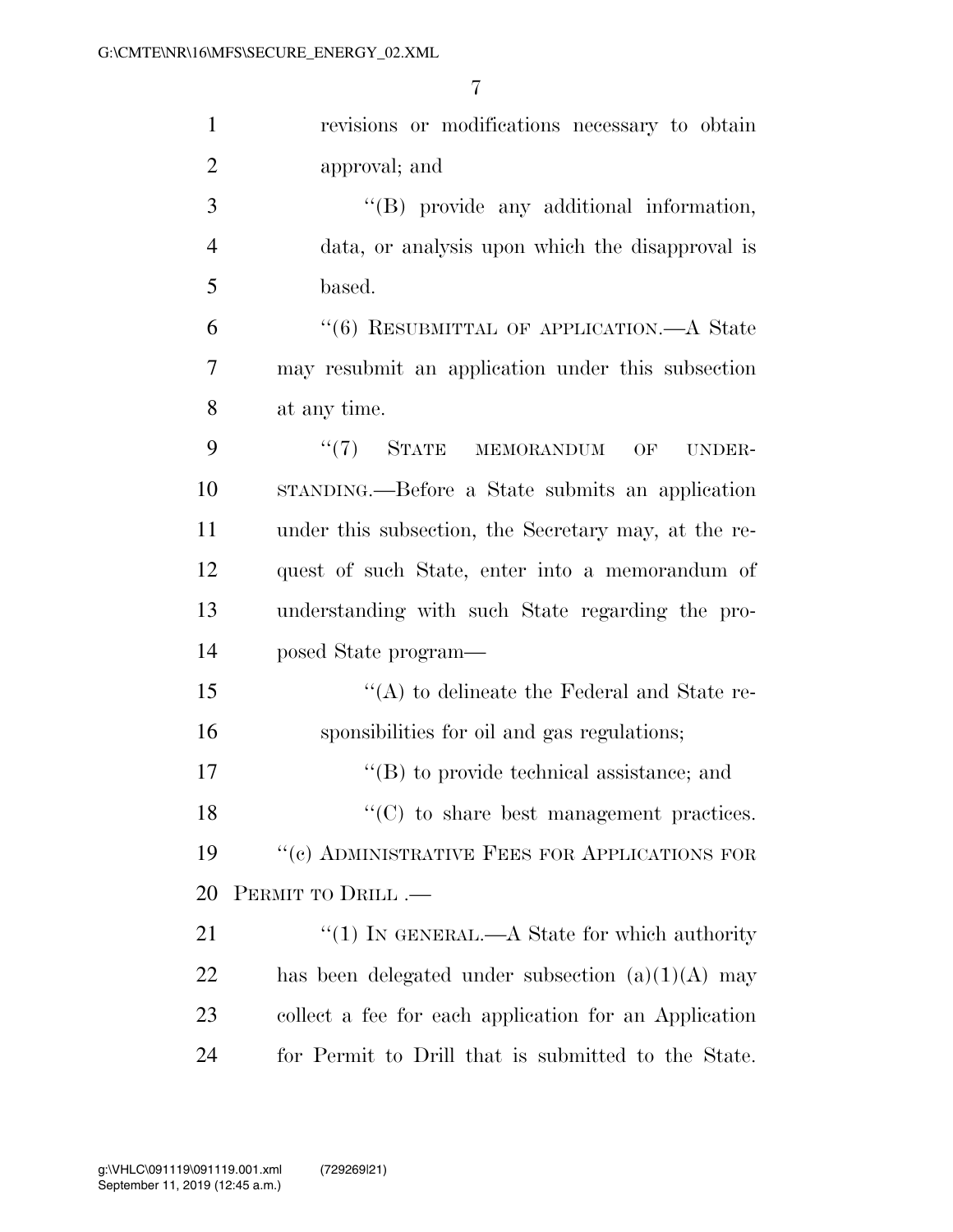| $\mathbf{1}$   | $``(2)$ NO COLLECTION OF<br><b>FEE</b><br>BY<br>SEC-          |
|----------------|---------------------------------------------------------------|
| $\overline{2}$ | RETARY.—The Secretary may not collect a fee from              |
| 3              | the applicant or from the State for an application            |
| $\overline{4}$ | for an Application for Permit to Drill that is sub-           |
| 5              | mitted to a State for which authority has been dele-          |
| 6              | gated under subsection $(a)(1)(A)$ .                          |
| 7              | "(3) FEE AMOUNT.—The fee collected under                      |
| 8              | paragraph (1) shall be less than or equal to the              |
| 9              | amount of the fee described in section $35(d)(2)$ .           |
| 10             | "(4) USE.—A State shall use 100 percent of                    |
| 11             | the fees collected under this subsection for the ad-          |
| 12             | ministration of the approved State program of the             |
| 13             | State.                                                        |
| 14             | "(d) VOLUNTARY TERMINATION OF AUTHORITY.—A                    |
| 15             | State may voluntarily terminate any authority delegated       |
| 16             | to such State under subsection (a) upon providing written     |
| 17             | notice to the Secretary 60 days in advance of the date        |
|                | 18 of termination. Upon expiration of such 60-day period, the |
| 19             | Secretary shall resume any activities for which authority     |
| 20             | was delegated to the State under subsection (a).              |
| 21             | "(e) APPEAL OF DENIAL OF APPLICATION FOR AP-                  |
| 22             | PLICATION FOR PERMIT TO DRILL OR APPLICATION FOR              |
| 23             | APPROVAL OF DRILLING PLAN.—                                   |
| 24             | "(1) IN GENERAL.—If a State for which the                     |
|                |                                                               |

Secretary has delegated authority under subsection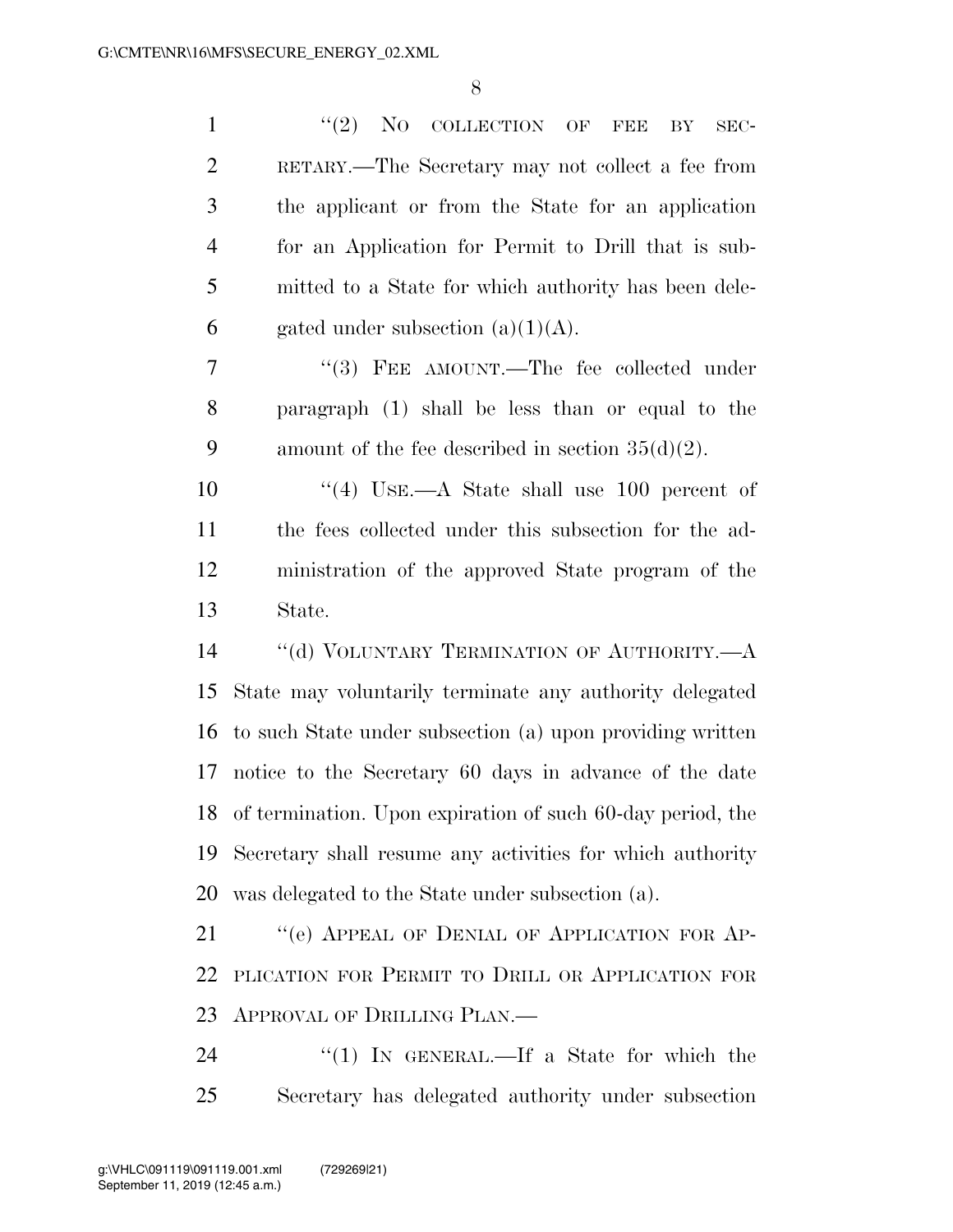(a)(1) denies an application for an Application for Permit to Drill or an application for approval of a drilling plan, the applicant may appeal such decision to the Department of the Interior Office of Hearings and Appeals.

6 "(2) FEE ALLOWED.—The Secretary may charge the applicant a fee for the appeal referred to in paragraph (1).

9 "(f) FEDERAL ADMINISTRATION OF STATE PRO-GRAM.—

 $\frac{1}{1}$  NOTIFICATION. If the Secretary has rea- son to believe that a State is not administering or enforcing an approved State program, the Secretary shall notify the relevant State regulatory authority of any possible deficiencies.

16 ''(2) STATE RESPONSE.—Not later than 30 days after the date on which a State receives notifi- cation of a possible deficiency under paragraph (1), the State shall—

20  $\langle (A) \rangle$  take appropriate action to correct the possible deficiency; and

22 ''(B) notify the Secretary of the action in writing.

24 "(3) DETERMINATION.—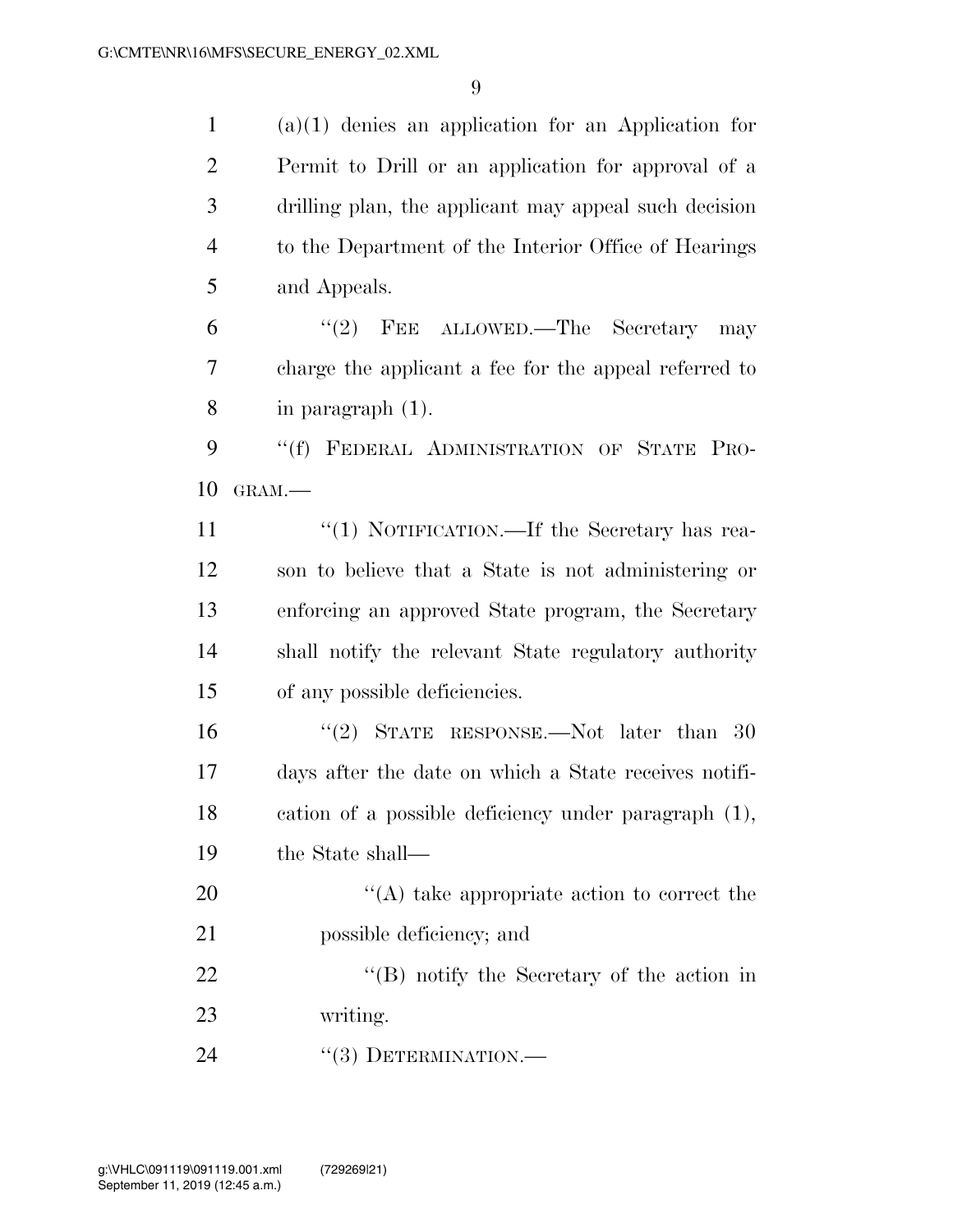$\langle (A) \rangle$  In GENERAL.—On expiration of the 30-day period referred to in paragraph (2), if the Secretary determines that a violation of all or any part of an approved State program has resulted from a failure of the State to admin- ister or enforce the approved State program of the State or that the State has not dem- onstrated its capability and intent to administer or enforce such a program, the Secretary shall issue public notice of such a determination. 11 "'(B) APPEAL.—A State may appeal the determination of the Secretary under subpara- graph (A) in the applicable United States Dis- trict Court. The Secretary may not resume ac- tivities under paragraph (4) pending the resolu-16 tion of the appeal. 17 "(4) RESUMPTION BY SECRETARY.—Subject to paragraph (3)(B), 30 days after the date on which the Secretary issues the public notice described in

 paragraph 3(A), the Secretary shall resume any ac- tivities for which authority was delegated to the State during the period—

23 ''(A) beginning on the date 30 days after the date on which the Secretary issues the pub-25 lic notice under paragraph  $(3)(A)$ ; and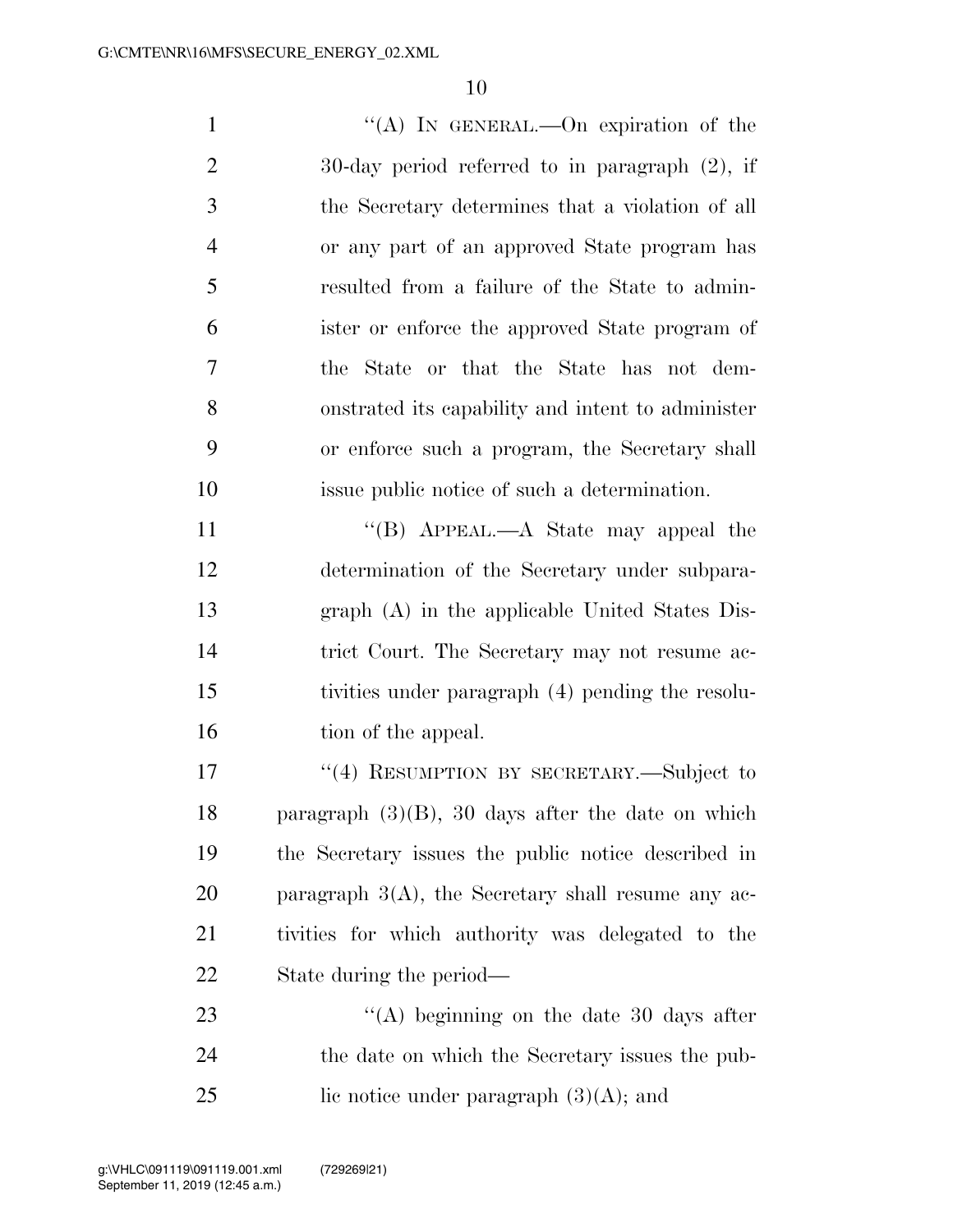| $\mathbf{1}$   | $\lq\lq (B)$ ending on the date on which the Sec-   |
|----------------|-----------------------------------------------------|
| $\overline{2}$ | retary determines that the State will administer    |
| 3              | or enforce, as applicable, such State's approved    |
| $\overline{4}$ | State program.                                      |
| 5              | "(5) STANDING.—States with approved regu-           |
| 6              | latory programs shall have standing to sue the Sec- |
| 7              | retary for any action taken under this subsection.  |
| 8              | "(g) DEFINITIONS.—In this section:                  |
| 9              | "(1) AVAILABLE FEDERAL LAND.—The term               |
| 10             | 'available Federal land' means any Federal land     |
| 11             | $that-$                                             |
| 12             | $\lq\lq$ is located within the boundaries of a      |
| 13             | State;                                              |
| 14             | "(B) is not held by the United States in            |
| 15             | trust for the benefit of a federally recognized     |
| 16             | Indian Tribe or a member of such an Indian          |
| 17             | Tribe;                                              |
| 18             | "(C) is not a unit of the National Park             |
| 19             | System;                                             |
| 20             | $\lq\lq$ (D) is not a unit of the National Wildlife |
| 21             | Refuge System, except for the portion of such       |
| <u>22</u>      | unit for which oil and gas drilling is allowed      |
| 23             | under law;                                          |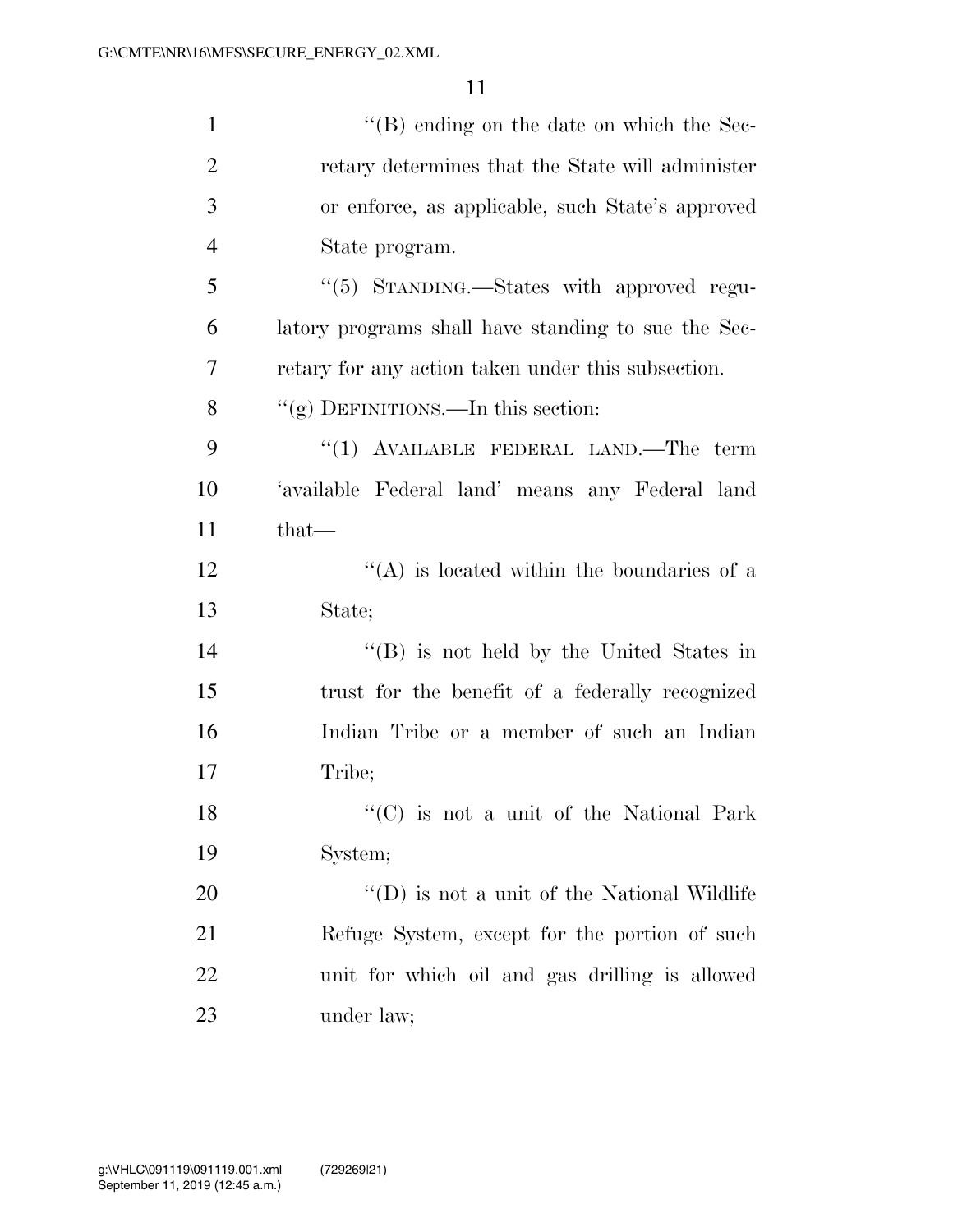| $\mathbf{1}$   | "(E) is not a congressionally approved wil-            |
|----------------|--------------------------------------------------------|
| $\overline{2}$ | derness area under the Wilderness Act (16)             |
| 3              | U.S.C. $1131$ et seq.); and                            |
| $\overline{4}$ | $\lq\lq(F)$ has been identified as land available      |
| 5              | for lease or has been leased for the exploration,      |
| 6              | development, and production of oil and gas—            |
| 7              | "(i) by the Bureau of Land Manage-                     |
| 8              | ment under-                                            |
| 9              | "(I) a resource management plan                        |
| 10             | under the process provided for in the                  |
| 11             | Federal Land Policy and Management                     |
| 12             | Act of 1976 (43 U.S.C. 1701 et seq.);                  |
| 13             | <b>or</b>                                              |
| 14             | "(II) an integrated activity plan                      |
| 15             | with respect to the National Petro-                    |
| 16             | leum Reserve in Alaska; or                             |
| 17             | "(ii) by the Forest Service under a                    |
| 18             | National Forest management plan under                  |
| 19             | the Forest and Rangeland Renewable Re-                 |
| 20             | sources Planning Act of 1974 (16 U.S.C.                |
| 21             | 1600 et seq.).                                         |
| 22             | "(2) DRILLING PLAN.—The term 'drilling plan'           |
| 23             | means a plan described under section $3162.3-1$ (e) of |
| 24             | title 43, Code of Federal Regulations (or successor    |
| 25             | regulation).                                           |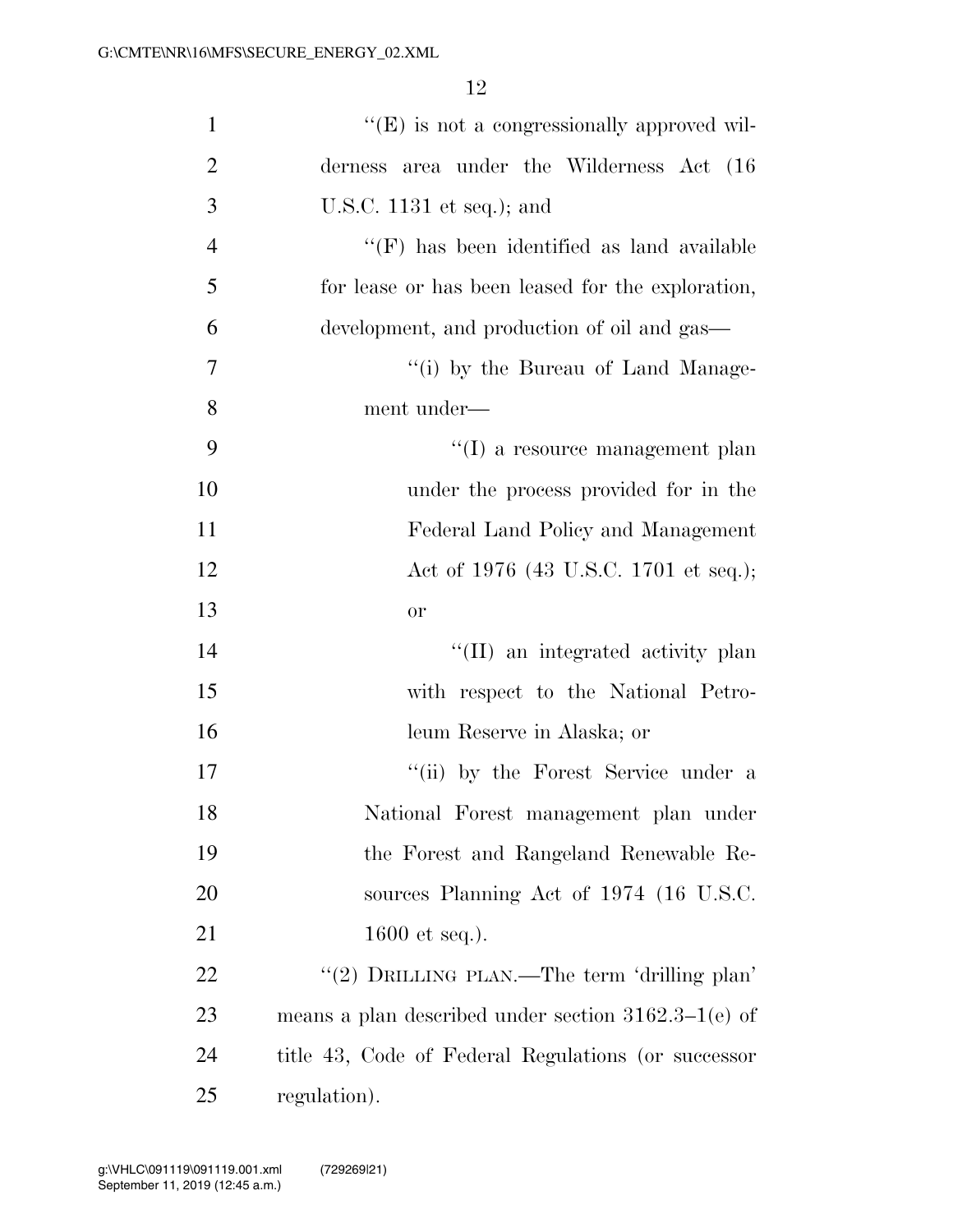| $\mathbf{1}$   | "(3) APPLICATION FOR PERMIT TO DRILL.-                |
|----------------|-------------------------------------------------------|
| $\overline{2}$ | The term 'Application for Permit to Drill' or 'Appli- |
| 3              | cations for Permit to Drill' means a permit—          |
| $\overline{4}$ | "(A) that grants authority to drill for oil           |
| 5              | and gas; and                                          |
| 6              | $\lq\lq$ for which an application has been re-        |
| 7              | ceived that contains—                                 |
| 8              | $\lq\lq(i)$ a drilling plan;                          |
| 9              | "(ii) a surface use plan of operations                |
| 10             | described under section $3162.3-1(f)$ of title        |
| 11             | 43, Code of Federal Regulations (or suc-              |
| 12             | cessor regulation);                                   |
| 13             | "(iii) evidence of bond coverage; and                 |
| 14             | "(iv) such other information as may                   |
| 15             | be required by applicable orders and no-              |
| 16             | tices.                                                |
| 17             | "(4) SECRETARY.—The term 'Secretary' means            |
| 18             | the Secretary of the Interior.                        |
| 19             | "(5) STATE.—The term 'State' means each of            |
| 20             | the several States.                                   |
| 21             | "(6) STATE APPLICANT.—The term 'State ap-             |
| 22             | plicant' means a State that has submitted an appli-   |
| 23             | cation under subsection (b).                          |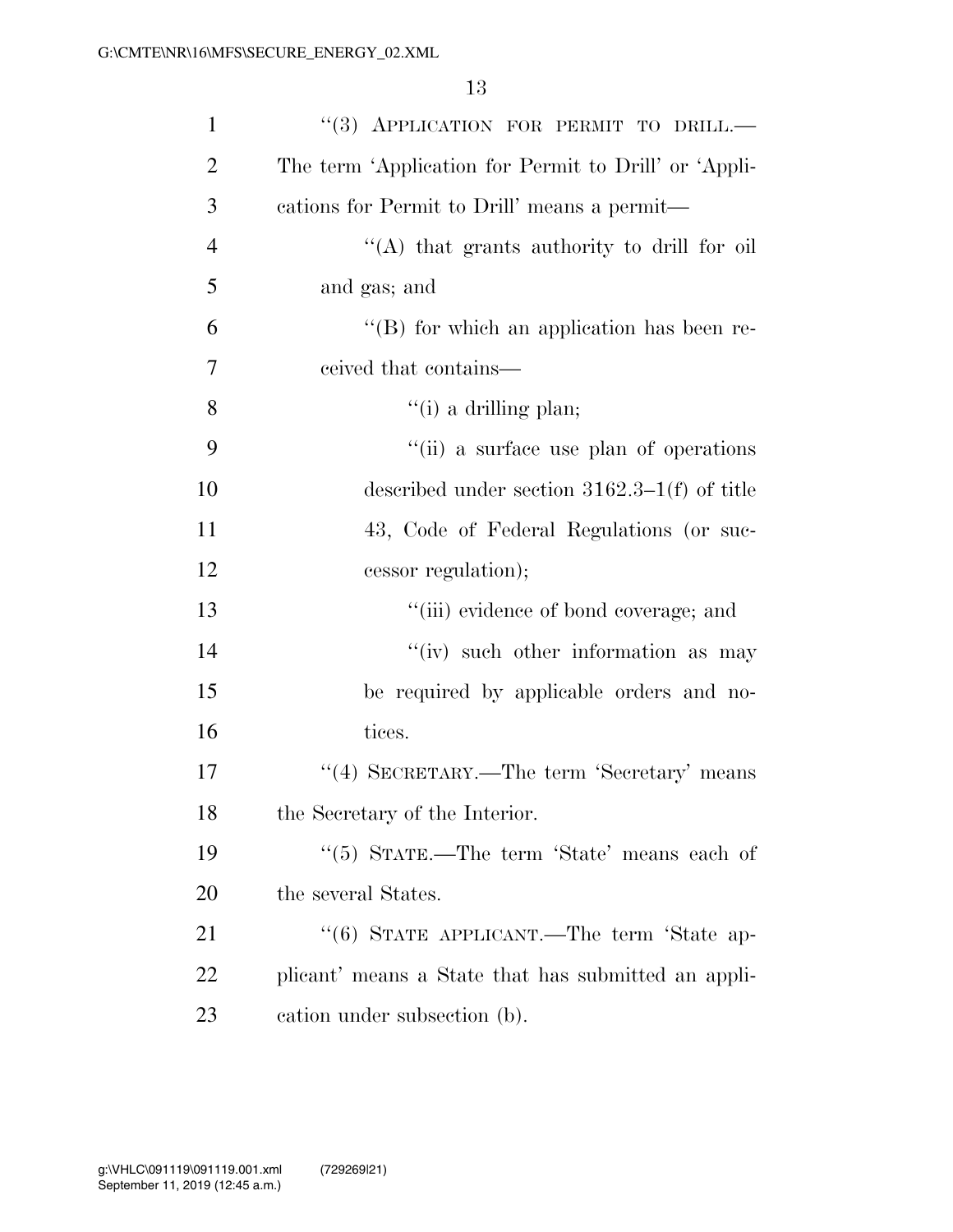| $\mathbf{1}$   | "(7) STATE PROGRAM.—The term 'State pro-              |
|----------------|-------------------------------------------------------|
| $\overline{2}$ | gram' means a program that provides for a State       |
| 3              | $to-$                                                 |
| $\overline{4}$ | "(A) issue Applications for Permit to Drill           |
| 5              | or approve drilling plans, as applicable, on          |
| 6              | available Federal land; and                           |
| $\tau$         | $\lq\lq$ impose sanctions for violations of           |
| 8              | State laws, regulations, or any condition of an       |
| 9              | issued Application for Permit to Drill or ap-         |
| 10             | proved drilling plan, as applicable.                  |
| 11             | "(8) SUNDRY NOTICE.—The term 'sundry no-              |
| 12             | tice' means a written request—                        |
| 13             | $\lq\lq$ to perform work not covered under an         |
| 14             | Application for Permit to Drill or drilling plan;     |
| 15             | <b>or</b>                                             |
| 16             | "(B) for a change to operations covered               |
| 17             | under a an Application for Permit to Drill or         |
| 18             | drilling plan.".                                      |
| 19             | (b) INSPECTION FEES.—Section 108 of the Federal       |
| 20             | Oil and Gas Royalty Management Act of 1982 (30 U.S.C. |
| 21             | 1718) is amended by adding at the end the following:  |
| 22             | "(d) INSPECTION FEES FOR CERTAIN STATES.—             |
| 23             | "(1) IN GENERAL.—The Secretary shall con-             |
| 24             | duct inspections of operations under each oil and gas |
| 25             | lease. The Secretary shall collect annual nonrefund-  |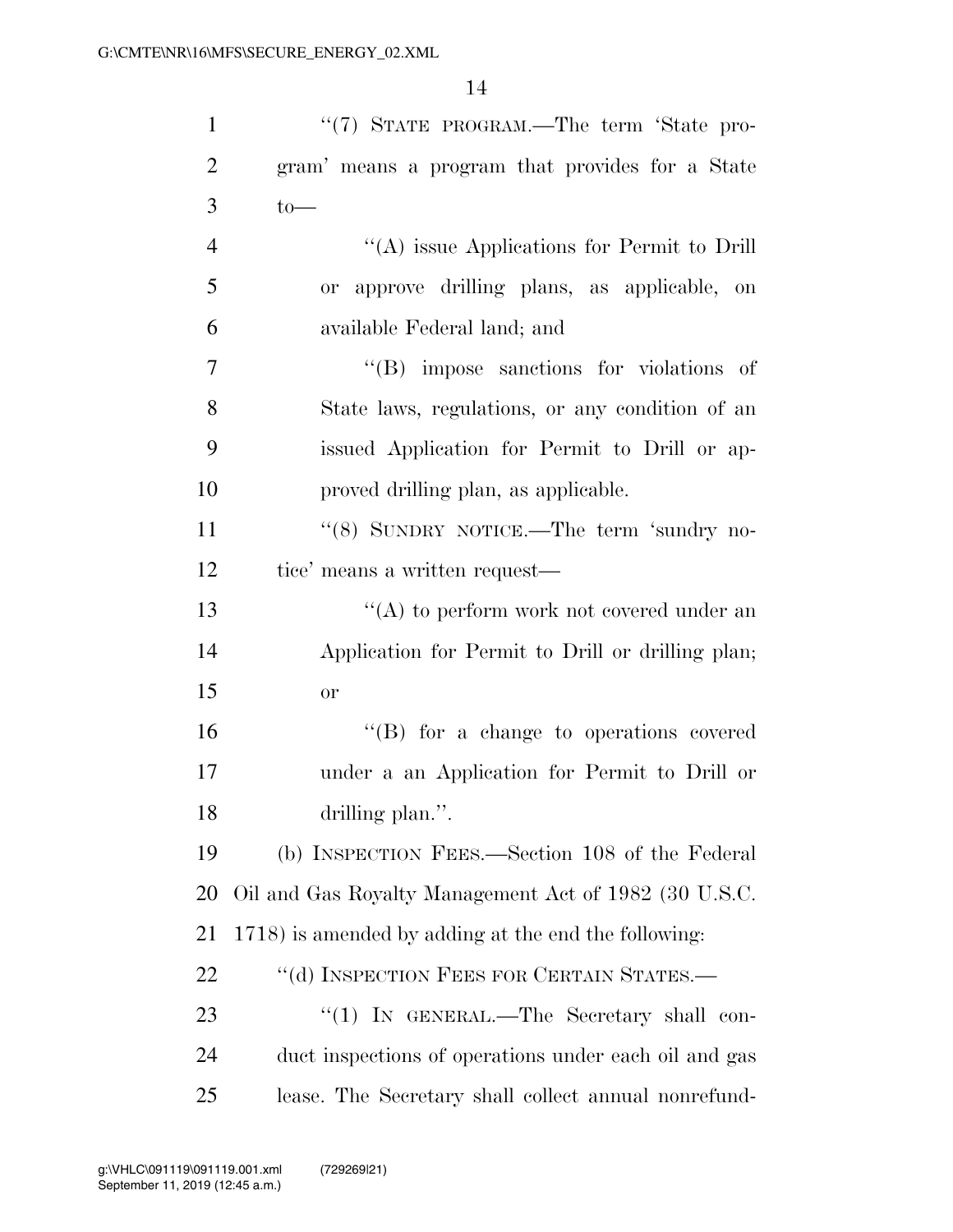| $\mathbf{1}$   | able inspection fees in the amount specified in para- |
|----------------|-------------------------------------------------------|
| $\overline{2}$ | graph (2), from each designated operator under each   |
| 3              | oil and gas lease on Federal that is subject to in-   |
| $\overline{4}$ | spection under subsection (b) and that is located in  |
| 5              | a State for which the Secretary has delegated au-     |
| 6              | thority under section $44(a)(1)(A)$ of the Mineral    |
| 7              | Leasing Act.                                          |
| 8              | "(2) AMOUNT.—The amount of the fees col-              |
| 9              | lected under paragraph (1) shall be—                  |
| 10             | "(A) $$700$ for each lease or unit or                 |
| 11             | communitization agreement with no active or           |
| 12             | inactive wells, but with surface use, disturbance     |
| 13             | or reclamation;                                       |
| 14             | "(B) $$1,225$ for each lease or unit or               |
| 15             | communitization agreement with 1 to 10 wells,         |
| 16             | with any combination of active or inactive wells;     |
| 17             | "(C) $$4,900$ for each lease or unit or               |
| 18             | communitization agreement with 11 to 50 wells,        |
| 19             | with any combination of active or inactive wells;     |
| 20             | and                                                   |
| 21             | "(D) $$9,800$ for each lease or unit or               |
| 22             | communitization agreement with more than 50           |
| 23             | wells, with any combination of active or inactive     |
| 24             | wells.                                                |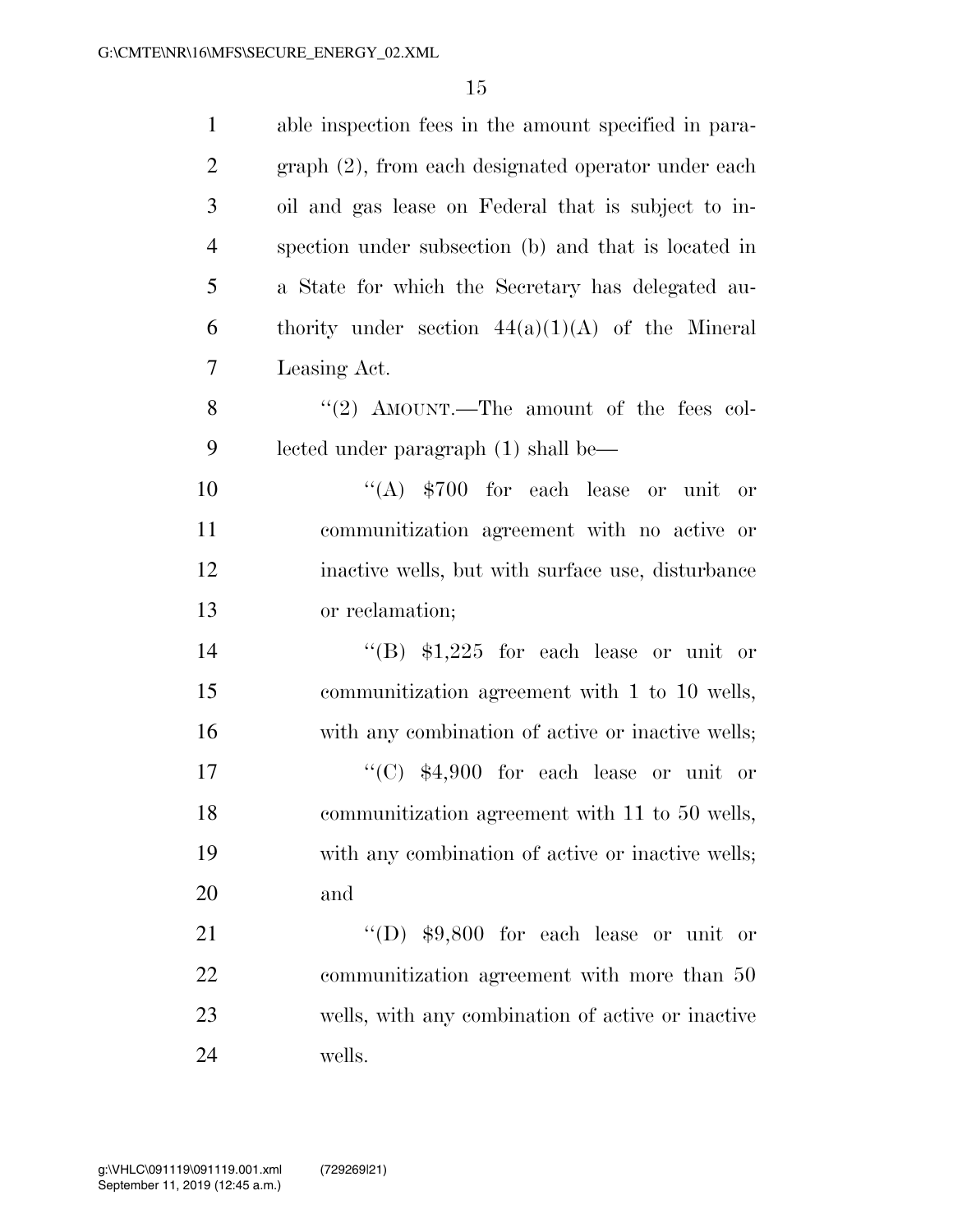| $\mathbf{1}$   | "(3) ONSHORE ENERGY SAFETY FUND.—There               |
|----------------|------------------------------------------------------|
| $\overline{2}$ | is established in the Treasury a fund, to be known   |
| 3              | as the 'Onshore Energy Safety Fund' (referred to in  |
| 4              | this subsection as the 'Fund'), into which shall be  |
| 5              | deposited all amounts collected as fees under para-  |
| 6              | graph (1) and which shall be available as provided   |
| 7              | under paragraph (4).                                 |
| 8              | "(4) AVAILABILITY OF FEES.—Notwithstanding           |
| 9              | section 3302 of title 31, United States Code, all    |
| 10             | amounts deposited in the Fund—                       |
| 11             | $\lq\lq$ shall be credited as offsetting collec-     |
| 12             | tions;                                               |
| 13             | $\lq\lq$ (B) shall be available for expenditure for  |
| 14             | purposes of carrying out inspections of onshore      |
| 15             | oil and gas operations in those States for which     |
| 16             | the Secretary has delegated authority under          |
| 17             | section $44(a)(1)(A)$ of the Mineral Leasing Act;    |
| 18             | $\lq\lq$ (C) shall be available only to the extent   |
| 19             | provided for in advance in an appropriations         |
| 20             | Act; and                                             |
| 21             | "(D) shall remain available until expended.          |
| 22             | "(5) PAYMENT DUE DATE.—The Secretary                 |
| 23             | shall require payment of any fee assessed under this |
| 24             | subsection within 30 days after the Secretary pro-   |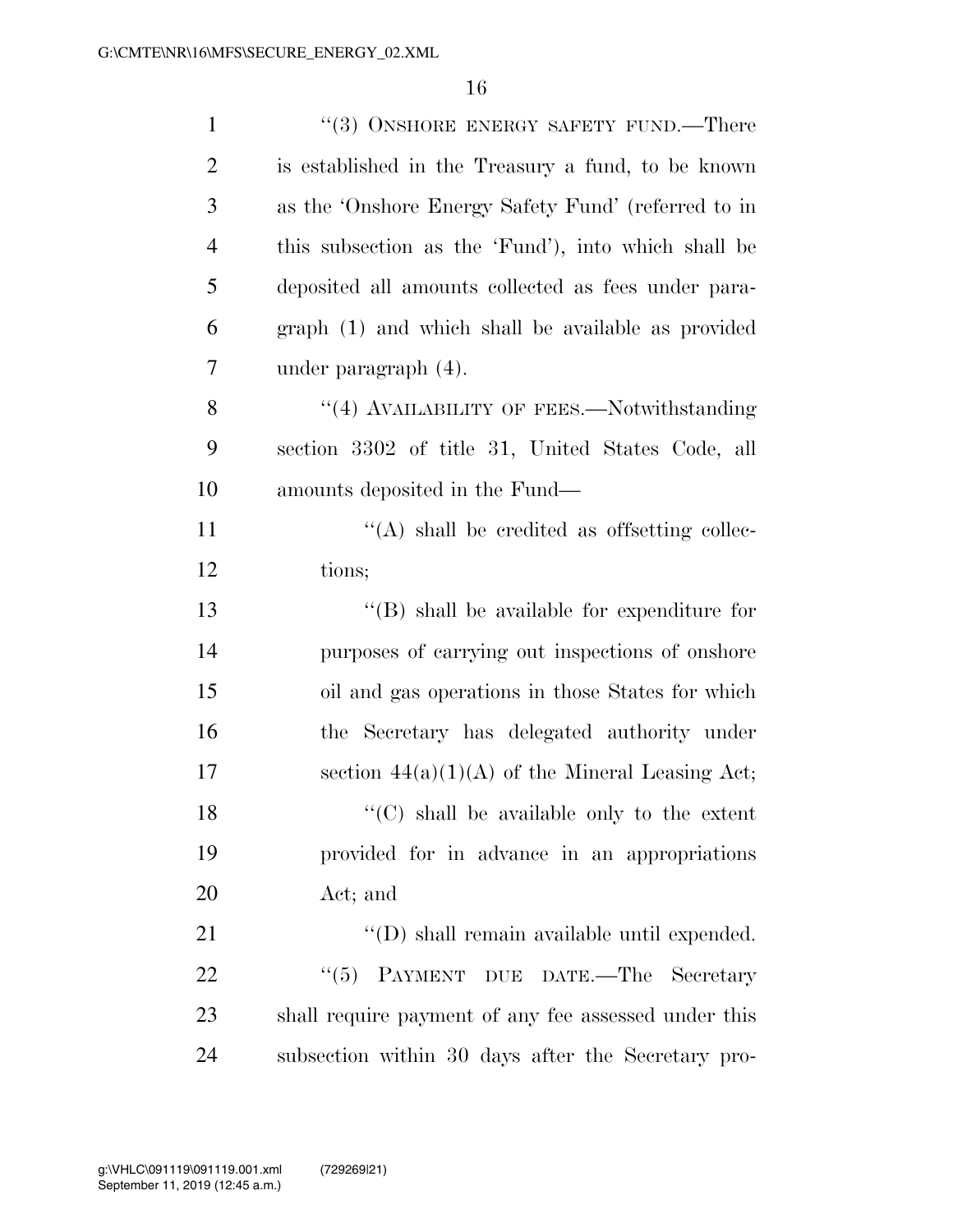vides notice of the assessment of the fee after the completion of an inspection.

3 "(6) PENALTY.—If a designated operator as- sessed a fee under this subsection fails to pay the full amount of the fee as prescribed in this sub- section, the Secretary may, in addition to utilizing any other applicable enforcement authority, assess civil penalties against the operator under section 109 in the same manner as if this section were a mineral leasing law.

11 "(7) NOTIFICATION TO STATE OF NONCOMPLI- ANCE.—If, on the basis of any inspection under sub- section (b), the Secretary determines that an oper- ator is in noncompliance with the requirements of mineral leasing laws and this chapter, the Secretary shall notify the State of such noncompliance imme-diately.''.

 (c) EXISTING AUTHORITIES.—Section 390(a) of the Energy Policy Act of 2005 (42 U.S.C. 15942(a)) is amended—

 (1) by striking ''Action by the Secretary of the Interior'' and inserting ''The Secretary of the Inte-rior,'';

(2) by inserting a comma after ''Agriculture'';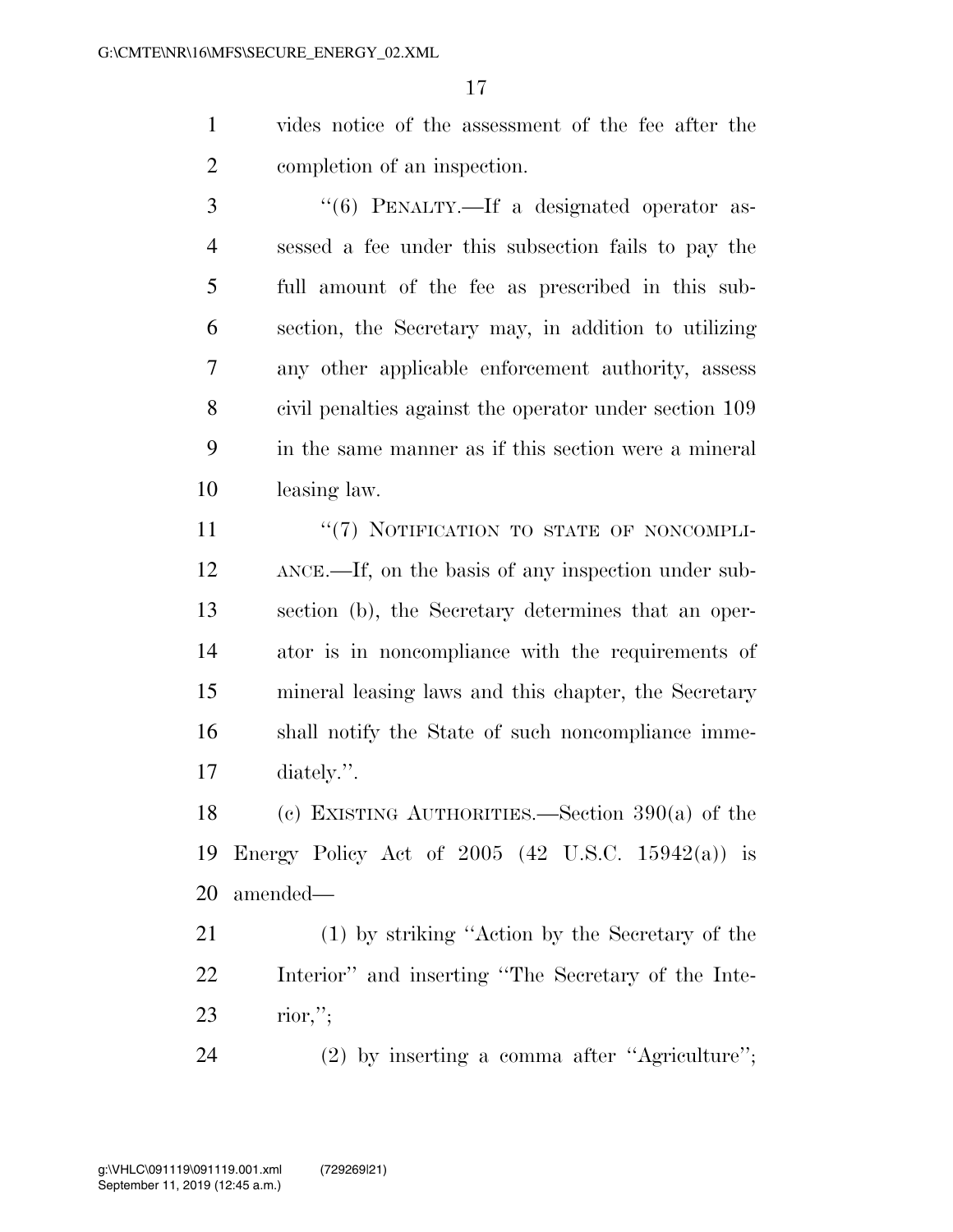| $\mathbf{1}$   | $(3)$ by striking "with respect to any of the ac-        |
|----------------|----------------------------------------------------------|
| $\overline{2}$ | tivities described in subsection (b) shall be subject to |
| 3              | a rebuttable presumption that the use of" and in-        |
| $\overline{4}$ | serting "shall apply"; and                               |
| 5              | (4) by striking "would apply if the activity" and        |
| 6              | inserting "for each action described in subsection (b)   |
| 7              | if the action".                                          |
| 8              | SEC. 102. CONVEYANCE TO CERTAIN STATES OF PROPERTY       |
| 9              | INTEREST IN STATE SHARE OF ROYALTIES                     |
| 10             | AND OTHER PAYMENTS.                                      |
| 11             | (a) IN GENERAL.—Section 35 of the Mineral Leasing        |
| 12             | Act $(30 \text{ U.S.C. } 191)$ is amended—               |
| 13             | $(1)$ in subsection $(a)$ , by striking "shall be paid   |
| 14             | into the Treasury" and inserting "shall, except as       |
| 15             | provided in subsection (e), be paid into the Treas-      |
| 16             | $\text{ury}$ ";                                          |
| 17             | $(2)$ in subsection $(e)(1)$ , by inserting "and ex-     |
| 18             | cept as provided in subsection (e)" before ", any        |
| 19             | rentals"; and                                            |
| 20             | (3) by adding at the end the following:                  |
| 21             | "(e) CONVEYANCE TO CERTAIN STATES OF PROP-               |
| 22             | ERTY INTEREST IN STATE SHARE.—                           |
| 23             | " $(1)$ In GENERAL.—Notwithstanding any other            |
| 24             | provision of law, on request of a State and in lieu      |
| 25             | of any payments to the State under subsection (a),       |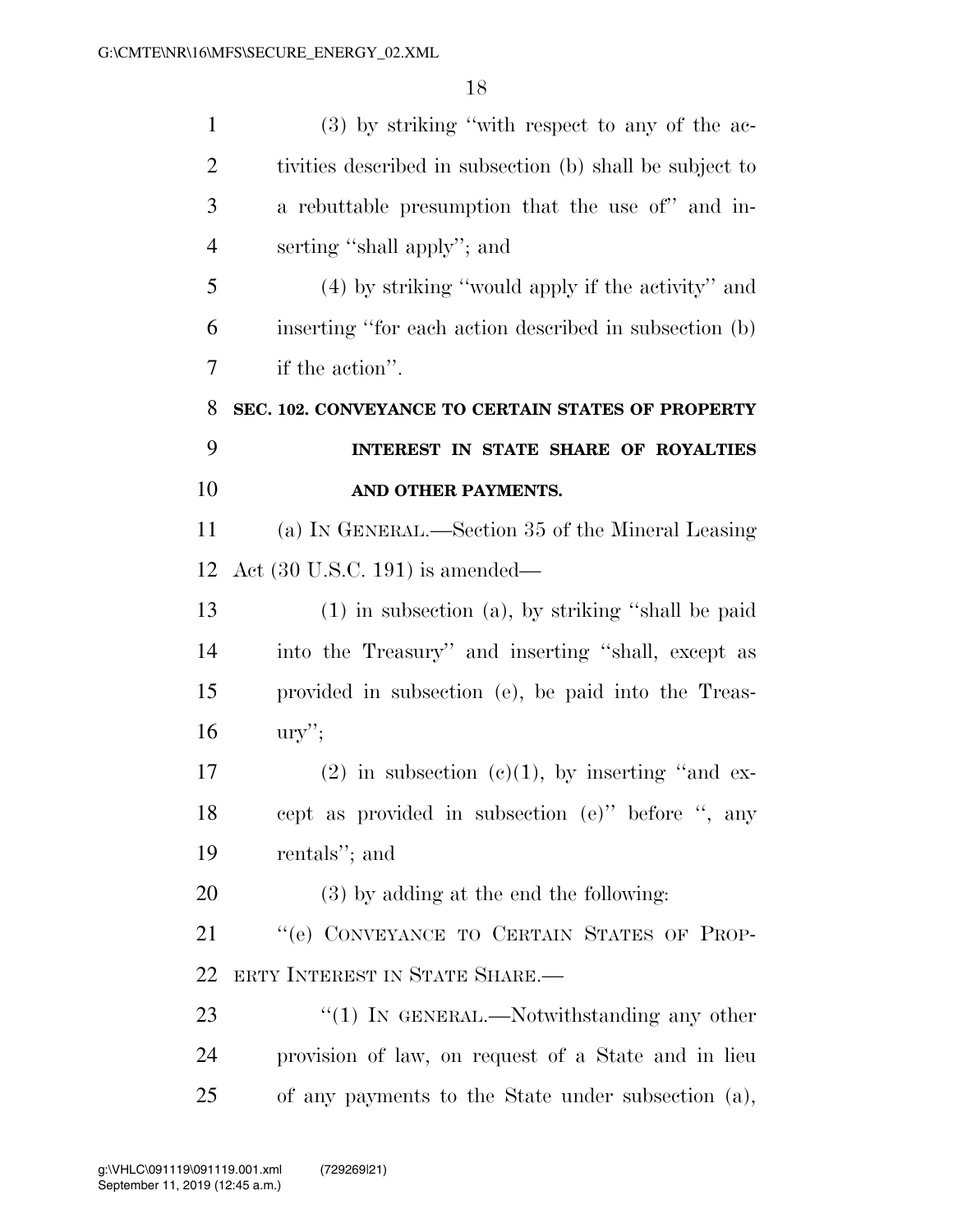| $\mathbf{1}$   | the Secretary of the Interior shall convey to the       |
|----------------|---------------------------------------------------------|
| $\overline{2}$ | State all right, title, and interest in and to the per- |
| 3              | centage specified in that subsection for that State     |
| $\overline{4}$ | that would otherwise be required to be paid into the    |
| 5              | Treasury under that subsection.                         |
| 6              | "(2) $\Delta$ MOUNT.—Notwithstanding any other          |
| 7              | provision of law, after a conveyance to a State under   |
| 8              | paragraph (1), any person shall pay directly to the     |
| 9              | State any amount owed by the person for which the       |
| 10             | right, title, and interest has been conveyed to the     |
| 11             | State under this subsection.                            |
| 12             | "(3) NOTICE.—The Secretary of the Interior              |
| 13             | shall promptly provide to each holder of a lease of     |
| 14             | public land to which subsection (a) applies that is lo- |
| 15             | cated in a State to which right, title, and interest is |
| 16             | conveyed under this subsection notice that—             |
| 17             | $\lq\lq$ the Secretary of the Interior has con-         |
| 18             | veyed to the State all right, title, and interest       |
| 19             | in and to the amounts referred to in paragraph          |
| 20             | $(1)$ ; and                                             |
| 21             | $\lq\lq$ the leaseholder is required to pay the         |
| 22             | amounts directly to the State.                          |
| 23             | "(4) REPORT.— $A$ State that has received a             |
| 24             | conveyance under this subsection shall report month-    |
| 25             | ly to the Office of Natural Resources Revenue of the    |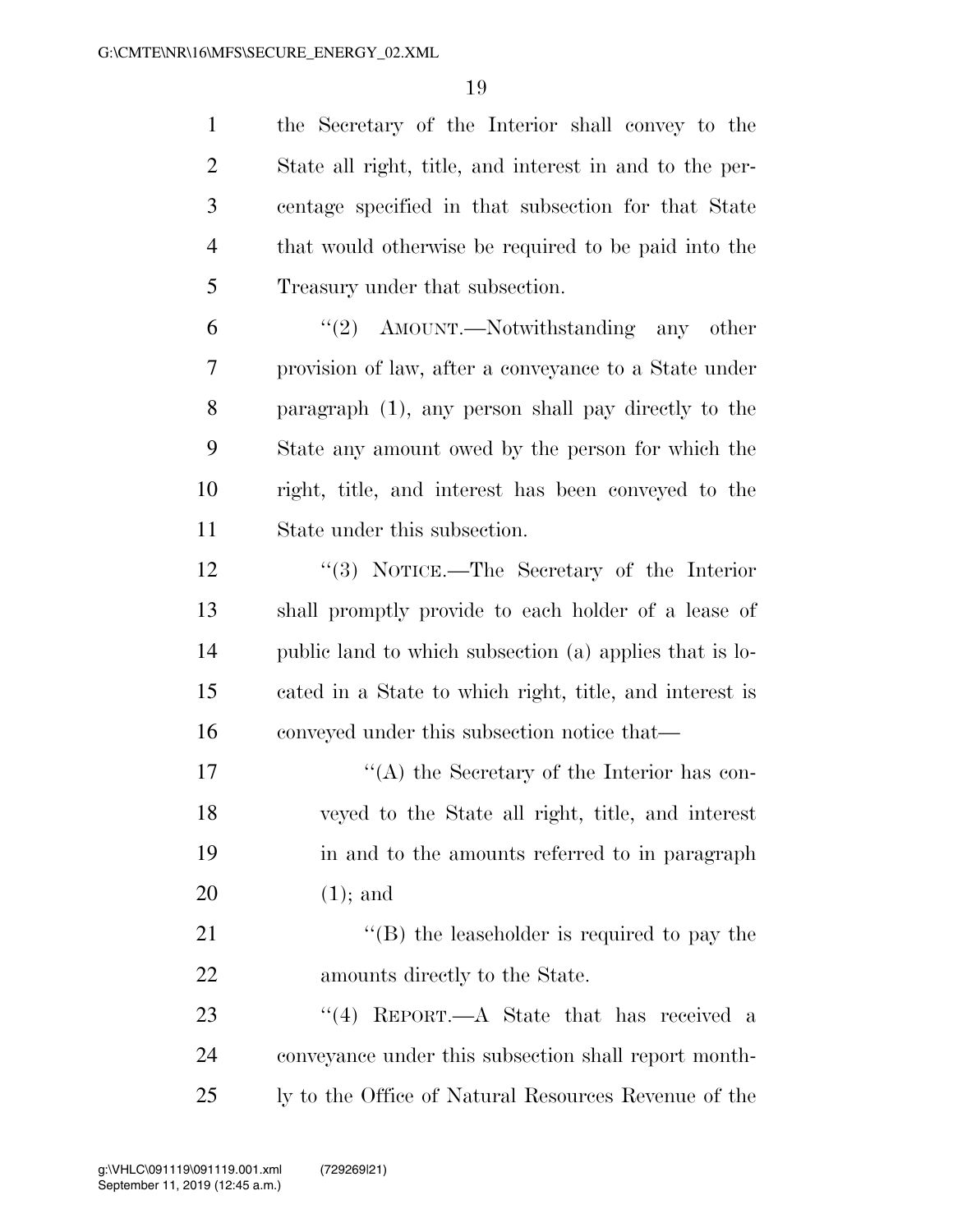- Department of the Interior the amount paid to such State pursuant to this subsection.
- 3 "(5) APPLICATION WITH RESPECT TO FEDERAL OIL AND GAS ROYALTY MANAGEMENT ACT.—With respect to the interest conveyed to a State under this subsection from sales, bonuses, royalties (includ- ing interest charges), and rentals collected under the Federal Oil and Gas Royalty Management Act of 1983 (30 U.S.C. 1701 et seq.), this subsection shall only apply with respect to States for which the Sec- retary has delegated any authority under section 12  $44(a)(1)$ .".
- (b) ADMINISTRATIVE COSTS.—Section 35(b) of the Mineral Leasing Act (30 U.S.C. 191(b)) is amended by striking ''In determining'' and inserting ''Except with re- spect to States for which the Secretary has delegated any authority under section 44(a)(1), in determining''.

 (c) CONFORMING AMENDMENT.—Section 205(f) of the Federal Oil and Gas Royalty Management Act of 1982 (30 U.S.C. 1735(f)) is amended by striking ''All moneys'' and inserting ''Subject to subsection (e) of section 35 of the Mineral Leasing Act (30 U.S.C. 191), all moneys''.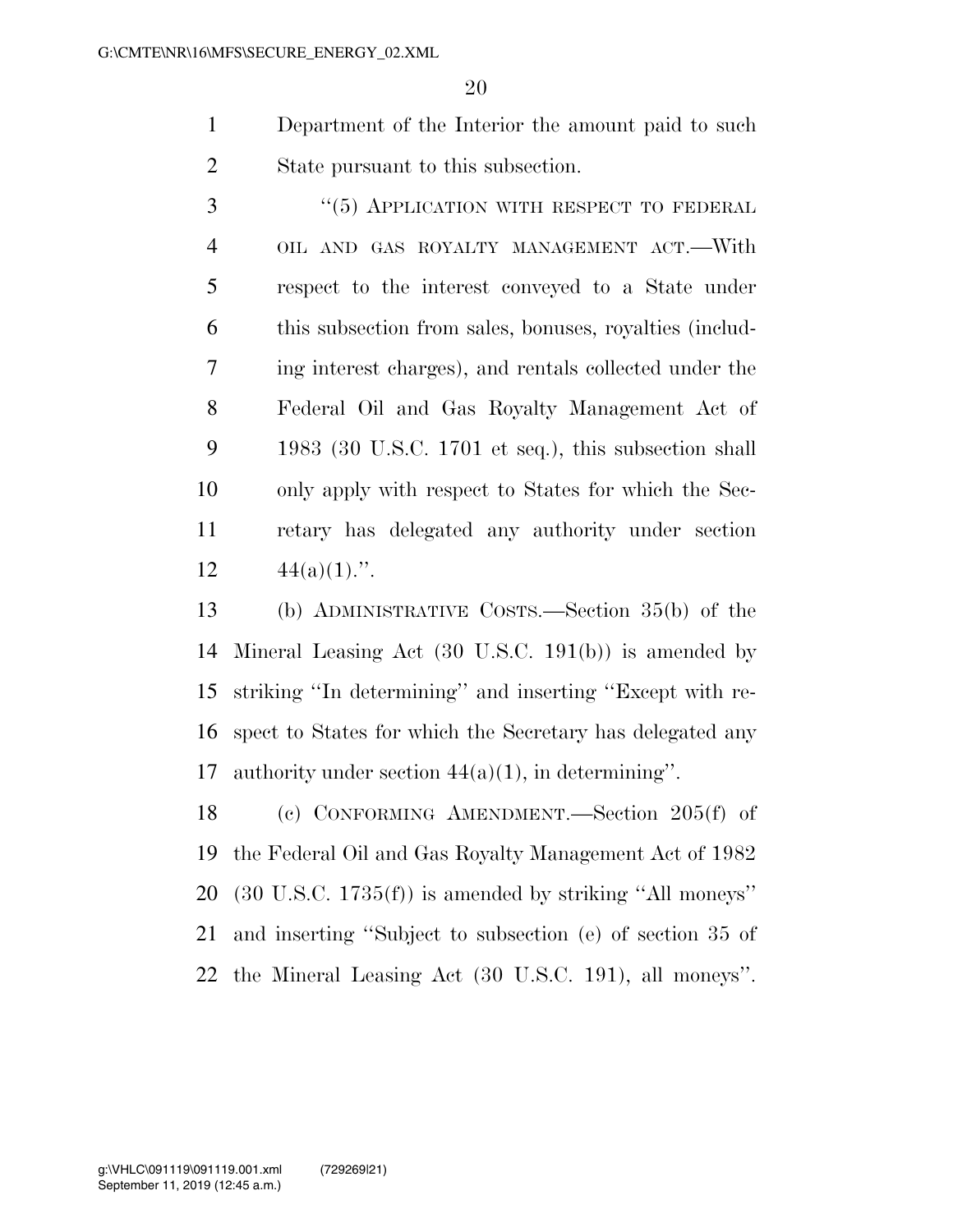| $\mathbf{1}$   | SEC. 103. ACCESS TO FEDERAL OIL AND GAS FROM NON-     |
|----------------|-------------------------------------------------------|
| $\overline{2}$ | FEDERAL SURFACE ESTATE.                               |
| 3              | Section 17 of the Mineral Leasing Act (30 U.S.C.      |
| $\overline{4}$ | 226) is amended by adding at the end the following:   |
| 5              | "(q) NO FEDERAL PERMIT REQUIRED FOR OIL AND           |
| 6              | GAS ACTIVITIES ON CERTAIN LAND.—                      |
| $\overline{7}$ | "(1) IN GENERAL.—The Secretary shall not re-          |
| 8              | quire an operator to obtain a Federal drilling permit |
| 9              | for oil and gas exploration and production activities |
| 10             | conducted on non-Federal surface estate, provided     |
| 11             | that-                                                 |
| 12             | $\lq\lq$ the United States holds an ownership         |
| 13             | interest of less than 50 percent of the sub-          |
| 14             | surface mineral estate to be accessed by the          |
| 15             | proposed action; and                                  |
| 16             | $\lq\lq (B)$ the operator submits to the Secretary    |
| 17             | a State permit to conduct oil and gas explo-          |
| 18             | ration and production activities on the non-Fed-      |
| 19             | eral surface estate.                                  |
| 20             | "(2) NO FEDERAL ACTION.—Oil and gas explo-            |
| 21             | ration and production activities carried out under    |
| 22             | paragraph $(1)$ —                                     |
| 23             | "(A) shall require no additional Federal              |
| 24             | action;                                               |
| 25             | $\lq\lq$ (B) may commence 30 days after submis-       |
| 26             | sion of the State permit to the Secretary;            |
|                |                                                       |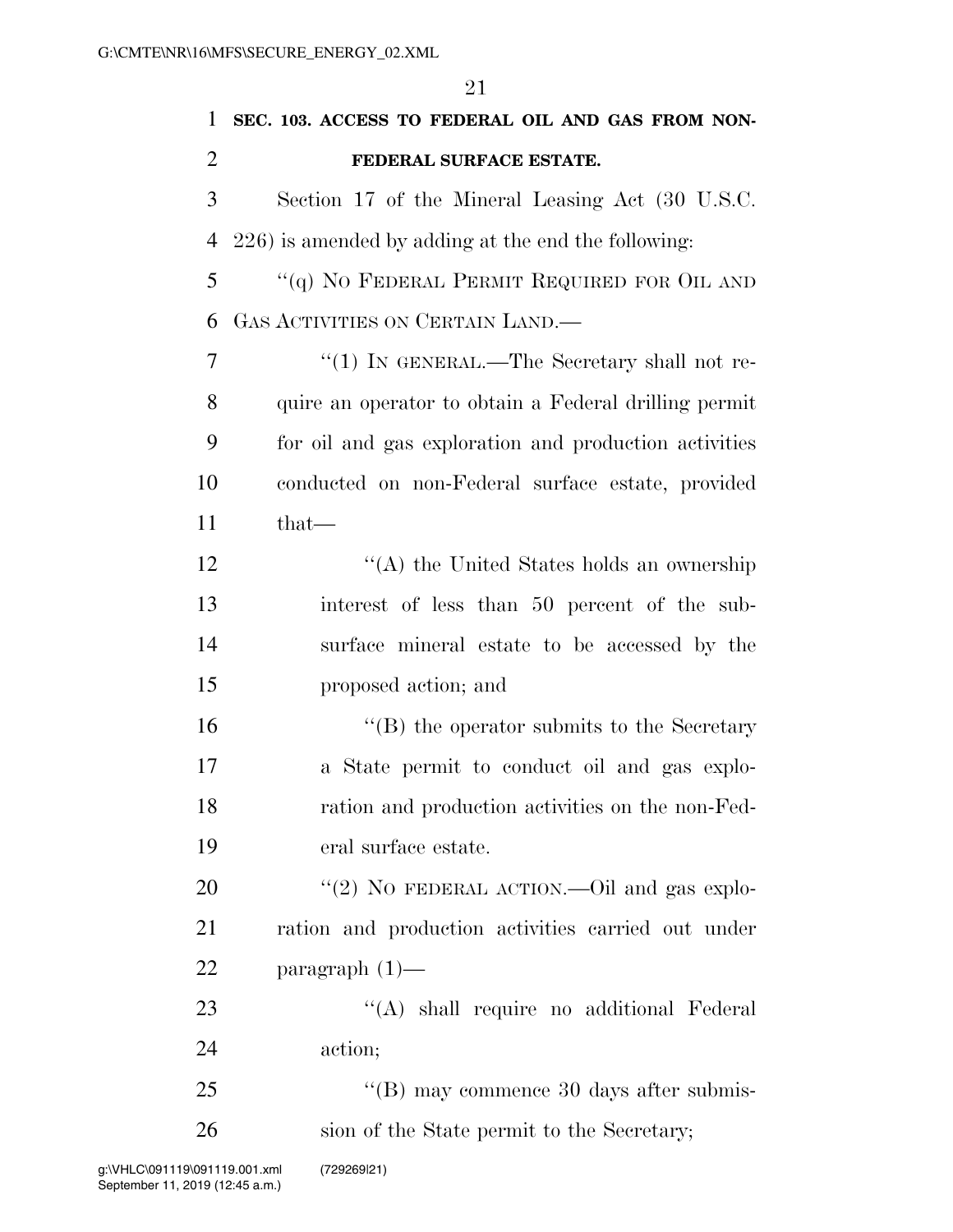| $\mathbf{1}$   | "(C) are categorically excluded from any                 |
|----------------|----------------------------------------------------------|
| $\overline{2}$ | further analysis and documentation under the             |
| 3              | National Environmental Policy Act of 1969 (42)           |
| $\overline{4}$ | U.S.C. $4321$ et seq.);                                  |
| 5              | $\lq\lq$ (D) shall not require any analysis under        |
| 6              | section 106 of the National Historic Preserva-           |
| 7              | tion Act of 1966, as amended (54 U.S.C.                  |
| 8              | $306108$ ; and                                           |
| 9              | $\lq\lq(E)$ shall not require any analysis, assess-      |
| 10             | ment, or consultation under section 7 of the             |
| 11             | Endangered Species Act of 1973 (16 U.S.C.                |
| 12             | 1536).                                                   |
| 13             | "(3) ROYALTIES AND PRODUCTION ACCOUNT-                   |
| 14             | $ABILITY. — (A) Nothing in this subsection shall affect$ |
| 15             | the amount of royalties due to the United States         |
| 16             | under this Act from the production of oil and gas,       |
| 17             | or alter the Secretary's authority to conduct audits     |
| 18             | and collect civil penalties pursuant to the Federal      |
| 19             | Oil and Gas Royalty Management Act of 1982 (30)          |
| 20             | U.S.C. 1711 et seq.).                                    |
| 21             | "(B) The Secretary may conduct on-site reviews           |
| 22             | and inspections to ensure proper accountability,         |
| 23             | measurement, and reporting of production of Fed-         |
| 24             | eral oil and gas, and payment of royalties.              |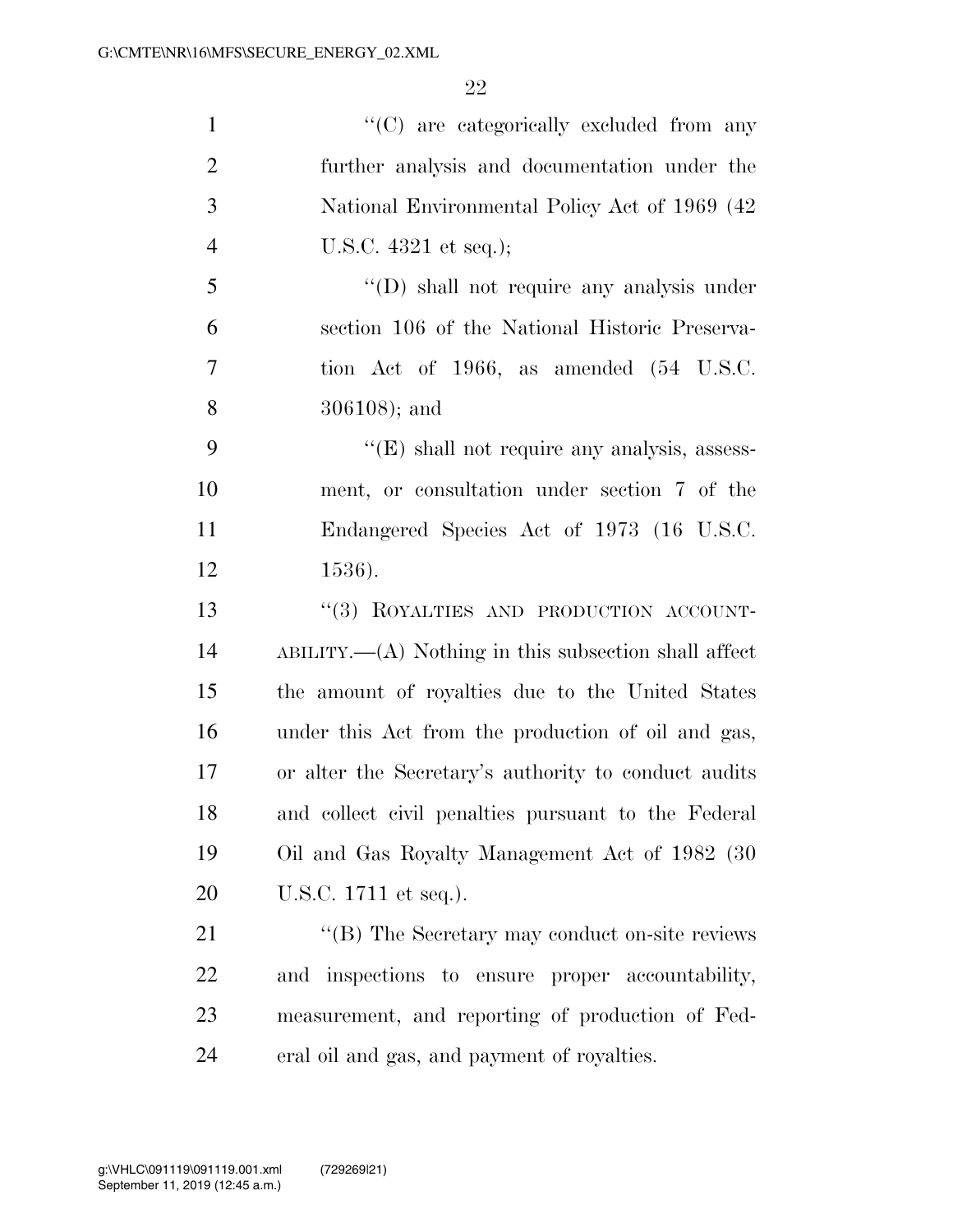1 ''(4) EXCEPTIONS.—This subsection shall not apply to actions on Indian lands or resources man-aged in trust for the benefit of Indian tribes.''.

## **SEC. 104. STATE AND TRIBAL AUTHORITY FOR HYDRAULIC FRACTURING REGULATION.**

 The Mineral Leasing Act (30 U.S.C. 181 et seq.) is amended by inserting after section 44 (as added by section 101) the following:

## **''SEC. 45. STATE AND TRIBAL AUTHORITY FOR HYDRAULIC FRACTURING REGULATION.**

 ''(a) IN GENERAL.—The Secretary of the Interior shall not enforce any Federal regulation, guidance, or per- mit requirement regarding hydraulic fracturing relating to oil, gas, or geothermal production activities on or under any land in any State that has regulations, guidance, or permit requirements for that activity.

 ''(b) STATE AUTHORITY.—The Secretary of the Inte- rior shall defer to State regulations, guidance, and permit requirements for all activities regarding hydraulic frac- turing relating to oil, gas, or geothermal production activi-ties on Federal land.

- 22 "(c) TRANSPARENCY OF STATE REGULATIONS.—
- 23 "(1) IN GENERAL.—Each State shall submit to the Bureau of Land Management a copy of the reg-ulations of such State that apply to hydraulic frac-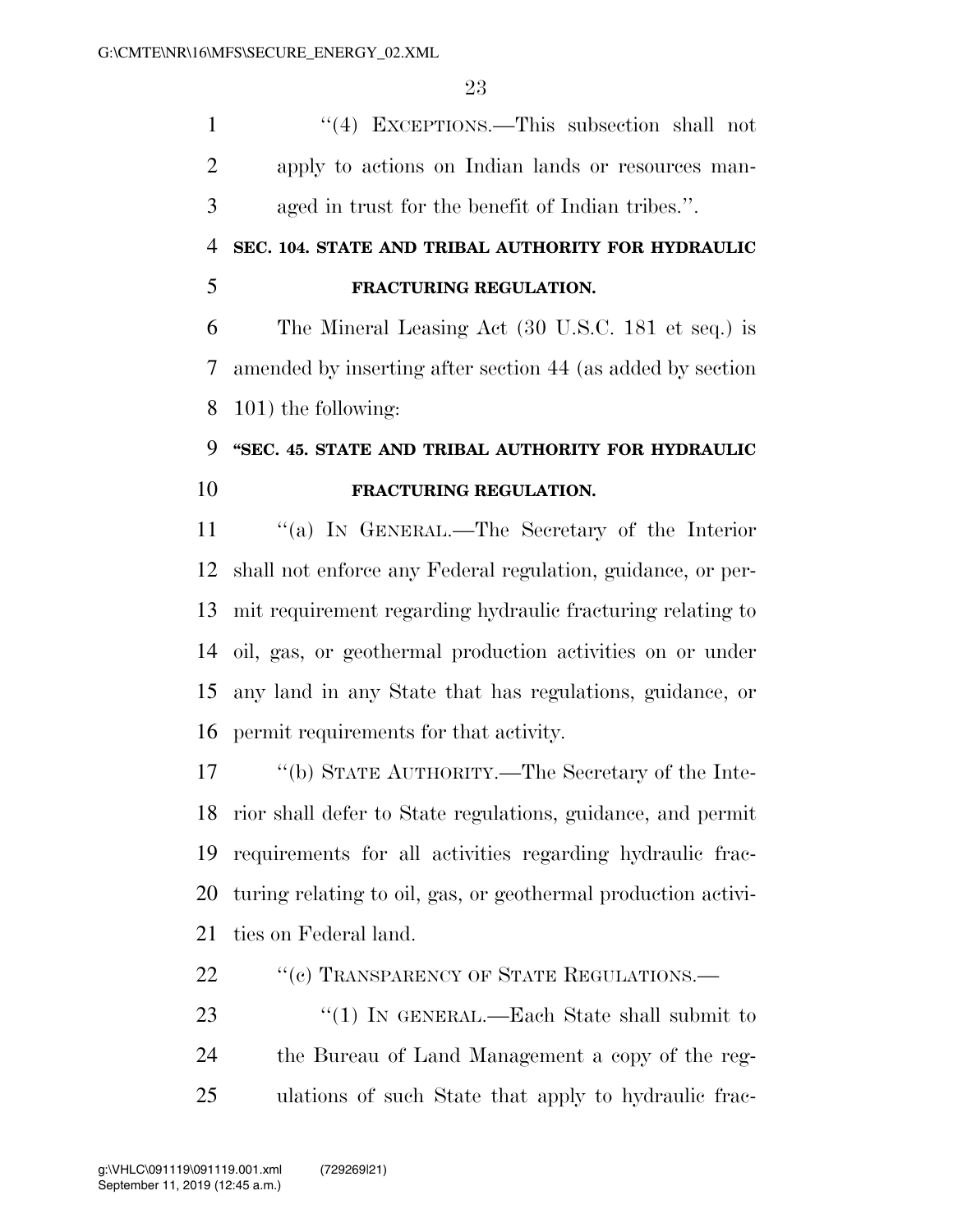turing operations on Federal land, including those that require disclosure of chemicals used in hydrau-lic fracturing operations.

4 "(2) AVAILABILITY.—The Secretary of the In- terior shall make available to the public on the website of the Secretary the regulations submitted under paragraph (1).

8 "(d) TRIBAL AUTHORITY ON TRUST LAND.—The Secretary of the Interior shall not enforce any Federal reg- ulation, guidance, or permit requirement with respect to hydraulic fracturing on any land held in trust or restricted status for the benefit of a federally recognized Indian Tribe or a member of such an Indian Tribe, except with the express consent of the beneficiary on whose behalf such land is held in trust or restricted status.

 ''(e) HYDRAULIC FRACTURING DEFINED.—In this section the term 'hydraulic fracturing' means the process of creating small cracks, or fractures, in underground geo- logical formations for well stimulation purposes of bring- ing hydrocarbons into the wellbore and to the surface for capture.''.

|    |  |         |  | 22 SEC. 105. REVIEW OF INTEGRATED ACTIVITY PLAN FOR |  |
|----|--|---------|--|-----------------------------------------------------|--|
| 23 |  |         |  | THE NATIONAL PETROLEUM RESERVE IN                   |  |
| 24 |  | ALASKA. |  |                                                     |  |

The Secretary of the Interior shall—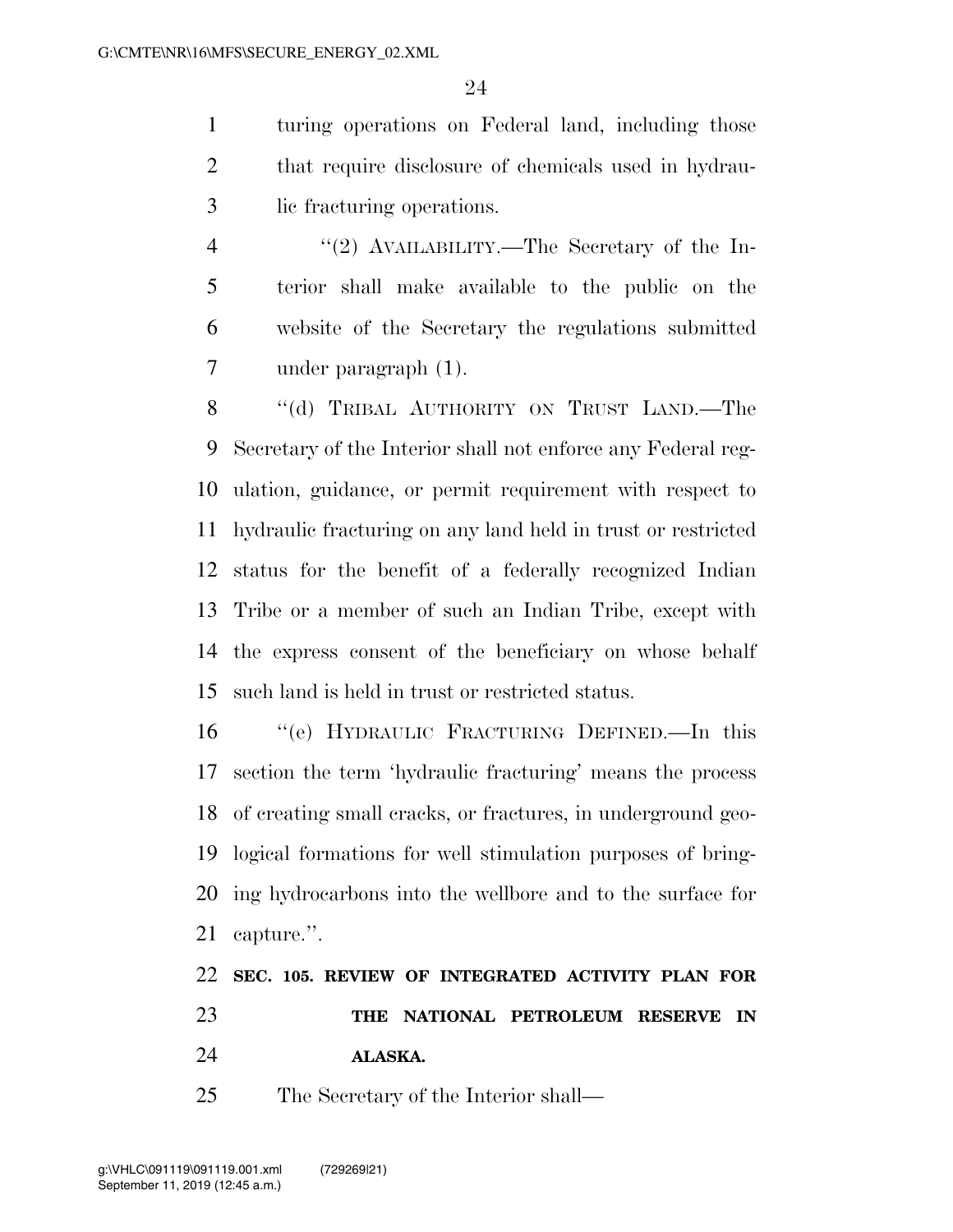| $\mathbf{1}$   | (1) conduct a review of the National Petroleum             |
|----------------|------------------------------------------------------------|
| $\overline{2}$ | Reserve–Alaska Final Integrated Activity Plan/Envi-        |
| 3              | ronmental Impact Statement, for which notice of            |
| 4              | availability was published in the Federal Register on      |
| 5              | December 28, 2012 (77 Fed. Reg. 76515), to deter-          |
| 6              | mine which lands within the National Petroleum Re-         |
| 7              | serve in Alaska should be made available for oil and       |
| 8              | gas leasing; and                                           |
| 9              | (2) make available the lands described in para-            |
| 10             | $graph(1)$ for oil and gas leasing.                        |
| 11             | SEC. 106. PROTESTED LEASE SALES.                           |
| 12             | Section $17(b)(1)(A)$ of the Mineral Leasing Act (30)      |
| 13             | U.S.C. $226(b)(1)(A)$ is amended by inserting "The Sec-    |
| 14             | retary shall resolve any protest to a lease sale within 60 |
| 15             | days following such payment." after "annual rental for the |
| 16             | first lease year.".                                        |
| 17             | SEC. 107. CLARIFICATION REGARDING LIABILITY UNDER          |
| 18             | MIGRATORY BIRD TREATY ACT.                                 |
| 19             | Section 6 of the Migratory Bird Treaty Act (16)            |
| 20             | U.S.C. 707) is amended by adding at the end the fol-       |
| 21             | lowing:                                                    |
| 22             | "(e) This Act shall not be construed to prohibit any       |

 activity proscribed by section 2 of this Act that is acci- dental or incidental to the presence or operation of an oth-erwise lawful activity.''.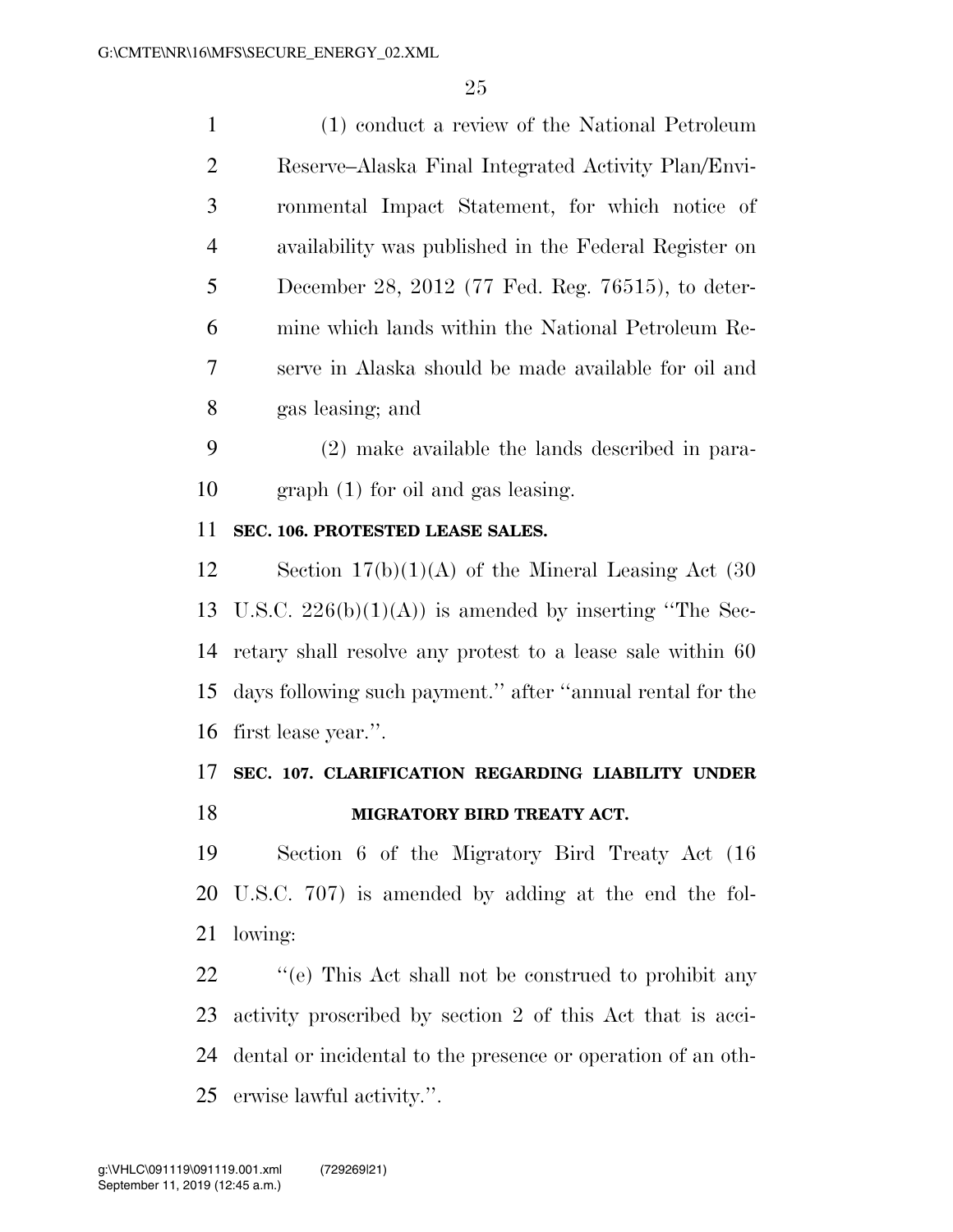**SEC. 108. AMENDMENTS TO THE ENERGY POLICY ACT OF 2005.** 

 Section 390 of the Energy Policy Act of 2005 (42 U.S.C. 15942) is amended to read as follows:

 **''SEC. 390. NATIONAL ENVIRONMENTAL POLICY ACT RE-VIEW.** 

 ''(a) NATIONAL ENVIRONMENTAL POLICY ACT RE- VIEW.—Action by the Secretary of the Interior, in man- aging the public lands, or the Secretary of Agriculture, in managing National Forest System lands, with respect to any of the activities described in subsection (d) shall be categorically excluded from any further analysis and documentation under the National Environmental Policy Act of 1969 (42 U.S.C. 4321 et seq.) if the activity is conducted pursuant to the Mineral Leasing Act (30 U.S.C. 181 et seq.) for the purpose of exploration or devel-opment of oil or gas.

 ''(b) CATEGORICAL EXCLUSION.—Use of a categor-ical exclusion created in this section—

20  $\frac{1}{20}$   $\frac{1}{20}$  shall not require a finding of no extraor-dinary circumstances; and

22  $\langle \langle 2 \rangle$  shall be effective for the full term of the authorized permit or approval.

 ''(c) APPLICATION.—This section shall not apply to an action of the Secretary of the Interior or the Secretary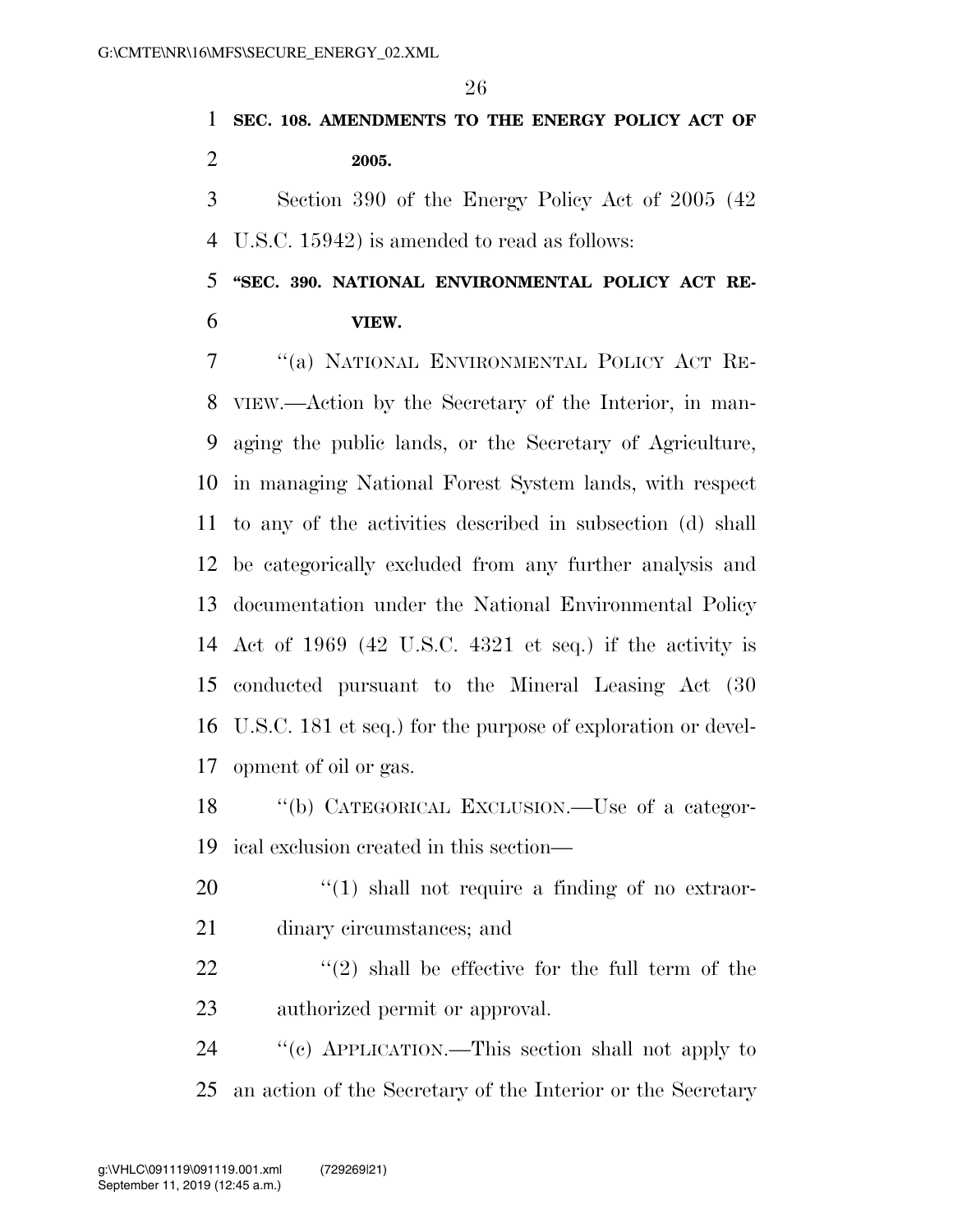of Agriculture on Indian lands or resources managed in trust for the benefit of Indian Tribes.

 ''(d) ACTIVITIES DESCRIBED.—The activities re-ferred to in subsection (a) are:

 ''(1) Reinstating a lease pursuant to section 31 of the Mineral Leasing Act (30 U.S.C. 188).

7 ''(2) The following activities, provided that any new surface disturbance is contiguous with the foot- print of the original authorization and does not ex- ceed 20 acres or the acreage evaluated in a docu- ment previously prepared under section 102(2)(C) of the National Environmental Policy Act of 1969 (42 13 U.S.C.  $4332(2)(C)$  with respect to such activity, whichever is greater:

15 "(A) Drilling an oil or gas well at a well pad site at which drilling has occurred pre-viously.

18 "(B) Expansion of an existing oil or gas well pad site to accommodate an additional well.  $\cdot$  (C) Expansion or modification of an ex- isting oil or gas well pad site, road, pipeline, fa- cility, or utilities submitted in a sundry notice. 23 ''(3) Drilling of an oil or gas well at a new well pad site, provided that the new surface disturbance does not exceed 20 acres or the acreage evaluated in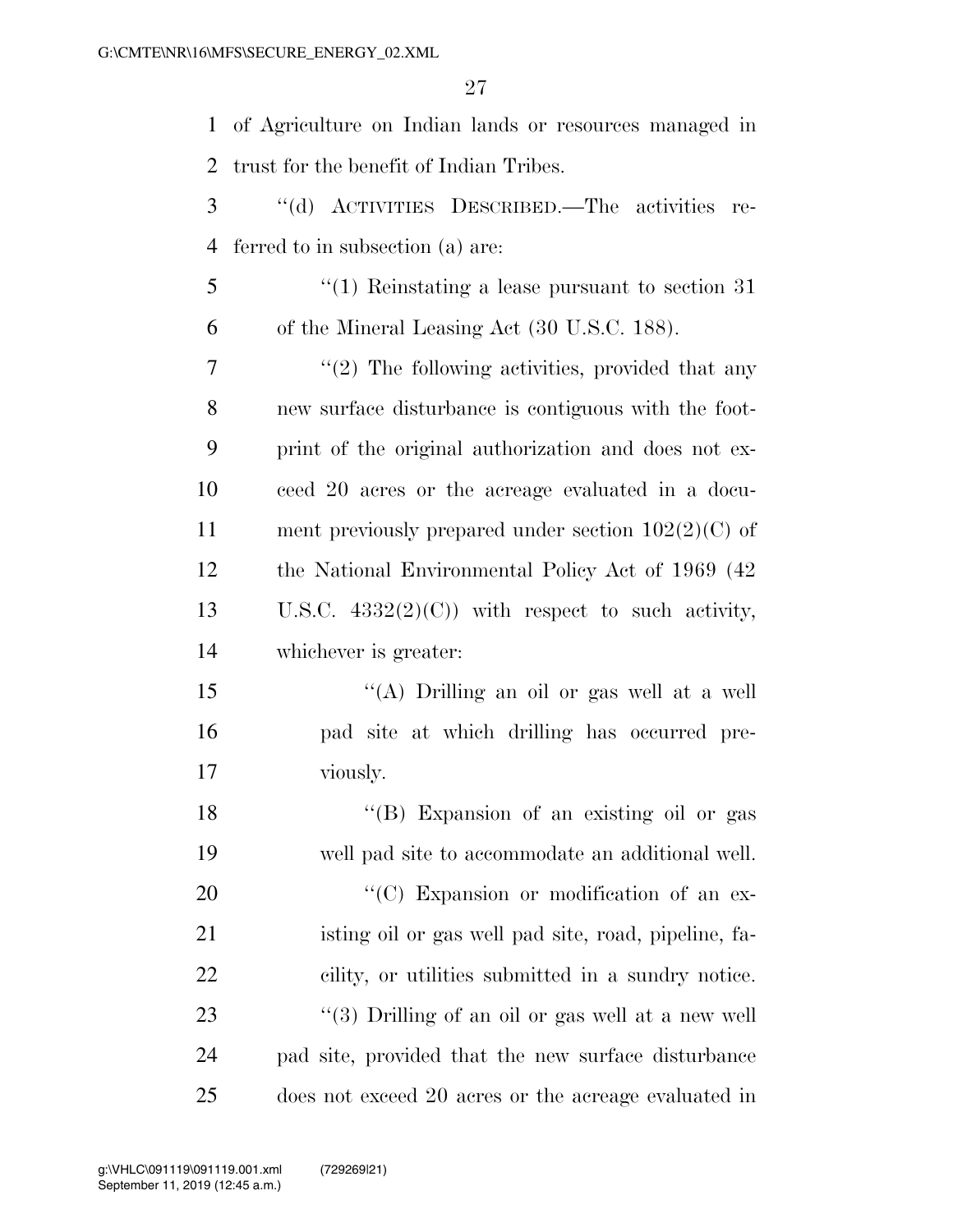a document previously prepared under section

2 102(2)(C) of the National Environmental Policy Act 3 of 1969 (42 U.S.C.  $4332(2)(C)$ ) with respect to such activity, whichever is greater. ''(4) Construction or realignment of a road, pipeline, or utilities within an existing right-of-way or within a right-of-way corridor established in a land use plan. ''(5) The following activities when conducted from non-Federal surface into federally owned min- erals, provided that the operator submits to the Sec- retary concerned certification of a surface use agree- ment with the non-Federal landowner: ''(A) Drilling an oil or gas well at a well pad site at which drilling has occurred pre- viously. ''(B) Expansion of an existing oil or gas well pad site to accommodate an additional well.  $\cdot$  (C) Expansion or modification of an ex- isting oil or gas well pad site, road, pipeline, fa- cilities or utilities submitted in a sundry notice. 22 ''(6) Drilling of an oil or gas well from non- Federal surface and non-Federal subsurface into Federal mineral estate.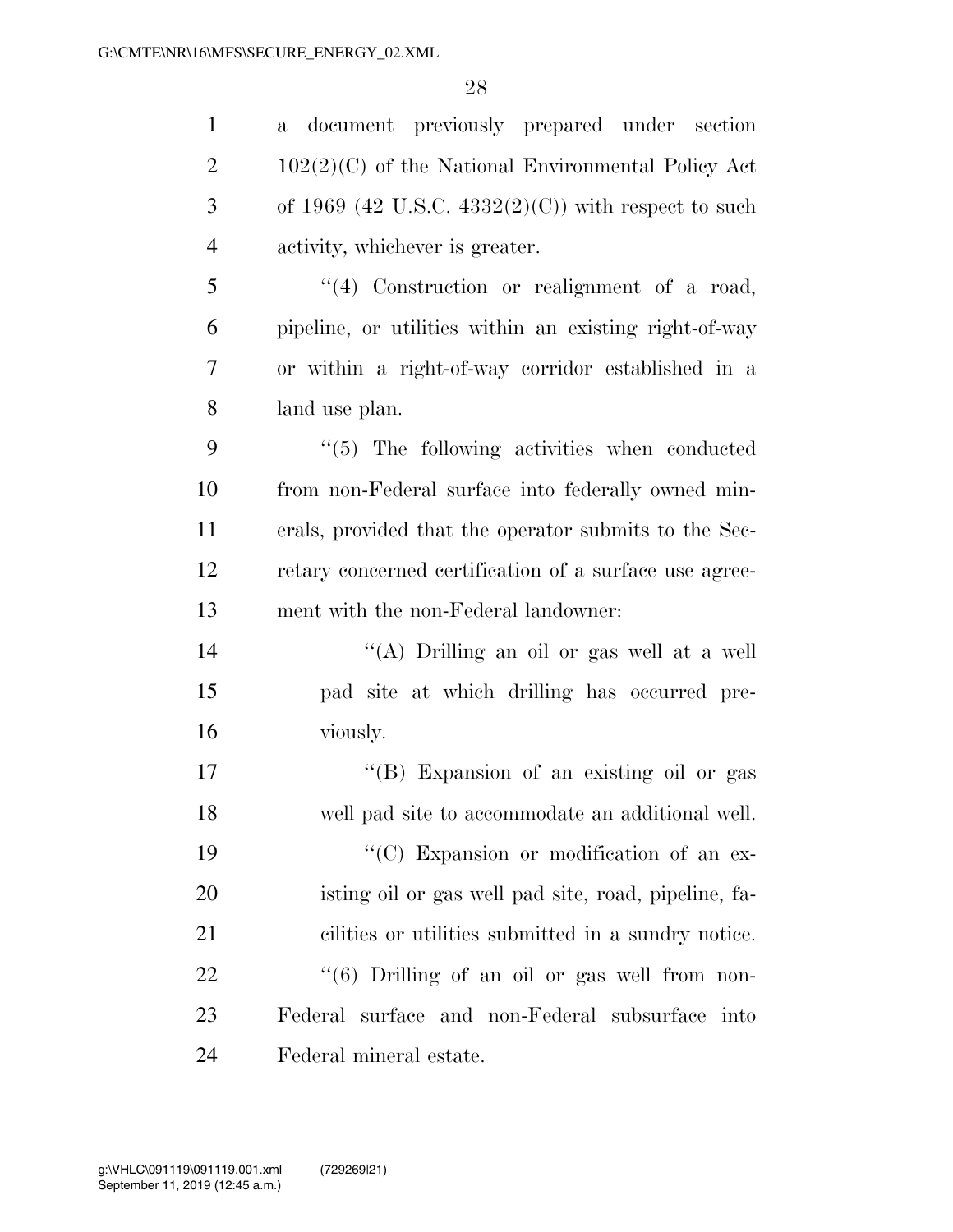| $\mathbf{1}$   | $(7)$ Construction of up to 1 mile of new road          |
|----------------|---------------------------------------------------------|
| $\overline{2}$ | on Federal or non-Federal surface, not to exceed 2      |
| 3              | miles in total.                                         |
| $\overline{4}$ | $\cdot$ (8) Construction of up to 3 miles of individual |
| 5              | pipelines or utilities, regardless of surface owner-    |
| 6              | ship.".                                                 |
| 7              | SEC. 109. ADMINISTRATIVE PROTEST PROCESS REFORM.        |
| 8              | Section 17 of the Mineral Leasing Act (30 U.S.C.        |
| 9              | 226) is amended by adding at the end the following:     |
| 10             | $``(q)$ PROTEST FILING FEE.—                            |
| 11             | "(1) IN GENERAL.—Before processing any pro-             |
| 12             | test filed under this section, the Secretary shall col- |
| 13             | lect a filing fee from the protestor to recover the     |
| 14             | cost for processing documents filed for each adminis-   |
| 15             | trative protest.                                        |
| 16             | "(2) AMOUNT.—The filing fee shall be cal-               |
| 17             | culated as follows:                                     |
| 18             | $\lq\lq$ For each protest filed in a submission         |
| 19             | not exceeding 10 pages in length, the base filing       |
| 20             | fee shall be $$150.$                                    |
| 21             | "(B) For each submission exceeding $10$                 |
| 22             | pages in length, an addition to the base filing         |
| 23             | fee, an assessment of \$5 per page in excess of         |
| 24             | 10 pages shall apply.                                   |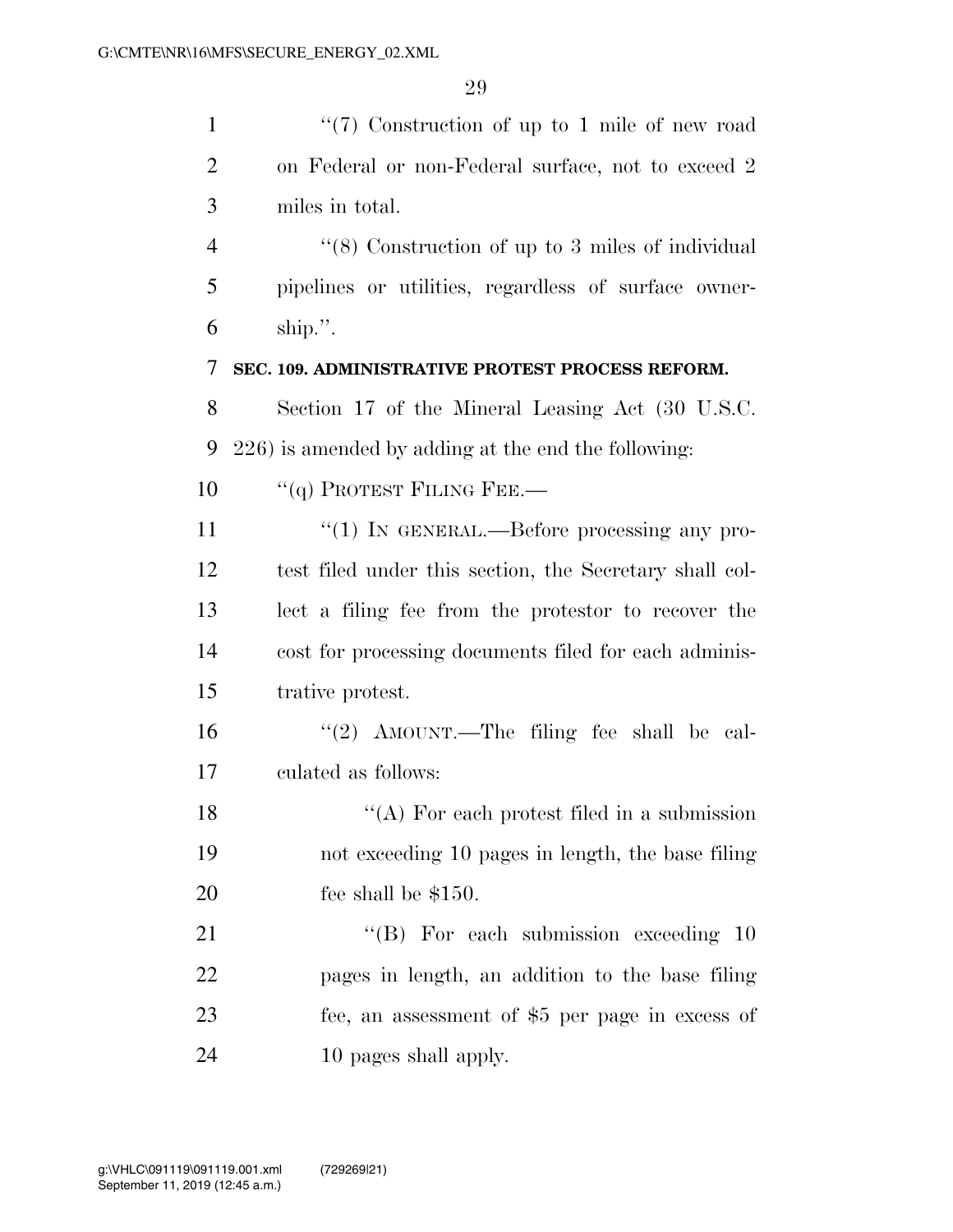| $\mathbf{1}$   | "(C) For protests that include more than           |
|----------------|----------------------------------------------------|
| 2              | one oil and gas lease parcel, right-of-way, or ap- |
| 3              | plication for permit to drill in a submission, an  |
| $\overline{4}$ | additional assessment of \$10 per additional       |
| 5              | lease parcel, right-of-way, or application for     |
| 6              | permit to drill shall apply.                       |
| 7              | $\cdot$ (3) ADJUSTMENT.—                           |
| 8              | "(A) IN GENERAL.—Beginning on January              |

9 1, 2021, and annually thereafter, the Secretary shall adjust the filing fees established in this subsection to whole dollar amounts to reflect changes in the Producer Price Index, as pub- lished by the Bureau of Labor Statistics, for 14 the previous 12 months.

15 "(B) PUBLICATION OF ADJUSTED FILING FEES.—At least 30 days before the filing fees as adjusted under this paragraph take effect, the Secretary shall publish notification of the adjustment of such fees in the Federal Reg-ister.''.

## **SEC. 110. NOTIFICATIONS OF PERMIT TO DRILL.**

 The Mineral Leasing Act (30 U.S.C. 181 et seq.) is amended by inserting after section 45, as added by section 104, the following: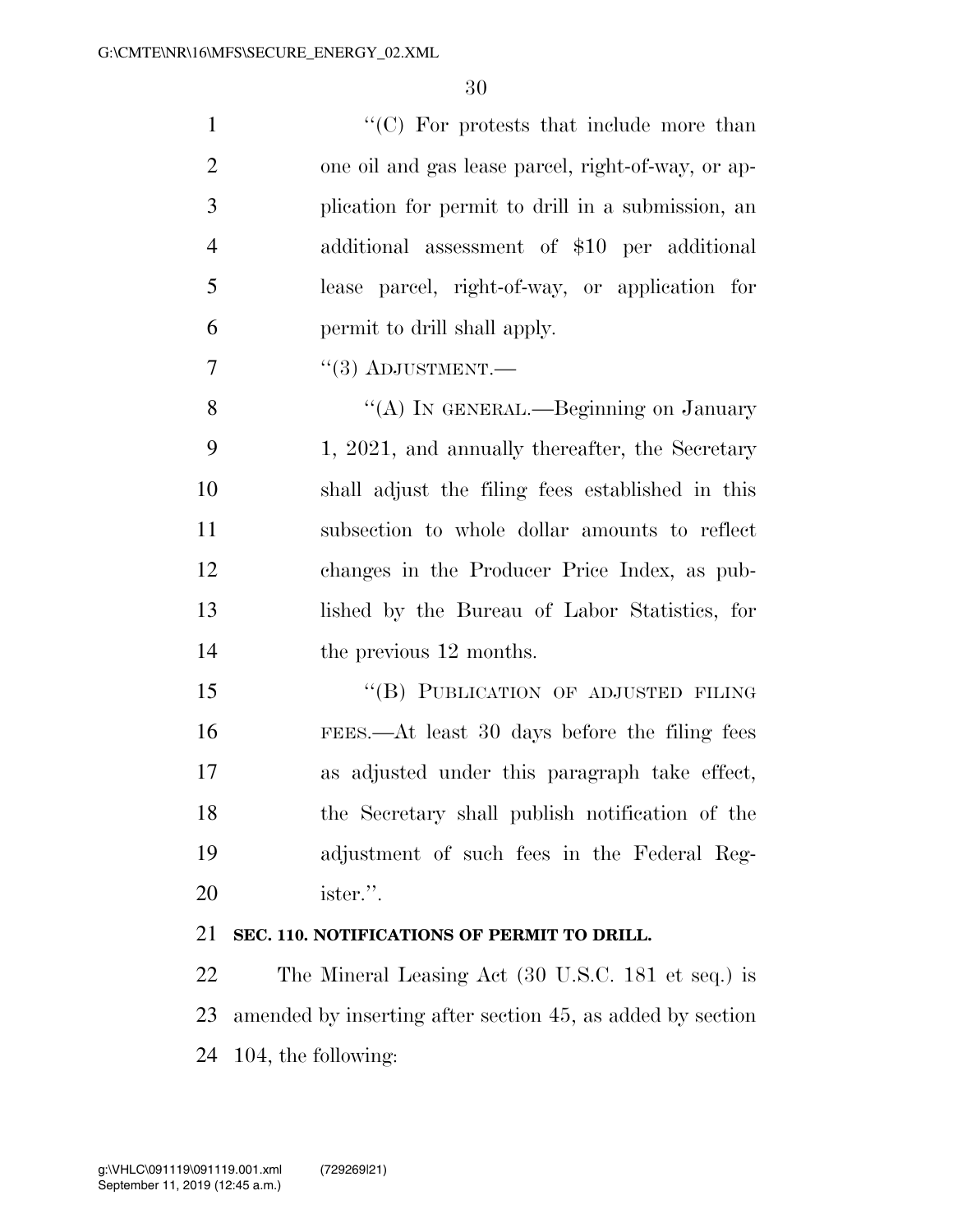### 1 **''SEC. 46. NOTIFICATIONS OF PERMIT TO DRILL.**

2 "(a) IN GENERAL.—Not later than 1 year after the date of the enactment of this section, the Secretary shall establish procedures by which an operator may conduct drilling and production activities on available Federal land and non-Federal land that is located in a State to which the Secretary has not delegated exclusive authority under 8 section  $44(a)(1)$  after sending to the Secretary a notifica- tion of permit to drill under this section in lieu of obtain-ing an Application for Permit to Drill.

 ''(b) CONTENT OF NOTIFICATION.—To be considered a complete notification of permit to drill under this sec- tion, an operator shall include in the notification of permit to drill submitted under this section—

- 15 ''(1) a notification of permit to drill form;
- 16  $\frac{1}{2}$  a surface use plan of operations;
- 17  $\frac{1}{3}$  a drilling plan;
- $\frac{18}{18}$  ''(4) a well plat certified by a registered sur-19 veyor;
- 20  $\frac{1}{20}$  (5) an operator certification;
- 21 ''(6) evidence of bond coverage; and
- $22$   $\frac{4}{7}$  a notification of permit to drill fee in an 23 amount to be determined by the Secretary.
- 24 "(c) JUSTIFICATIONS FOR OBJECTION.—
- 25 "(1) IN GENERAL.—Except as otherwise pro-26 vided in this subsection, the Secretary may not ob-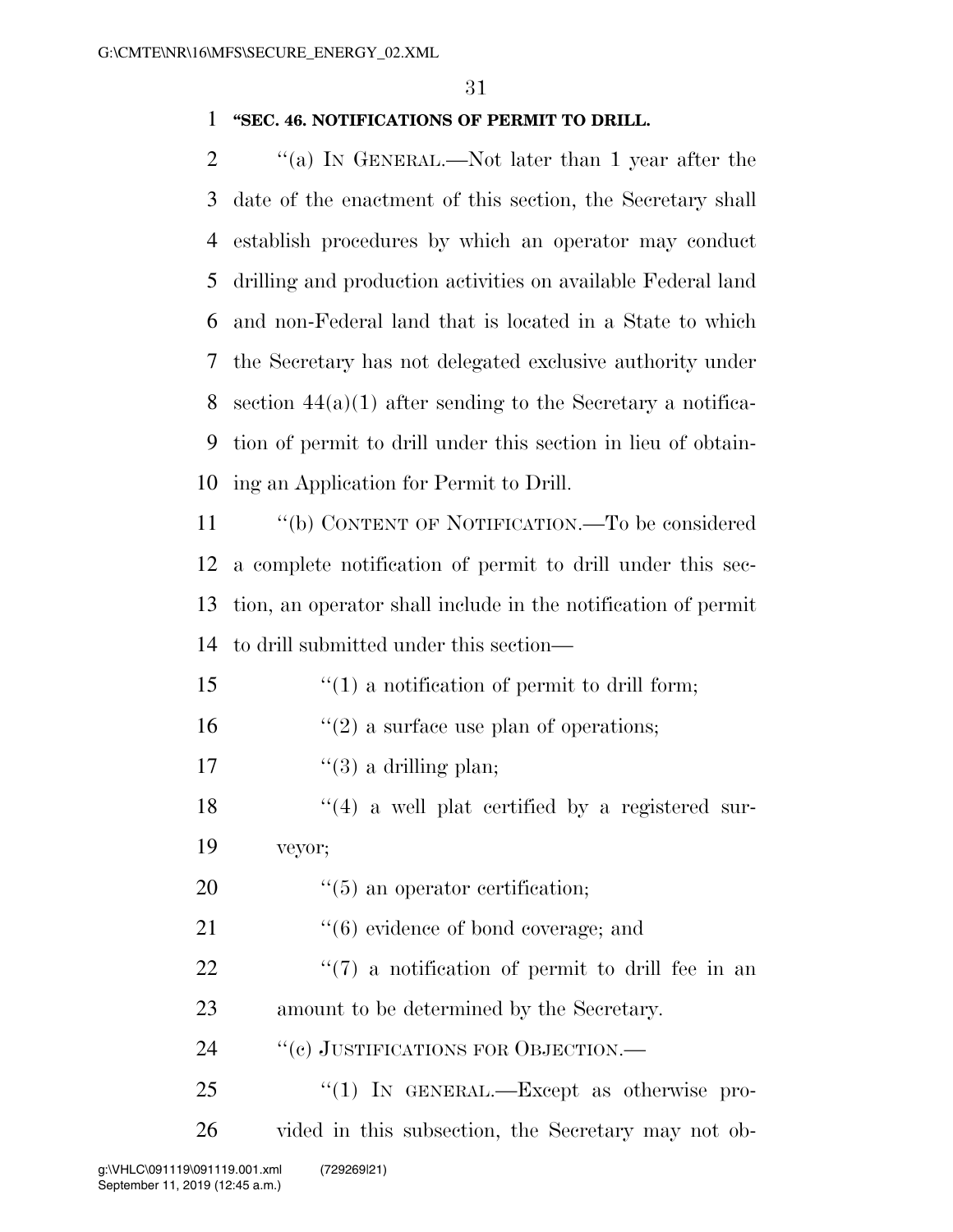| $\mathbf{1}$   | ject to a notification of permit to drill under this |
|----------------|------------------------------------------------------|
| $\overline{2}$ | section if the notification—                         |
| 3              | $\lq\lq$ demonstrates that the drilling oper-        |
| $\overline{4}$ | ations described in the notification of permit to    |
| 5              | drill will be located in—                            |
| 6              | $f(i)$ a developed field, where there are            |
| 7              | existing oil and gas wells within a 5-mile           |
| 8              | radius and for which an approved land use            |
| 9              | plan or environmental review was prepared            |
| 10             | within the last 10 years under the National          |
| 11             | Environmental Policy Act of 1969 (42)                |
| 12             | U.S.C. 4321 et seq.) that analyzed such              |
| 13             | drilling operations as a reasonably foresee-         |
| 14             | able activity;                                       |
| 15             | "(ii) a location or well pad site at                 |
| 16             | which drilling has occurred within 10 years          |
| 17             | before the date of spudding the well and             |
| 18             | the proposed operations do not increase              |
| 19             | the surface disturbance on the location or           |
| 20             | well pad site;                                       |
| 21             | "(iii) an area consisting of individual              |
| 22             | surface disturbances of less than 10 acres           |
| 23             | and the total surface disturbance on the             |
| 24             | lease is not greater than 150 acres and for          |
| 25             | which an approved land use plan or envi-             |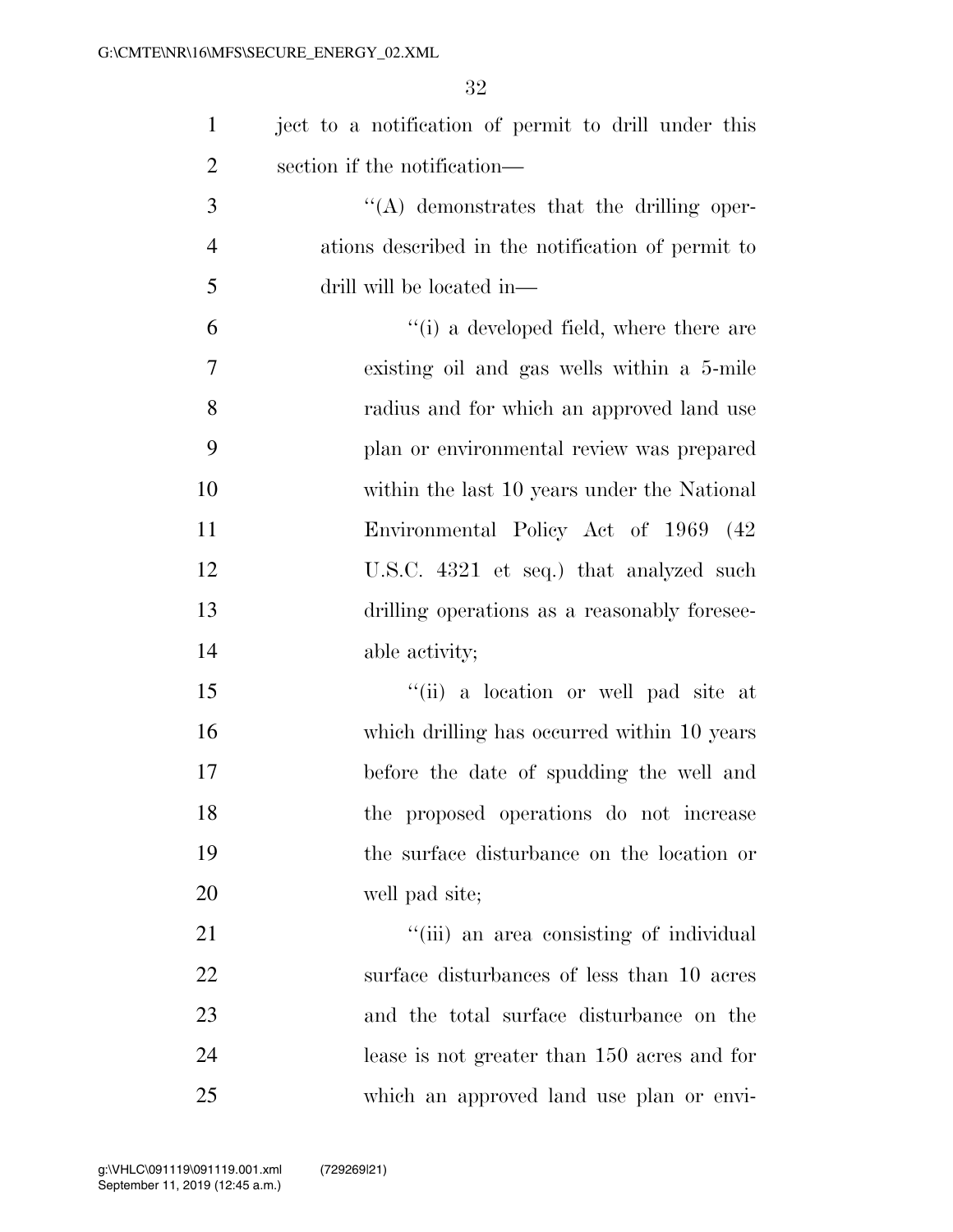| $\mathbf{1}$     | ronmental review was prepared within the                  |
|------------------|-----------------------------------------------------------|
| $\overline{2}$   | last 10 years under the National Environ-                 |
| 3                | mental Policy Act of 1969 (42 U.S.C.                      |
| $\overline{4}$   | 4321 et seq.) that analyzed such drilling                 |
| 5                | operations as a reasonably foreseeable ac-                |
| 6                | tivity;                                                   |
| $\boldsymbol{7}$ | "(iv) an area consisting of Federal                       |
| 8                | mineral interests that is located within the              |
| 9                | boundaries of a communitization agree-                    |
| 10               | ment or unit agreement which contains                     |
| 11               | minerals leased by a State or private min-                |
| 12               | eral owner for which a drilling permit has                |
| 13               | been approved by a State regulatory agen-                 |
| 14               | cy; or                                                    |
| 15               | "(v) an area in which a categorical ex-                   |
| 16               | clusion under the National Environmental                  |
| 17               | Policy Act of 1969 (42 U.S.C. 4321 et                     |
| 18               | seq.) applies for oil and gas drilling or re-             |
| 19               | entry activities; or                                      |
| 20               | $\lq\lq$ (B) includes—                                    |
| 21               | "(i) an environmental review that con-                    |
| 22               | cludes that actions described in the notifi-              |
| 23               | cation of permit to drill pose no significant             |
| 24               | effects<br>the<br>human<br>environment<br>on<br><b>or</b> |
| 25               | threatened or endangered species; and                     |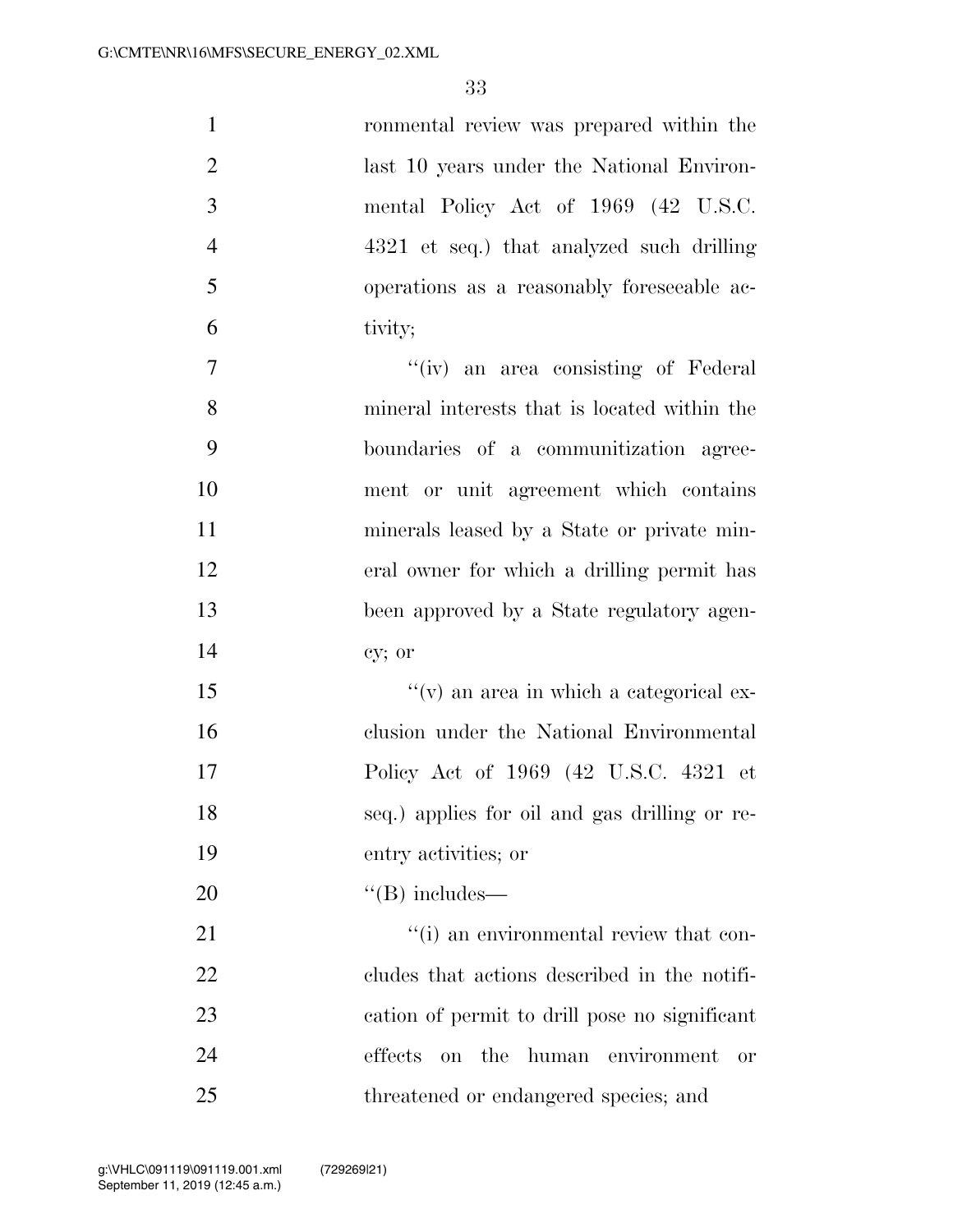| $\mathbf{1}$   | "(ii) an archeological review that con-                          |
|----------------|------------------------------------------------------------------|
| $\overline{2}$ | cludes that actions described in the notifi-                     |
| 3              | cation of permit to drill pose no significant                    |
| $\overline{4}$ | effects on cultural or historic properties or                    |
| 5              | resources.                                                       |
| 6              | "(2) ENDANGERED SPECIES PROTECTION.—                             |
| $\overline{7}$ | "(A) IN GENERAL.—Notwithstanding para-                           |
| 8              | $graph(1)$ , the Secretary shall object to a notifi-             |
| 9              | cation of permit to drill if the activity described              |
| 10             | in such notification of permit to drill is likely to             |
| 11             | jeopardize the continued existence of a species                  |
| 12             | that is a threatened species or endangered spe-                  |
| 13             | cies under the Endangered Species Act of 1973                    |
| 14             | $(16 \text{ U.S.C. } 1531 \text{ et seq.})$ or result in the de- |
| 15             | struction or adverse modification of critical                    |
| 16             | habitat of such species.                                         |
| 17             | "(B) WITHDRAWAL OF OBJECTION.—The                                |
| 18             | Secretary may withdraw an objection under                        |
| 19             | subparagraph $(A)$ if the operator consults with                 |
| 20             | the Secretary on such objection and places con-                  |
| 21             | ditions on the notification of permit to drill suf-              |
| 22             | ficient to comply with the Endangered Species                    |
| 23             | Act of 1973 (16 U.S.C. 1531 et seq.).                            |
| 24             | "(3) NATIONAL HISTORIC PRESERVATION.—                            |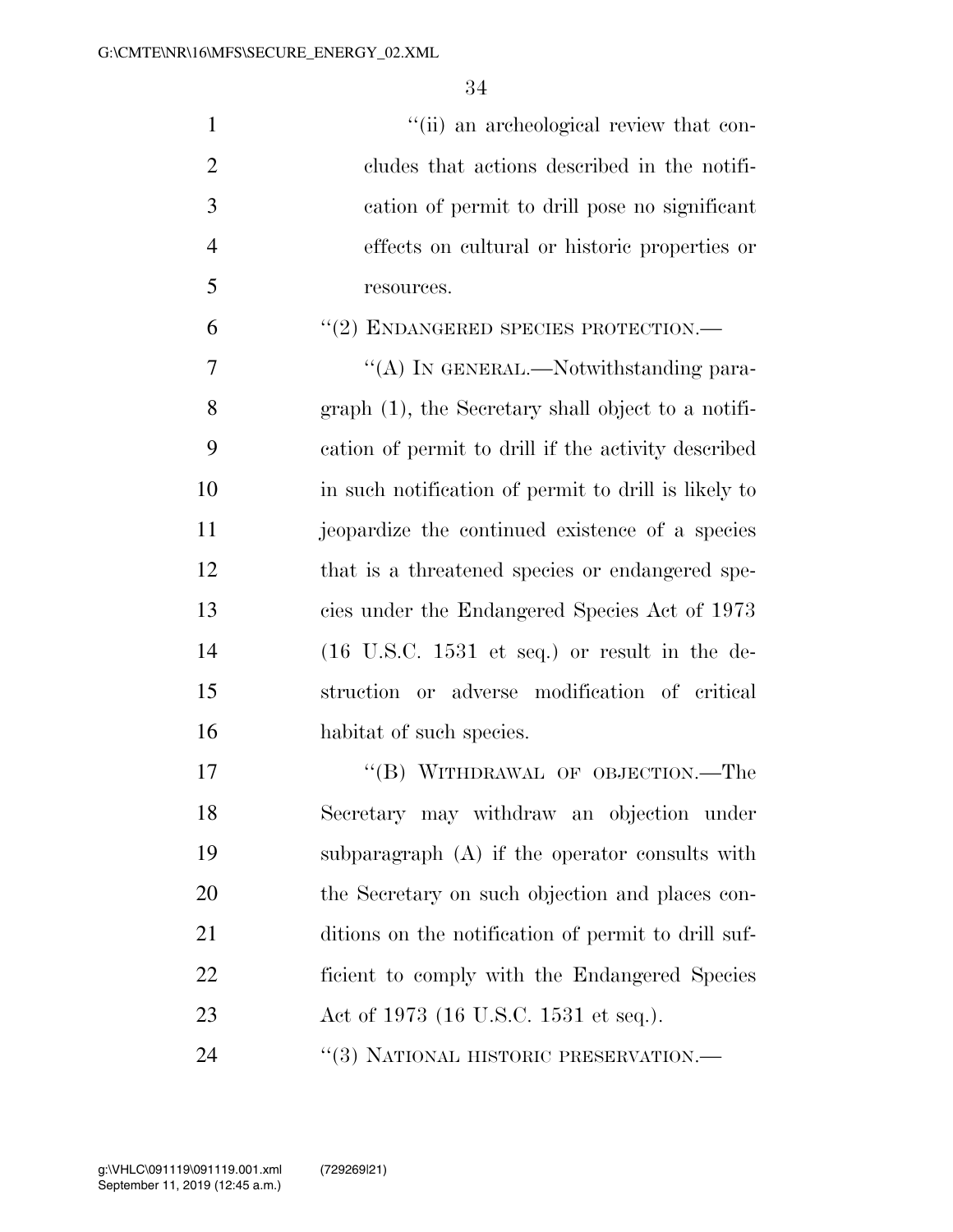$\langle (A) \rangle$  In GENERAL.—Notwithstanding para- graph (1), the Secretary shall object to a notifi- cation of permit to drill if the activity described in such notification of permit to drill is likely to affect properties listed, or eligible for listing, in the National Register of Historic Places under section 306108 of title 54, United States Code (commonly known as the National Historic Preservation Act of 1966).

10 "(B) WITHDRAWAL OF OBJECTION.—The Secretary may withdraw an objection under subparagraph (A) if the operator consults with the Secretary on such objection and places con- ditions on the notification of permit to drill suf- ficient to comply with section 306108 of title 54, United States Code (commonly known as the National Historic Preservation Act of 1966).

19 "(d) OBJECTION OR NO ACTION.—

20 "(1) NOTIFICATION OF INCOMPLETE NOTIFICA-21 TION.—Not later than 15 days after receipt of a no- tification of permit to drill, or a revised notification of permit to drill, from an operator under this sec-tion, the Secretary shall notify the operator in writ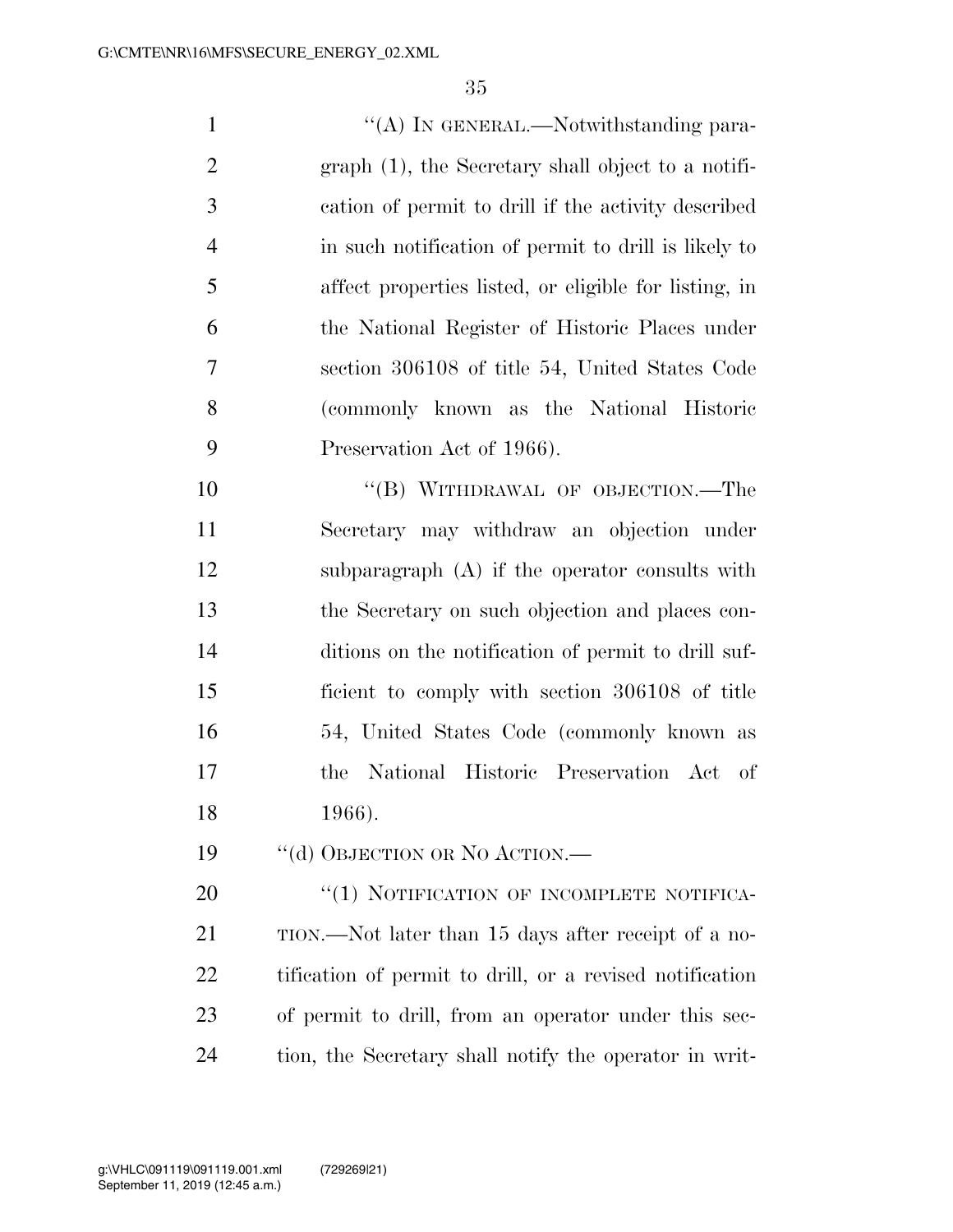ing if the notification of permit to drill is not com-plete.

3 "(2) NOTIFICATION OF OBJECTIONS.—The Sec- retary shall notify an operator of any objections to the notification of permit to drill not later than 45 days after receipt of a complete notification of per-mit to drill from an operator under this section.

8 "(3) No ACTION REQUIRED.—If the Secretary has not notified an operator under either paragraph (1) or paragraph (2) within 45 days after receipt of a notification of permit to drill from the operator under this section, the operator may, without further action from the Secretary, conduct the drilling and production activities for which the notification of permit to drill was submitted.

16 "(4) OPPORTUNITY TO RESUBMIT NOTIFICA- TION.—If the Secretary notifies an operator under paragraph (1) of an incomplete notification or para- graph (2) of an objection, the Secretary shall allow the operator to address such incomplete notification or objection and revise and resubmit the notification of permit to drill.

23 "(5) OPPORTUNITY TO RESUBMIT NOTIFICA- TION AS APPLICATION FOR PERMIT TO DRILL.—If the Secretary notifies an operator under paragraph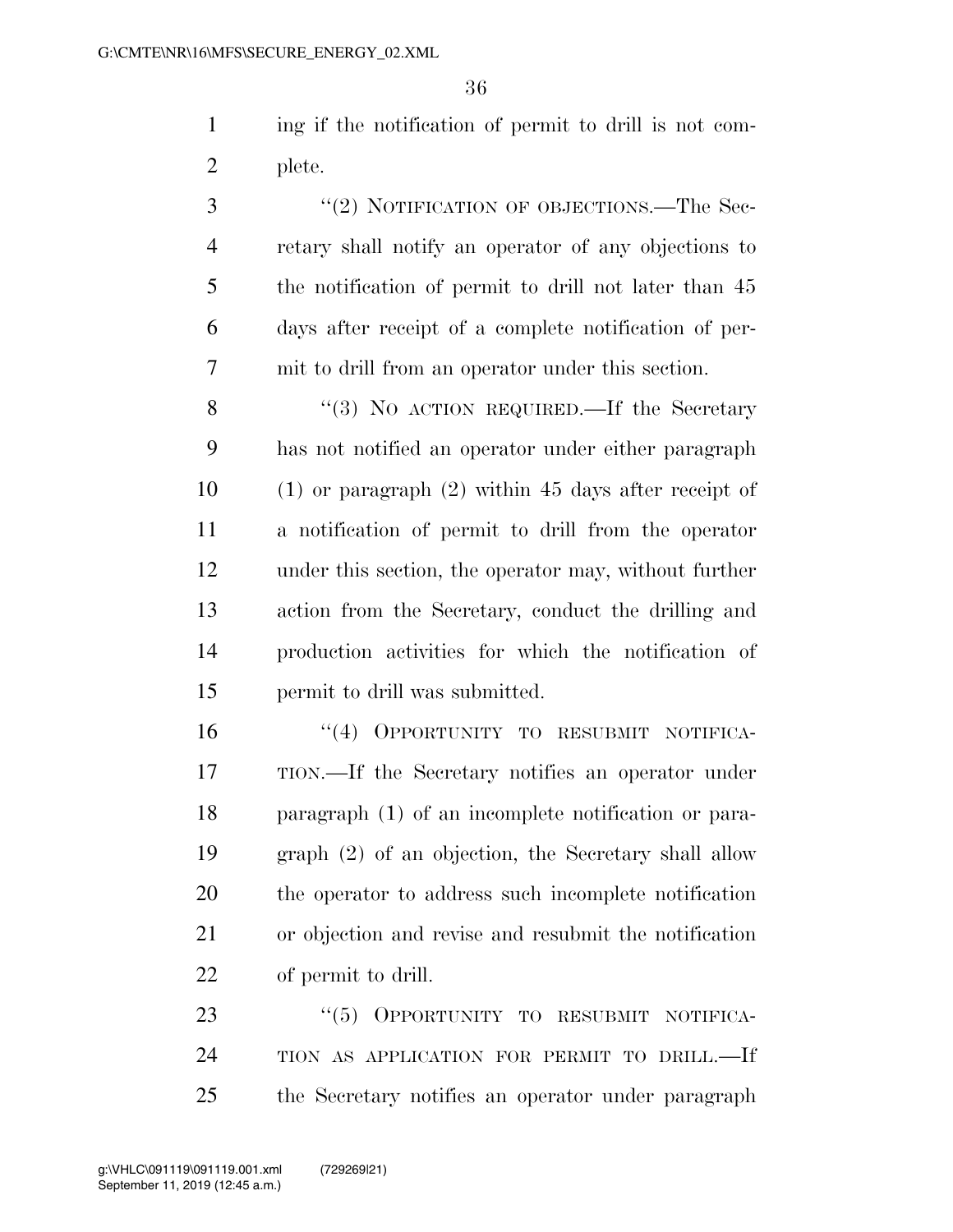(2) of an objection, the Secretary shall allow the op- erator to resubmit such information in the form of an Application for Permit to Drill.

 ''(e) NOTIFICATION FEE.—The Secretary may not charge an operator under this section a fee for submitting a notification of permit to drill greater than the fee the Secretary charges an applicant for an Application for Per-mit to Drill.

9 "(f) ENVIRONMENTAL REVIEW.—

10 <sup>"</sup>(1) IN GENERAL.—An environmental review or archeological review described in subsection (e)(1)(B) may be completed by a third-party con- tractor approved by the Secretary or pursuant to a memorandum of understanding between the operator and the Secretary.

16 "(2) FIELD WORK AUTHORIZATION.—The Sec- retary shall issue a field work authorization to a third-party contractor for the purposes of paragraph (1) within a reasonable time.

20 "(3) REQUEST FOR CONCURRENCE.—The Sec- retary shall allow a third-party contractor to submit a request to the State Historic Preservation Office on behalf of the Secretary.

 ''(g) ADDITIONAL SURFACE USE PERMITS.—The Secretary may not require an operator that has submitted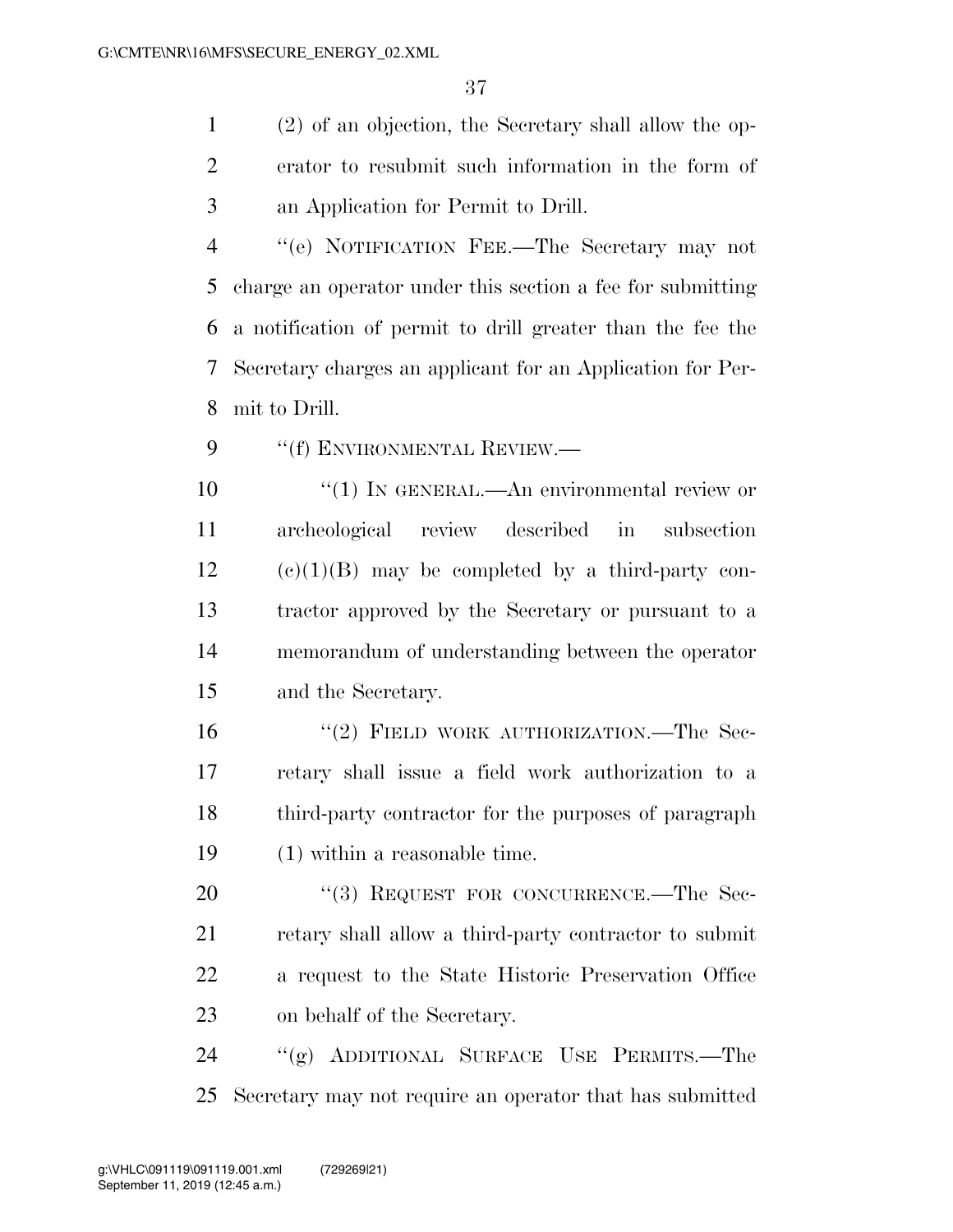a notification of permit to drill for which the Secretary did not object to obtain a surface use permit for an action included in the notification of permit to drill.

 ''(h) SITE INSPECTION.—The Secretary may not re- quire an operator that has submitted a notification of per- mit to drill for which the Secretary did not object to sub- mit to a site inspection before commencement of the activi-ties described in the notification of permit to drill.

9 "(i) FEDERAL ENFORCEMENT.—The Secretary may conduct inspections of and evaluate activities described in a notification of permit to drill for purposes of bringing an enforcement action. The Secretary may suspend en- forcement proceedings if the operator modifies its activi- ties to comply with the notification of permit to drill or obtains an Application for Permit to Drill for such activi-ties.

17 "(i) APPLICATION OF THE NATIONAL ENVIRON-MENTAL POLICY ACT.—

19 "(1) NO ACTION BY SECRETARY.—The decision by the Secretary to take no action under subsection 21 (c)(1)(B)(2) shall not constitute a major Federal ac-22 tion under section  $102(2)(C)$  of the National Envi- ronmental Policy Act of 1969 (42 U.S.C. 24  $4332(2)(C)$ .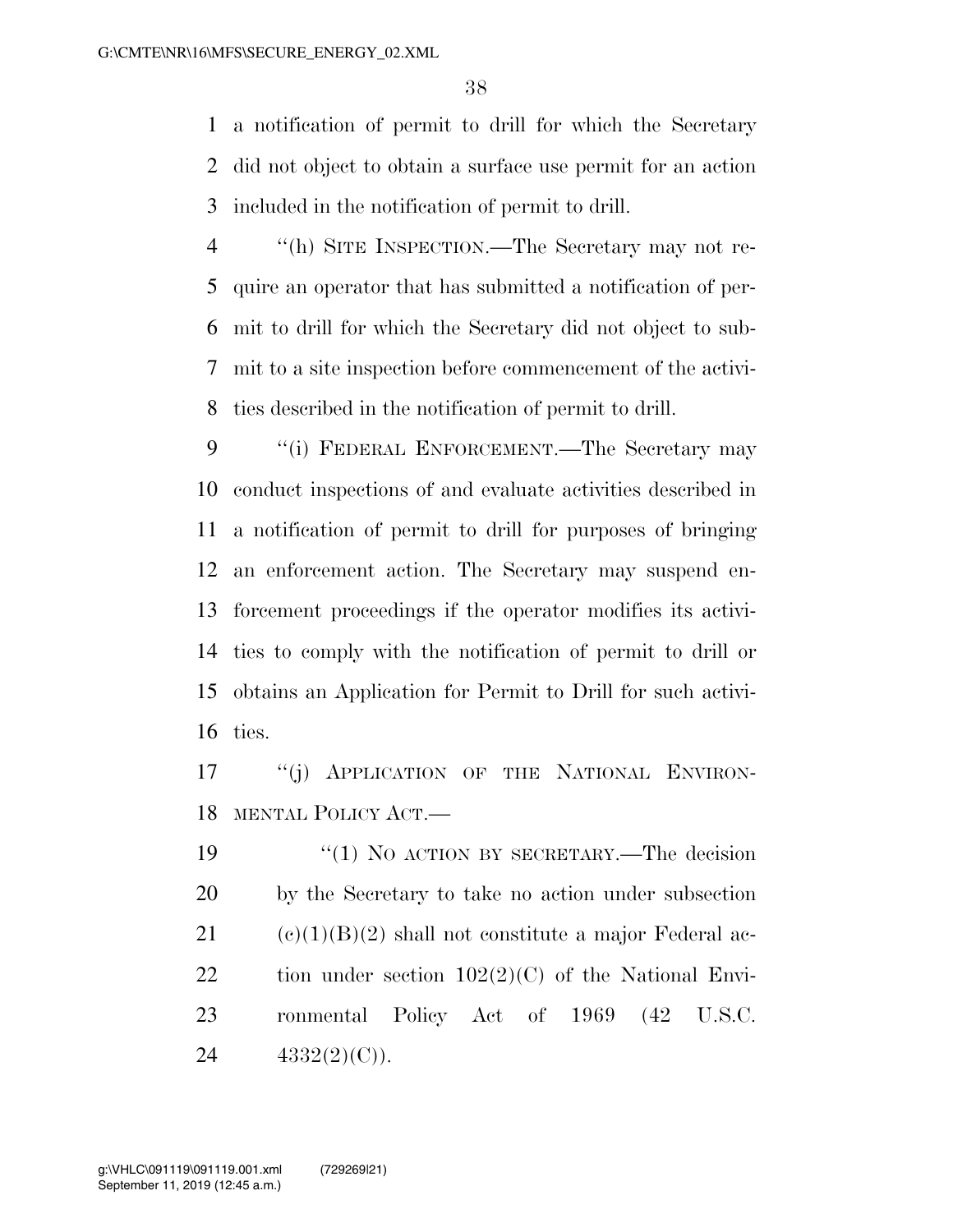| $\mathbf{1}$   | "(2) DEVELOPMENT OF REGULATIONS.—The                   |
|----------------|--------------------------------------------------------|
| $\overline{2}$ | development of any regulation pursuant to this sec-    |
| 3              | tion shall constitute a major Federal action under     |
| $\overline{4}$ | section $102(2)(C)$ of the National Environmental      |
| 5              | Policy Act of 1969 (42 U.S.C. 4332(2)(C)).             |
| 6              | "(k) DEFINITIONS.—In this section:                     |
| 7              | " $(1)$ IN GENERAL.—The terms 'Application for         |
| 8              | Permit to Drill', 'applications for Permit to Drill',  |
| 9              | 'available Federal land', and 'drilling plan' have the |
| 10             | meaning given those terms in section 44.               |
| 11             | "(2) SURFACE USE PLAN OF OPERATION.—The                |
| 12             | term 'surface use plan of operation' means a plan      |
| 13             | containing—                                            |
| 14             | $\lq\lq$ the road and drill pad location;              |
| 15             | $\lq\lq$ details of pad construction;                  |
| 16             | "(C) methods for containment and disposal              |
| 17             | of waste material;                                     |
| 18             | $\lq\lq$ (D) plans for reclamation of the surface;     |
| 19             | $\lq\lq(E)$ any other information specified in ap-     |
| 20             | plicable orders or notices; and                        |
| 21             | "(F) any other pertinent data as the Sec-              |
| 22             | retary may require.".                                  |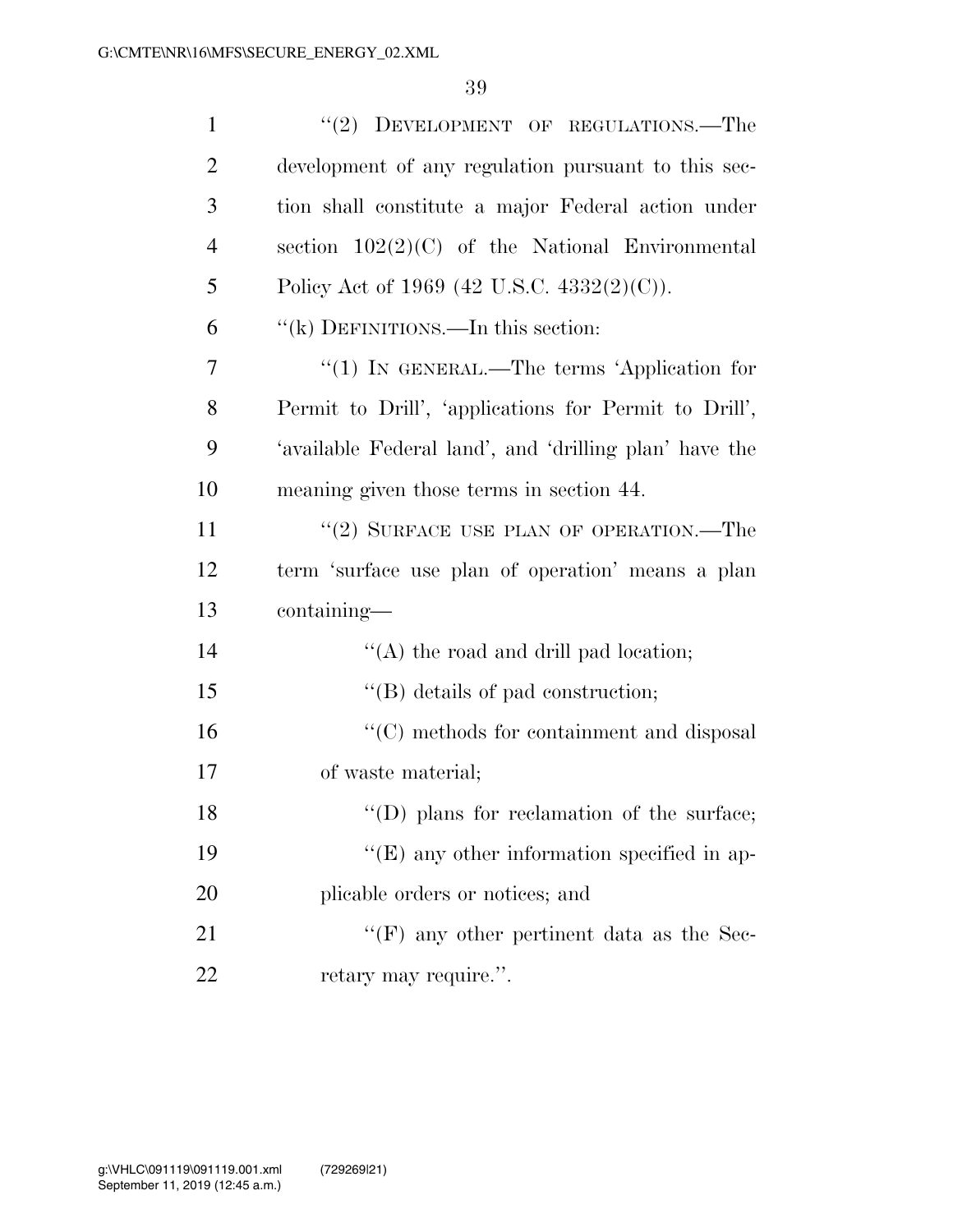## **TITLE II—OFFSHORE OIL AND GAS**

 **SEC. 201. LIMITATION OF AUTHORITY OF THE PRESIDENT TO WITHDRAW AREAS OF THE OUTER CONTI- NENTAL SHELF FROM OIL AND GAS LEASING.**  (a) LIMITATION ON WITHDRAWAL FROM DISPOSI- TION OF LANDS ON THE OUTER CONTINENTAL SHELF.— Section 12 of the Outer Continental Shelf Lands Act (43 U.S.C. 1341) is amended by amending subsection (a) to read as follows:

11 "(a) LIMITATION ON WITHDRAWAL.—

12 "(1) In GENERAL.—Except as otherwise pro- vided in this section, no lands of the outer Conti- nental Shelf may be withdrawn from disposition ex-cept by an Act of Congress.

 ''(2) NATIONAL MARINE SANCTUARIES.—The President may withdraw from disposition any of the unleased lands of the outer Continental Shelf located in a national marine sanctuary designated in accord- ance with the National Marine Sanctuaries Act (16 U.S.C. 1431 et seq.) or otherwise by statute.

22 "(3) EXISTING WITHDRAWALS.—

23 "(A) IN GENERAL.—Except for the with- drawals listed in subparagraph (B), any with-drawal from disposition of lands on the outer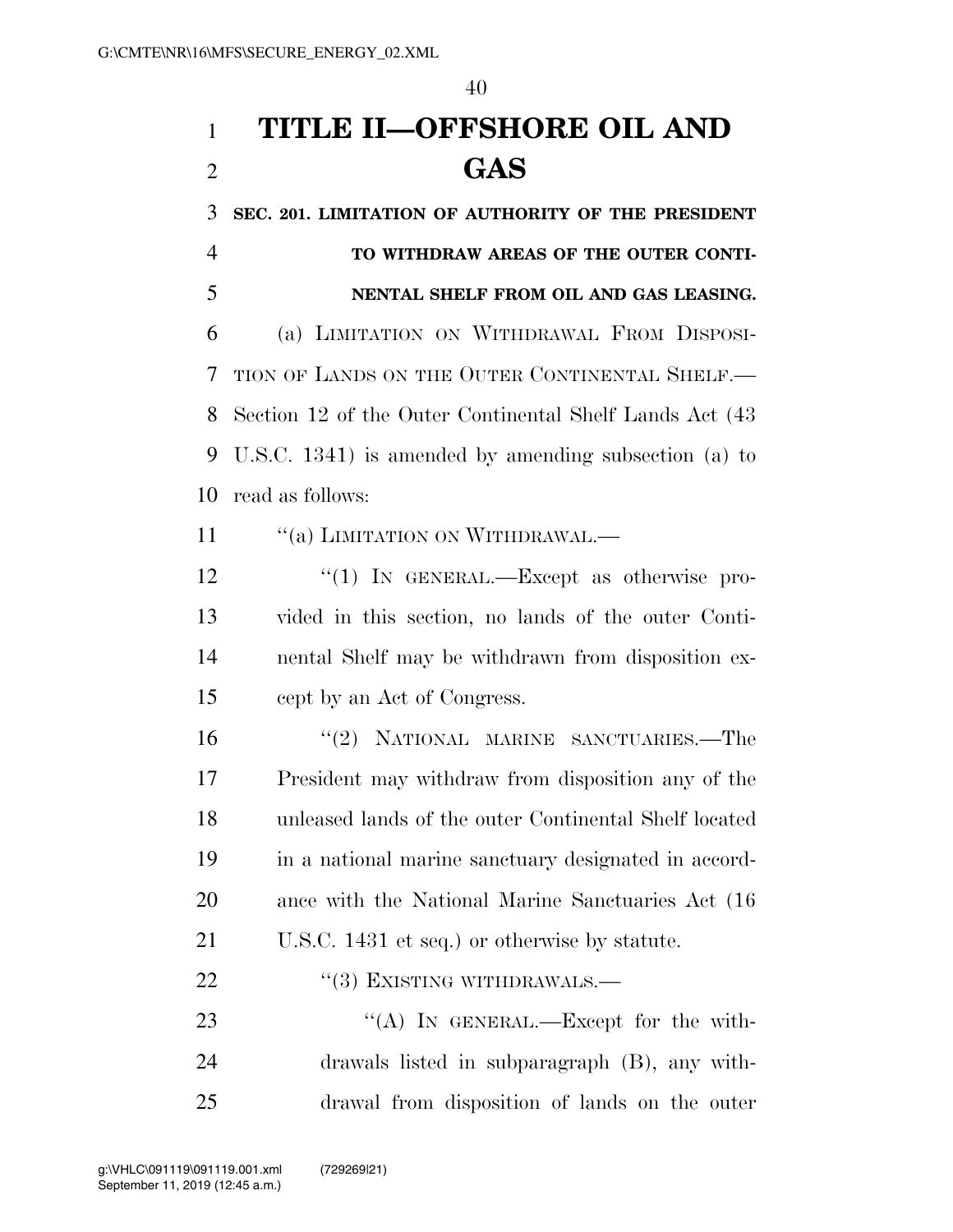Continental Shelf before the date of the enact-

| $\mathbf{2}$   | ment of this subsection shall have no force or            |
|----------------|-----------------------------------------------------------|
| 3              | effect.                                                   |
| $\overline{4}$ | "(B) EXCEPTIONS.—Subparagraph $(A)$                       |
| 5              | shall not apply to the following withdrawals:             |
| 6              | "(i) Any withdrawal in a national ma-                     |
| $\tau$         | rine sanctuary designated in accordance                   |
| 8              | with the National Marine Sanctuaries Act.                 |
| 9              | "(ii) Any withdrawal in a national                        |
| 10             | monument declared under section 320301                    |
| 11             | of title 54, United States Code, or the Act               |
| 12             | of June 8, 1906 (ch. 3060; 34 Stat. 225).                 |
| 13             | "(iii) Any withdrawal in the North                        |
| 14             | Aleutian Basin Planning Area, including                   |
| 15             | Bristol Bay.".                                            |
| 16             | TERMINATION OF AUTHORITY TO ESTABLISH<br>(b)              |
| 17             | MARINE NATIONAL MONUMENTS.—Section 320301 of              |
| 18             | title 54, United States Code, is amended by adding at the |
| 19             | end the following:                                        |
| 20             | "(e) LIMITATION ON MARINE NATIONAL MONU-                  |
| 21             | MENTS.                                                    |
| 22             | IN GENERAL.—Notwithstanding<br>``(1)<br>sub-              |
| 23             | sections (a) and (b), the President may not declare       |
| 24             | or reserve any ocean waters (as such term is defined      |
| 25             | in section 3 of the Marine Protection, Research, and      |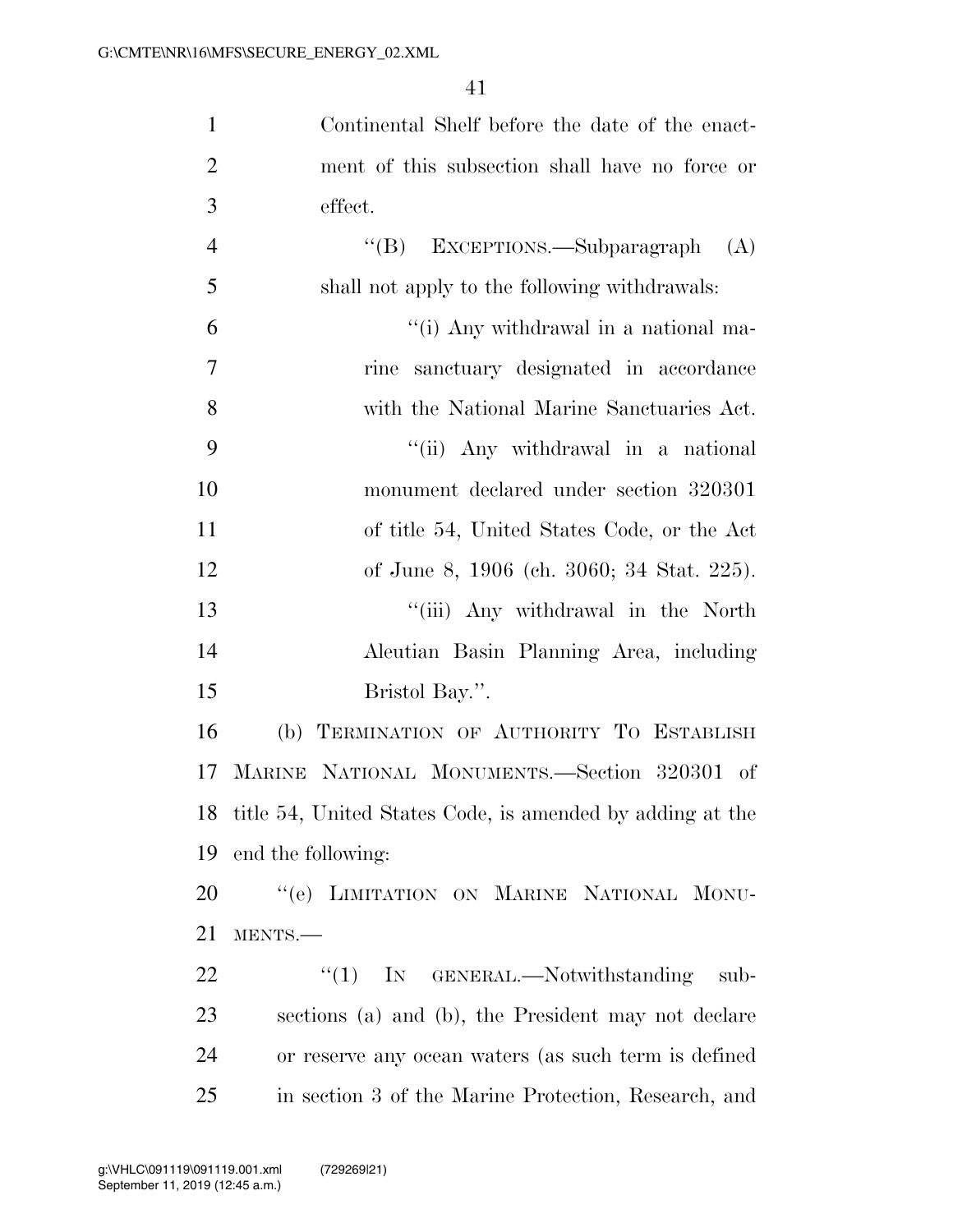| $\mathbf{1}$   | Sanctuaries Act of 1972 (33 U.S.C. 1402)) or lands   |
|----------------|------------------------------------------------------|
| $\overline{2}$ | beneath ocean waters as a national monument.         |
| 3              | (2)<br>MARINE NATIONAL MONUMENTS<br>DES-             |
| 4              | IGNATED BEFORE THE DATE OF THE ENACTMENT             |
| 5              | OF THIS SUBSECTION.—This subsection shall not af-    |
| 6              | fect any national monument designated by the Presi-  |
| 7              | dent before the date of the enactment of this Act.". |
| 8              | SEC. 202. DISPOSITION OF REVENUES FROM OIL AND GAS   |
| 9              | LEASING ON THE OUTER CONTINENTAL                     |
| 10             | SHELF TO ATLANTIC STATES AND ALASKA.                 |
| 11             | Section 9 of the Outer Continental Shelf Lands Act   |
| 12             | $(43 \text{ U.S.C. } 1338)$ is amended—              |
| 13             | (1) by striking "All rentals" and inserting the      |
| 14             | following:                                           |
| 15             | "(a) IN GENERAL.—Except as otherwise provided in     |
| 16             | this section, all rentals"; and                      |
| 17             | $(2)$ by adding at the end the following:            |
| 18             | "(b) DISTRIBUTION OF REVENUE TO PRODUCING            |
| 19             | STATES.                                              |
| 20             | "(1) DEFINITIONS.—In this subsection:                |
| 21             | "(A) COVERED PLANNING AREA.—                         |
| 22             | "(i) IN GENERAL.—Subject to clause                   |
| 23             | (ii), the term 'covered planning area'               |
| 24             | means each of the following planning                 |
| 25             | areas, as such planning areas are generally          |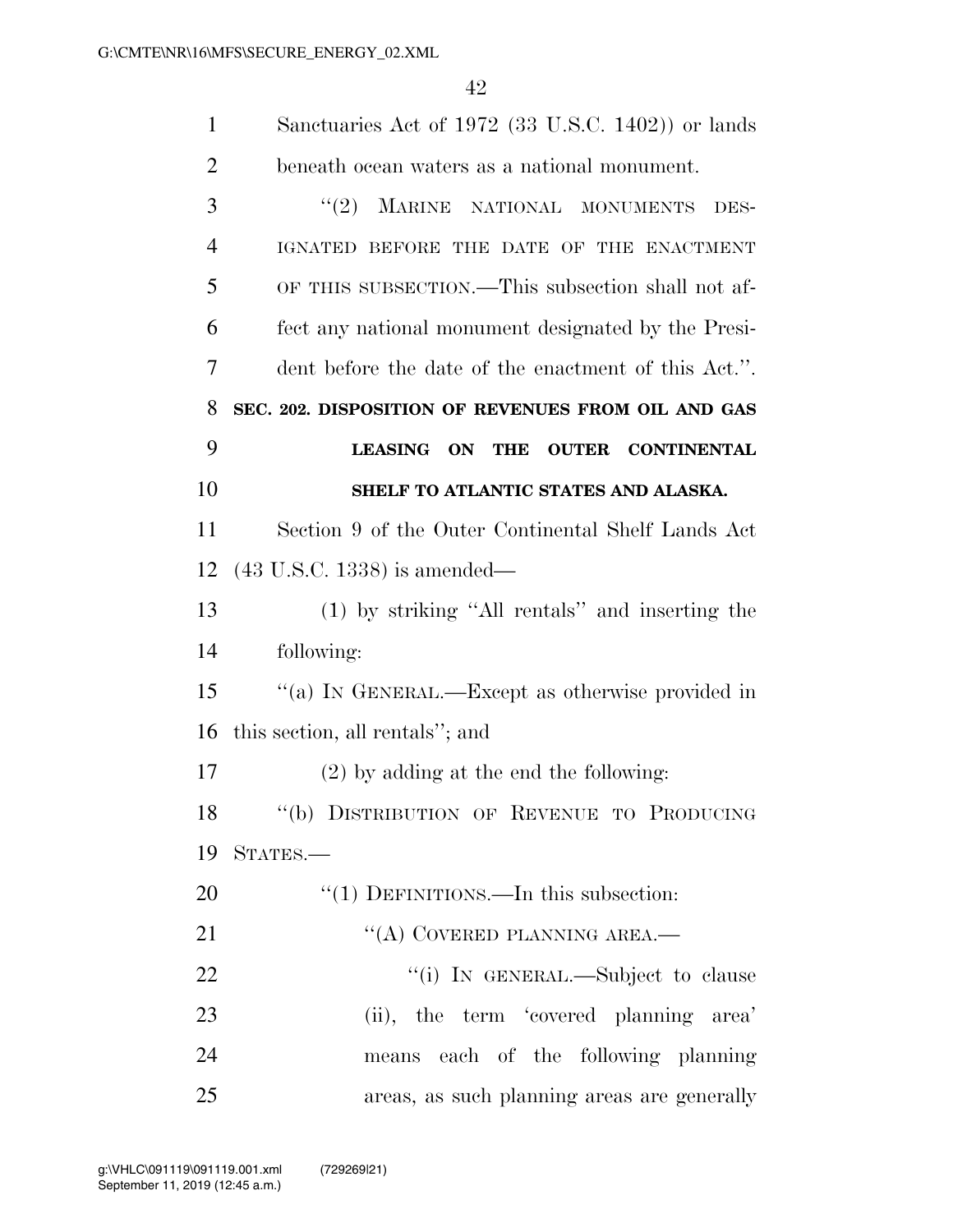| $\mathbf{1}$   | depicted in the later of the $2017-2022$  |
|----------------|-------------------------------------------|
| $\overline{2}$ | Outer Continental Shelf Oil and Gas Leas- |
| 3              | ing Proposed Final Program, dated No-     |
| $\overline{4}$ | vember 2016, or a subsequent oil and gas  |
| 5              | leasing program developed under section   |
| 6              | 18 of the Outer Continental Shelf Lands   |
| 7              | Act (43 U.S.C. 1344):                     |
| 8              | $\lq (I)$ Mid-Atlantic.                   |
| 9              | "(II) South Atlantic.                     |
| 10             | "(III) Any planning area located          |
| 11             | off the coast of Alaska.                  |
| 12             | "(ii) EXCLUSIONS.—The term 'cov-          |
| 13             | ered planning area' does not include any  |
| 14             | area in the Atlantic—                     |
| 15             | $\lq\lq$ north of the southernmost        |
| 16             | lateral seaward administrative bound-     |
| 17             | ary of the State of Maryland; or          |
| 18             | $\lq\lq$ (II) south of the northernmost   |
| 19             | lateral seaward administrative bound-     |
| 20             | ary of the State of Florida.              |
| 21             | "(B) PRODUCING STATE.—The term 'pro-      |
| 22             | ducing State' means each of the following |
| 23             | States:                                   |
| 24             | "(i) Virginia.                            |
| 25             | "(ii) North Carolina.                     |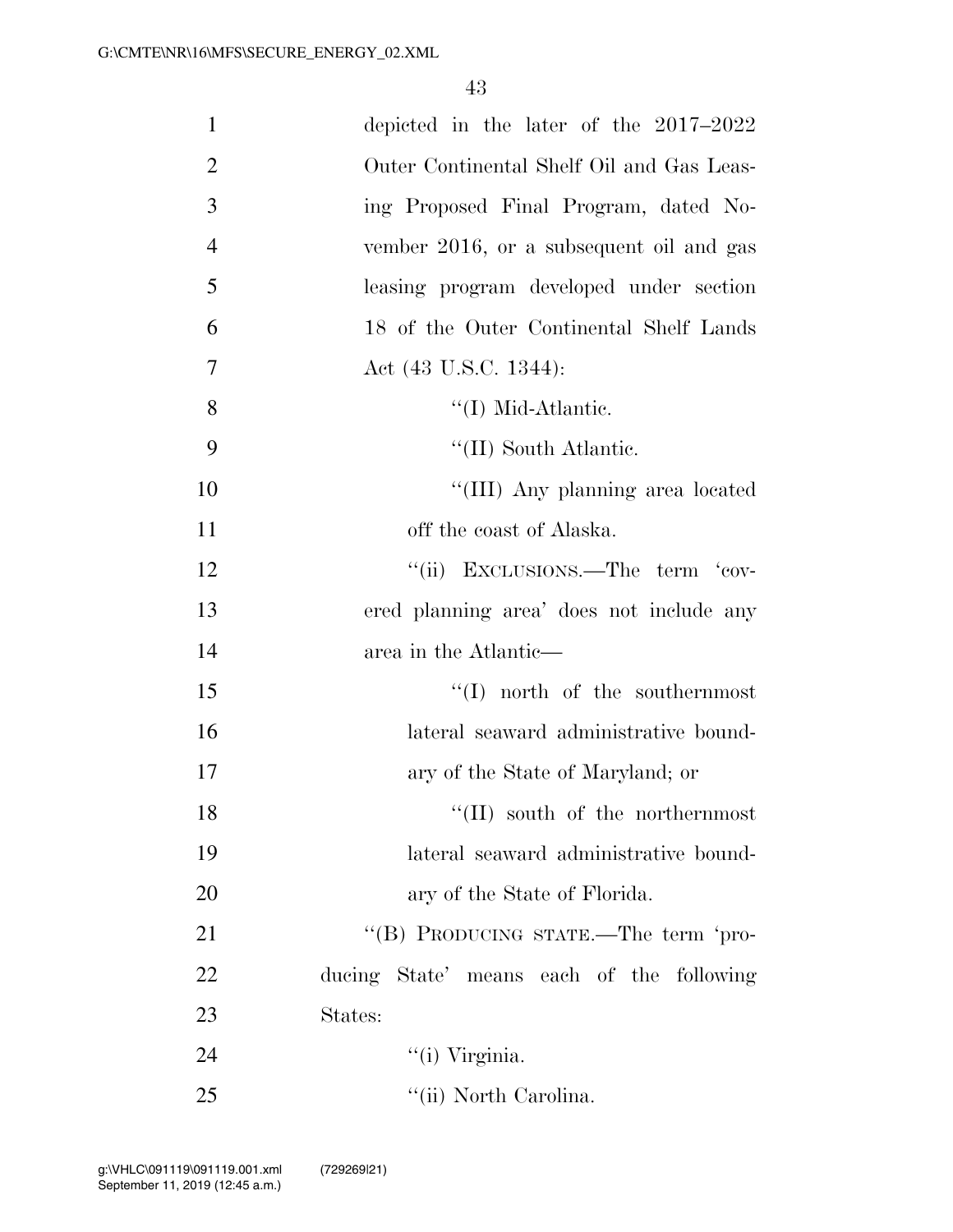| $\mathbf{1}$   | "(iii) South Carolina.                      |
|----------------|---------------------------------------------|
| $\overline{2}$ | "(iv) Georgia.                              |
| 3              | $\lq\lq$ (v) Alaska.                        |
| $\overline{4}$ | $\lq\lq$ (C) QUALIFIED REVENUES.—           |
| 5              | "(i) IN GENERAL.—The term 'quali-           |
| 6              | fied revenues' means revenues derived from  |
| 7              | rentals, royalties, bonus bids, and other   |
| 8              | sums due and payable to the United States   |
| 9              | under oil and gas leases entered into on or |
| 10             | after the date of the enactment of this Act |
| 11             | for an area in a covered planning area.     |
| 12             | "(ii) EXCLUSIONS.—The term 'quali-          |
| 13             | fied revenues' does not include—            |
| 14             | $\lq\lq$ revenues from the forfeiture       |
| 15             | of a bond or other surety securing ob-      |
| 16             | ligations other than royalties, civil       |
| 17             | penalties, or royalties taken by the        |
| 18             | Secretary in-kind and not sold;             |
| 19             | "(II) revenues generated from               |
| 20             | leases subject to section $8(g)$ ; and      |
| 21             | "(III) the portion of rental reve-          |
| 22             | nues in excess of those that would          |
| 23             | have been collected at the rental rates     |
| 24             | in effect before August 5, 1993.            |
| 25             | $``(2)$ DEPOSIT OF QUALIFIED REVENUES.—     |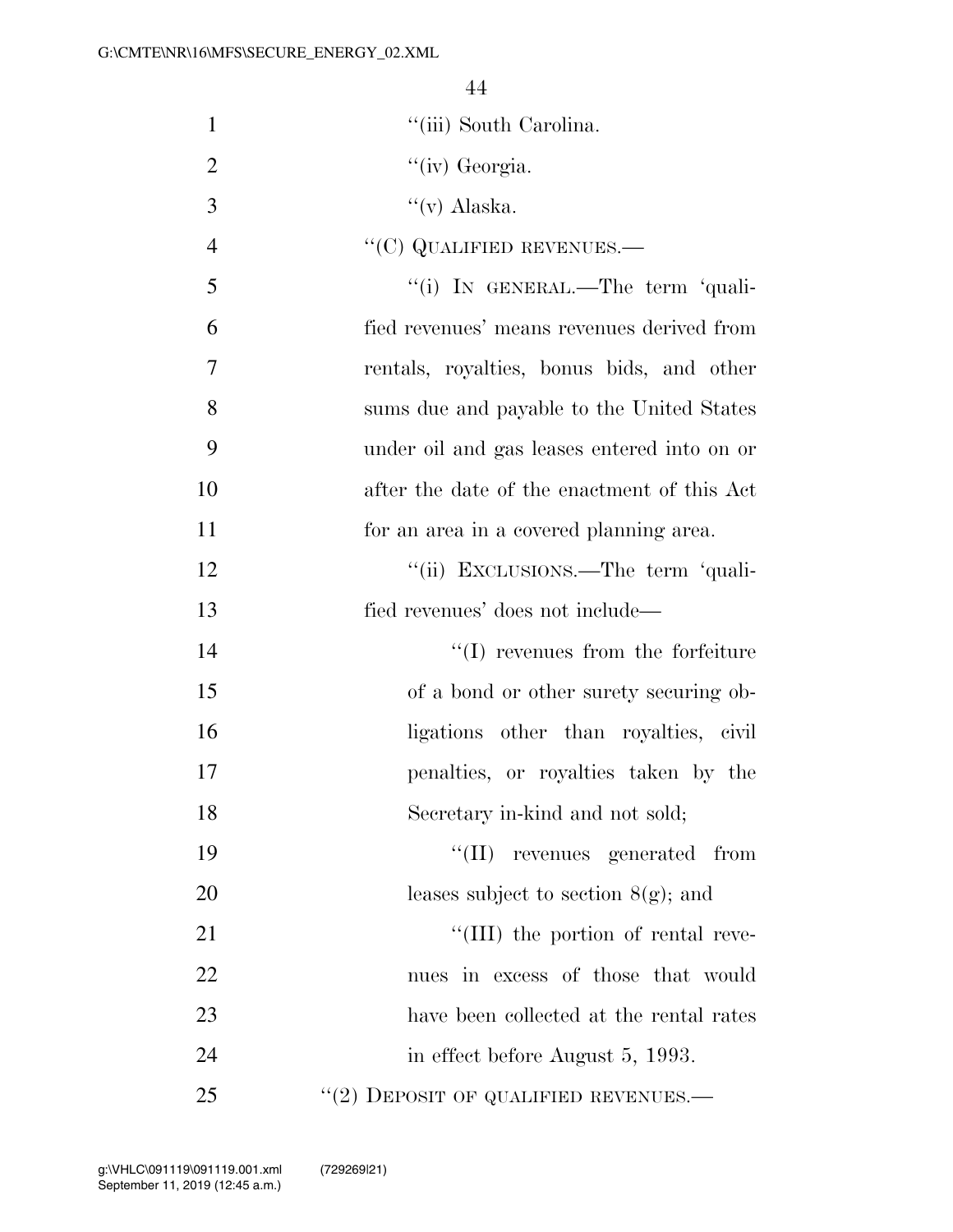| $\mathbf{1}$   | "(A) PHASE I.—With respect to qualified             |
|----------------|-----------------------------------------------------|
| $\overline{2}$ | revenues under leases awarded under the first       |
| 3              | leasing program approved under section $18(a)$      |
| $\overline{4}$ | that takes effect after the date of the enact-      |
| 5              | ment of this section, the Secretary of the Treas-   |
| 6              | ury shall deposit or allocate, as applicable—       |
| $\overline{7}$ | $``(i)$ 87.5 percent into the general               |
| 8              | fund of the Treasury; and                           |
| 9              | "(ii) $12.5$ percent to States in accord-           |
| 10             | ance with paragraph $(3)$ .                         |
| 11             | "(B) PHASE II.—With respect to qualified            |
| 12             | revenues under leases awarded under the sec-        |
| 13             | ond leasing program approved under section          |
| 14             | $18(a)$ that takes effect after the date of the en- |
| 15             | actment of this section, the Secretary of the       |
| 16             | Treasury shall deposit or allocate, as applica-     |
| 17             | $ble-$                                              |
| 18             | "(i) 75 percent into the general fund               |
| 19             | of the Treasury; and                                |
| 20             | "(ii) 25 percent to States in accord-               |
| 21             | ance with paragraph $(3)$ .                         |
| 22             | "(C) PHASE III.—With respect to qualified           |
| 23             | revenues under leases awarded under the third       |
| 24             | leasing program approved under section $18(a)$      |
| 25             | that takes effect after the date of the enact-      |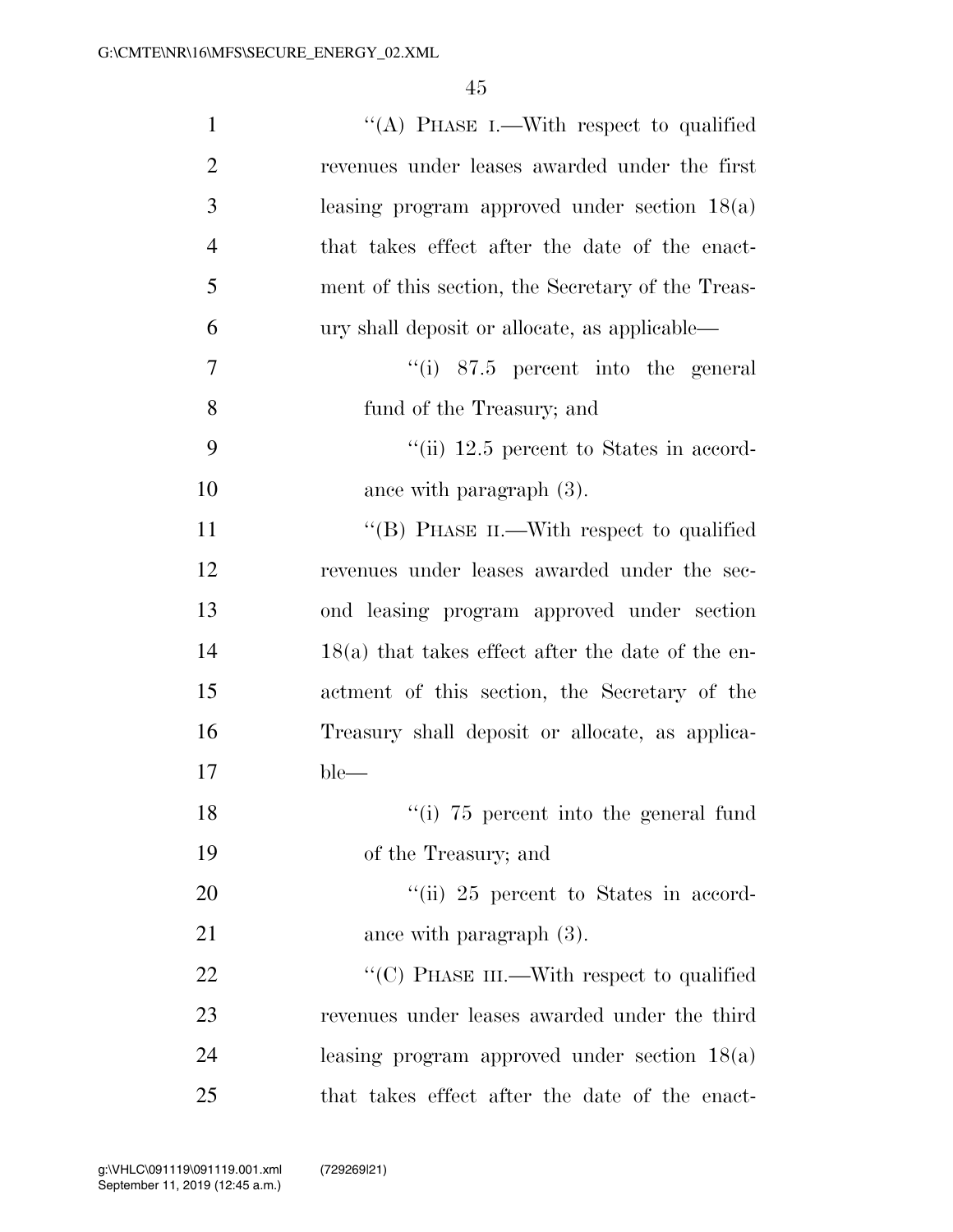| $\mathbf{1}$   | ment of this section and under any such leasing           |
|----------------|-----------------------------------------------------------|
| $\overline{2}$ | program subsequent to such third leasing pro-             |
| 3              | gram, the Secretary of the Treasury shall de-             |
| $\overline{4}$ | posit or allocate, as applicable—                         |
| 5              | $\lq\lq$ (i) 50 percent into the general fund             |
| 6              | of the Treasury; and                                      |
| $\overline{7}$ | $\lq$ <sup>"</sup> (ii) 50 percent into a special account |
| 8              | in the Treasury from which the Secretary                  |
| 9              | of the Treasury shall disburse—                           |
| 10             | $\lq(1)$ 75 percent to States in ac-                      |
| 11             | cordance with paragraph $(3)$ ; and                       |
| 12             | "(II) 25 percent to the Secretary                         |
| 13             | of the Interior for units of the Na-                      |
| 14             | tional Park System.                                       |
| 15             | "(3) ALLOCATION TO PRODUCING STATES.-                     |
| 16             | "(A) IN GENERAL.—Subject to subpara-                      |
| 17             | graphs $(B)$ and $(C)$ , the Secretary of the Treas-      |
| 18             | ury shall allocate the qualified revenues distrib-        |
| 19             | uted to States under paragraph (2) to each pro-           |
| 20             | ducing State in an amount based on a formula              |
| 21             | established by the Secretary of the Interior, by          |
| 22             | regulation, that—                                         |
| 23             | "(i) is inversely proportional to the re-                 |
| 24             | spective distances between—                               |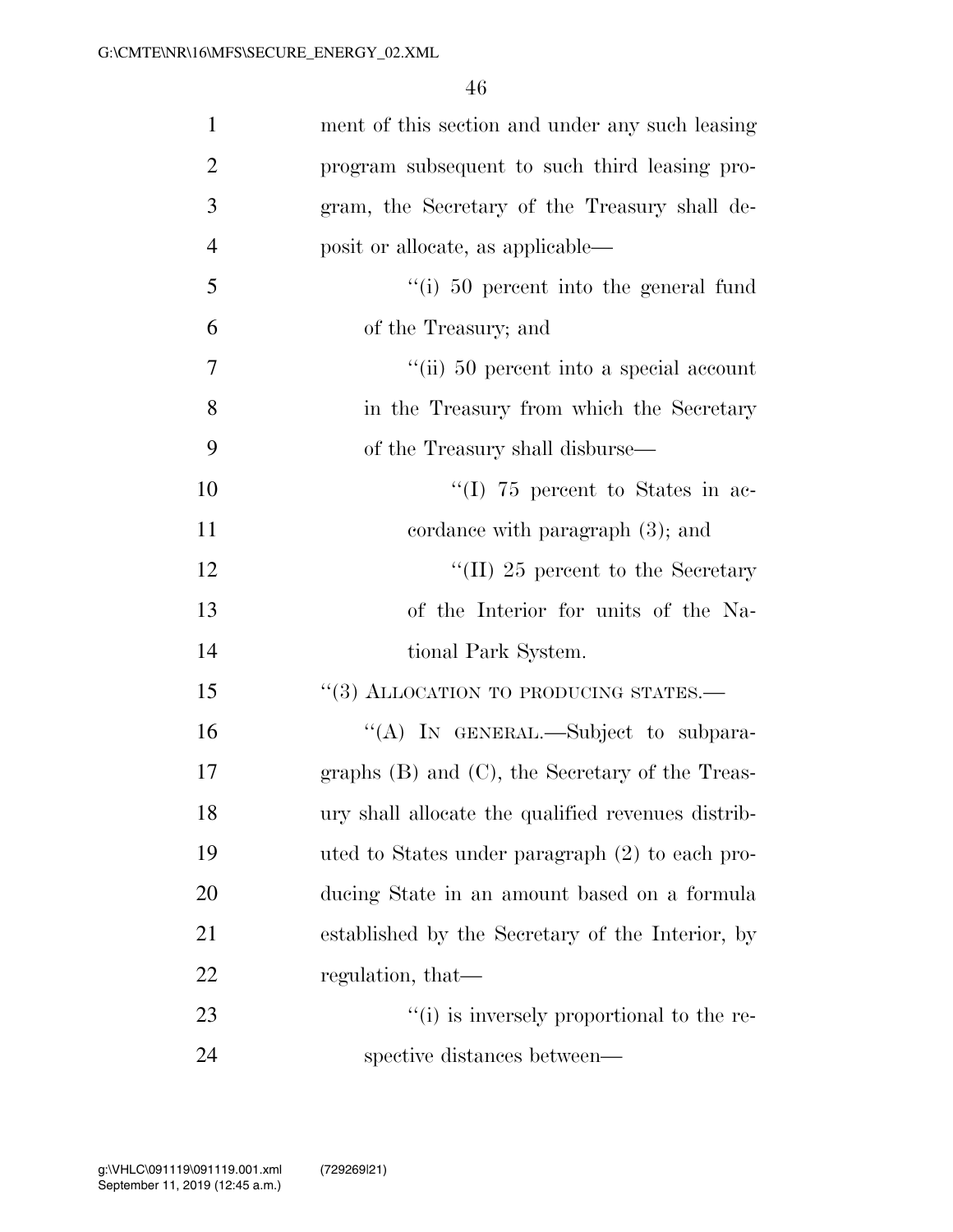| $\mathbf{1}$   | $\lq\lq$ (I) the point on the coastline of   |
|----------------|----------------------------------------------|
| $\overline{2}$ | the producing State that is closest to       |
| 3              | the geographical center of the applica-      |
| $\overline{4}$ | ble leased tract; and                        |
| 5              | $\lq\lq$ (II) the geographical center of     |
| 6              | that leased tract;                           |
| 7              | "(ii) does not allocate qualified reve-      |
| 8              | nues to any producing State that is further  |
| 9              | than 200 nautical miles from the leased      |
| 10             | tract; and                                   |
| 11             | "(iii) allocates not less than 10 per-       |
| 12             | cent of qualified revenues to each pro-      |
| 13             | ducing State that is 200 or fewer nautical   |
| 14             | miles from the leased tract.                 |
| 15             | "(B) PAYMENTS TO NONCONTIGUOUS               |
| 16             | COASTAL STATES.-                             |
| 17             | "(i) IN GENERAL.—With respect to             |
| 18             | each producing State that is a noncontig-    |
| 19             | uous coastal State, the Secretary of the     |
| 20             | Treasury shall pay 20 percent of the allo-   |
| 21             | cable share of such State determined under   |
| 22             | this paragraph to the coastal political sub- |
| 23             | divisions of such State.                     |
| 24             | "(ii) ALLOCATION.—The amount paid            |
| 25             | by the Secretary of the Treasury to coastal  |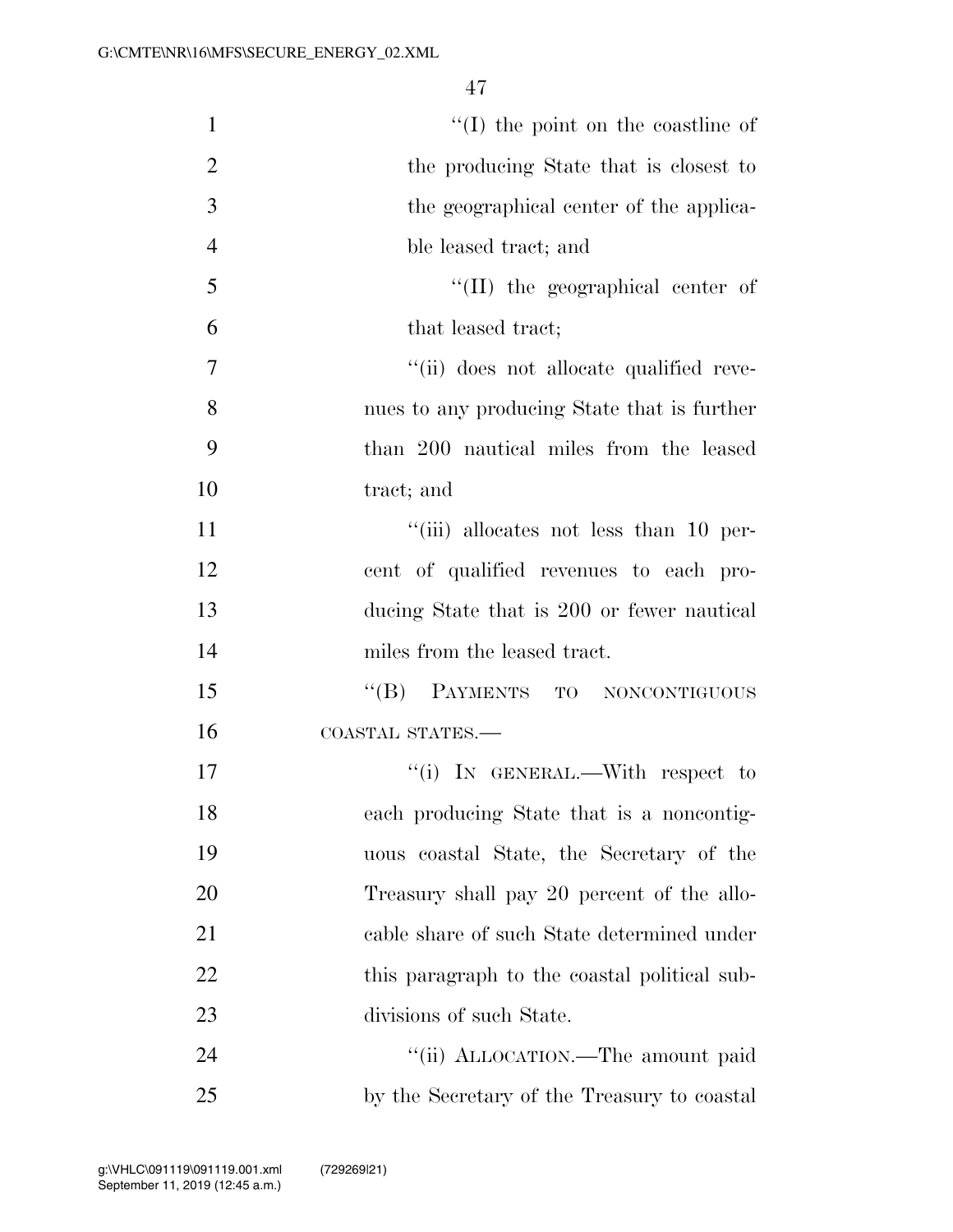| $\mathbf{1}$   | political subdivisions under this subpara-   |
|----------------|----------------------------------------------|
| $\overline{2}$ | graph shall be allocated to each coastal po- |
| 3              | litical subdivision in accordance with sub-  |
| $\overline{4}$ | paragraphs (B) and (E) of section            |
| 5              | $31(b)(4)$ .                                 |
| 6              | "(iii) DEFINITION OF COASTAL POLIT-          |
| $\overline{7}$ | ICAL SUBDIVISION.—In this subparagraph,      |
| 8              | term 'coastal political subdivision'<br>the  |
| 9              | means-                                       |
| 10             | "(I) a county-equivalent subdivi-            |
| 11             | sion of a State for which—                   |
| 12             | "(aa) all or part lies within                |
| 13             | the coastal zone of the State (as            |
| 14             | defined in section 304 of the                |
| 15             | Coastal Zone Management Act of               |
| 16             | 1972 (16 U.S.C. 1453)); and                  |
| 17             | "(bb) the closest coastal                    |
| 18             | point is not more than 200 nau-              |
| 19             | tical miles from the geographical            |
| 20             | center of any leased tract on the            |
| 21             | outer Continental Shelf; or                  |
| 22             | "(II) a municipal subdivision of a           |
| 23             | State for which—                             |
| 24             | "(aa) the closest point is                   |
| 25             | more than 200 nautical miles                 |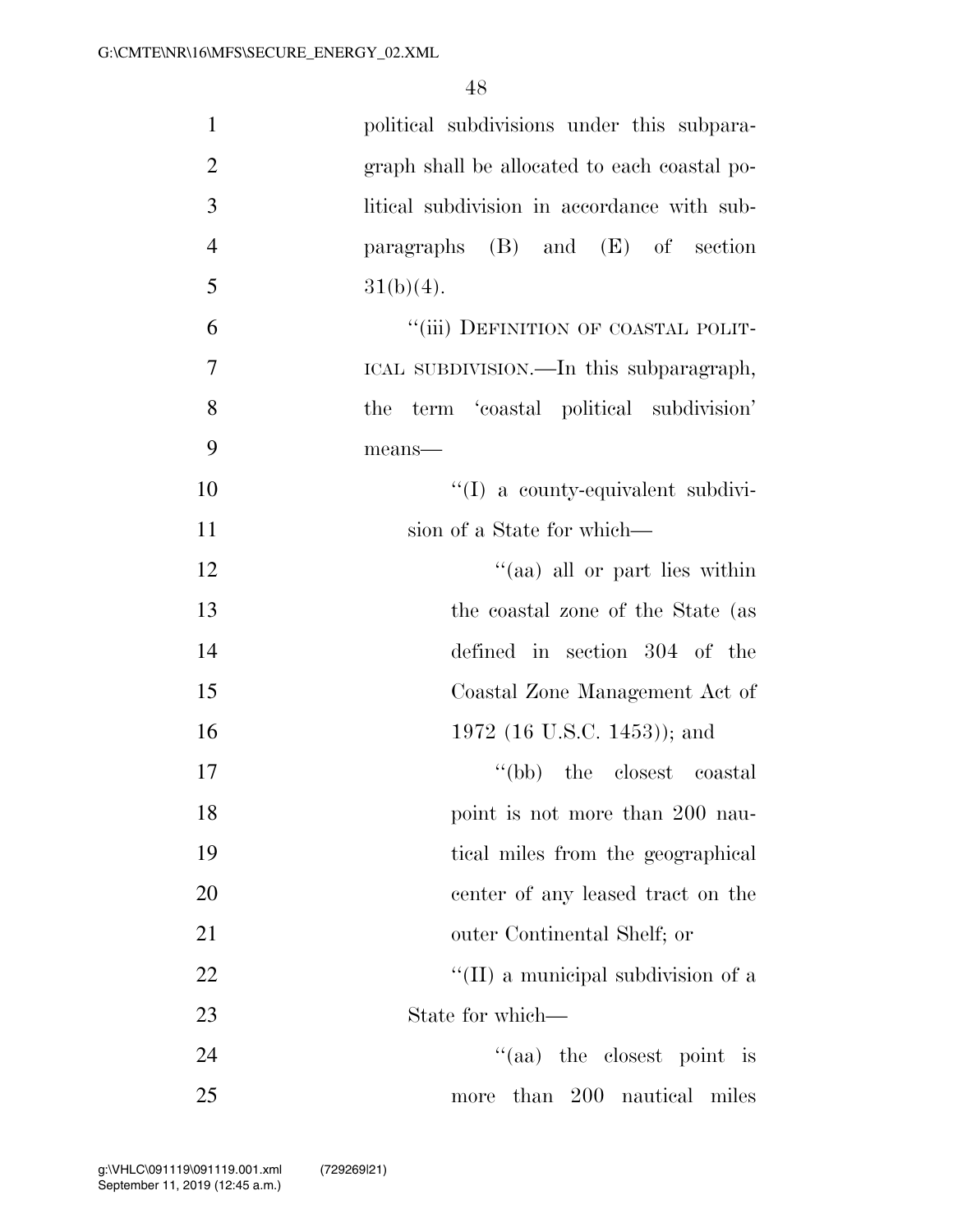| $\mathbf{1}$   | from the geographical center of a                      |
|----------------|--------------------------------------------------------|
| $\overline{2}$ | leased tract on the outer Conti-                       |
| 3              | nental Shelf; and                                      |
| $\overline{4}$ | "(bb) the State has deter-                             |
| 5              | mined to be a significant staging                      |
| 6              | area for oil and gas servicing,                        |
| $\tau$         | supply vessels, operations, sup-                       |
| 8              | pliers, or workers.                                    |
| 9              | "(C) PAYMENTS TO CONTIGUOUS COASTAL                    |
| 10             | $STATES$ .                                             |
| 11             | "(i) IN GENERAL.—With respect to                       |
| 12             | each producing State that is a contiguous              |
| 13             | coastal State, the Secretary of the Treas-             |
| 14             | ury shall pay—                                         |
| 15             | $\lq(1)$ 50 percent of the allocable                   |
| 16             | share of such State determined under                   |
| 17             | this paragraph to the State treasury                   |
| 18             | to be used by the State in accordance                  |
| 19             | with clause (ii);                                      |
| 20             | $\rm ^{\prime \prime}(II)$ 25 percent of the allocable |
| 21             | share of such State determined under                   |
| 22             | this paragraph to coastal towns;                       |
| 23             | "(III) 25 percent of the allocable                     |
| 24             | share of such State determined under                   |
| 25             | this paragraph to coastal counties.                    |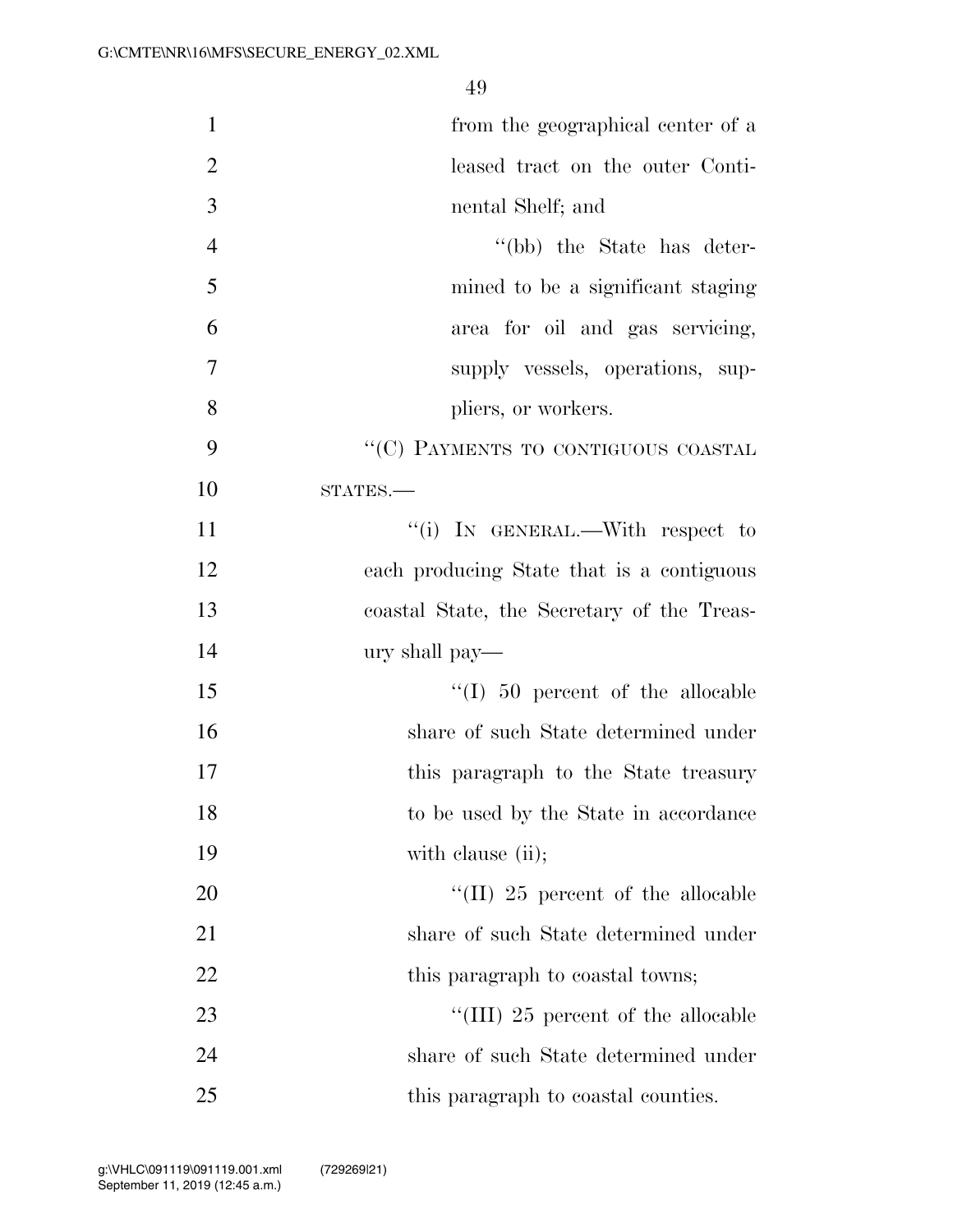| $\mathbf{1}$   | "(ii) USE OF FUNDS.—Funds received         |
|----------------|--------------------------------------------|
| $\overline{2}$ | by a producing State under clause $(i)(I)$ |
| 3              | shall be used by such State—               |
| $\overline{4}$ | "(I) to enhance State land and             |
| 5              | water conservation efforts, particu-       |
| 6              | larly in inlets, waterways, and beach-     |
| $\overline{7}$ | es;                                        |
| 8              | $\lq\lq$ (II) for the purposes of beach    |
| 9              | nourishment and coastline enhance-         |
| 10             | ments;                                     |
| 11             | "(III) for the protection of coast-        |
| 12             | al wildlife;                               |
| 13             | $\lq\lq (IV)$ to support estuary health    |
| 14             | and aquaculture management;                |
| 15             | $\lq\lq(V)$ for dredging and port infra-   |
| 16             | structure development;                     |
| 17             | "(VI) grants to support the geo-           |
| 18             | logical and geophysical sciences or pe-    |
| 19             | troleum engineering programs or de-        |
| 20             | partments at institutions of higher        |
| 21             | education (as such term is defined in      |
| 22             | section 101 of the Higher Education        |
| 23             | Act of 1965 (20 U.S.C. 1001)) that         |
| 24             | accredited by the Accreditation<br>are     |
| 25             | Board for Engineering and Tech-            |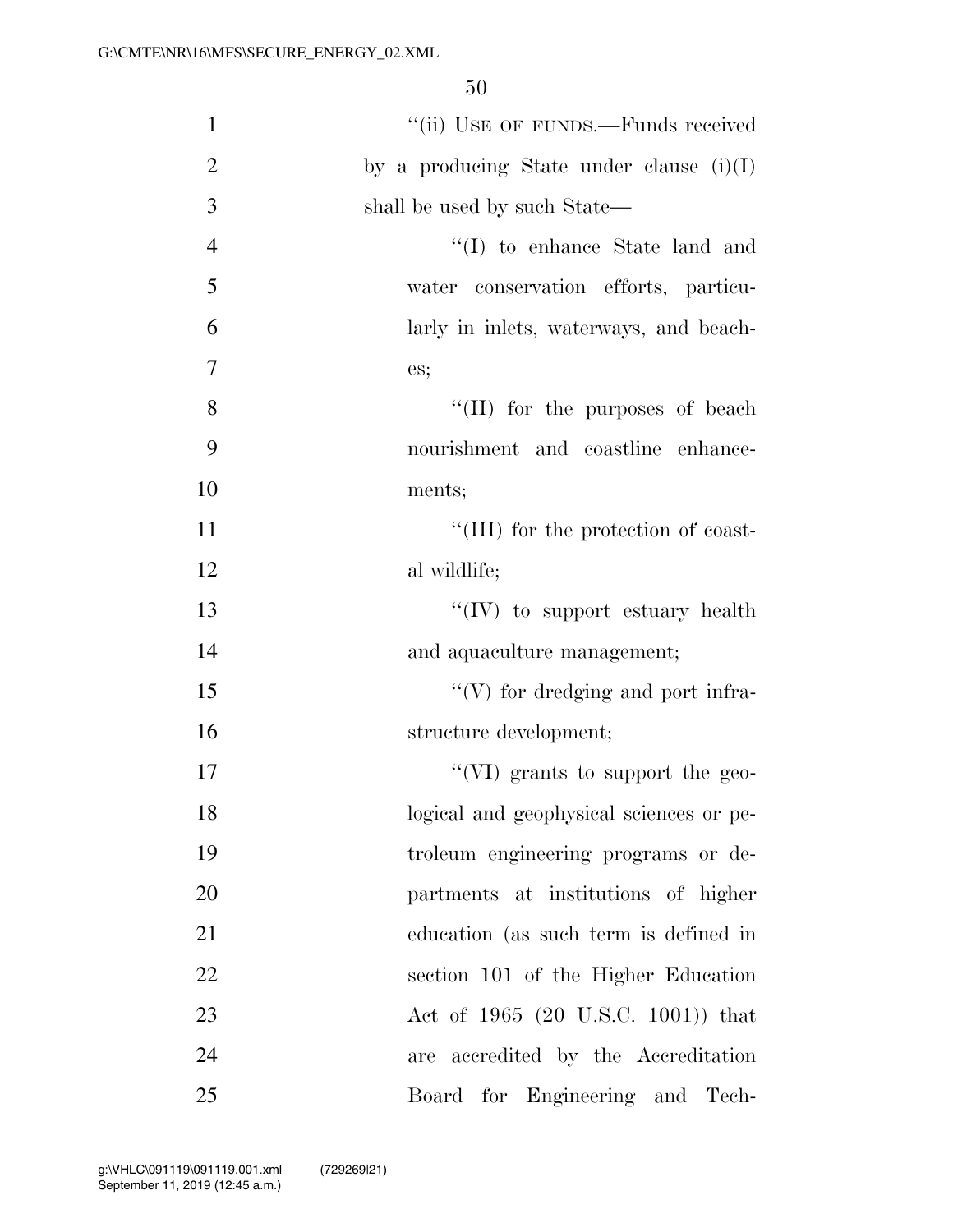| $\mathbf{1}$   | nology and located within the pro-                |
|----------------|---------------------------------------------------|
| $\overline{2}$ | ducing State; or                                  |
| 3              | "(VII) for any other purpose that                 |
| $\overline{4}$ | enhances coastal communities, as de-              |
| 5              | termined by the Governor of the pro-              |
| 6              | ducing State.                                     |
| 7              | ``(iii)<br>DEFINITION OF COASTAL                  |
| 8              | TOWN.—In this subparagraph, the term              |
| 9              | 'coastal town' means an economic and resi-        |
| 10             | dential center not more than 20 miles from        |
| 11             | the coast of the producing State.                 |
| 12             | "(4) ADMINISTRATION.—Amounts made avail-          |
| 13             | able under paragraph $(2)(B)$ shall—              |
| 14             | "(A) be made available, without further           |
| 15             | appropriation, in accordance with this sub-       |
| 16             | section;                                          |
| 17             | "(B) remain available until expended;             |
| 18             | $\lq\lq$ (C) be in addition to any amounts appro- |
| 19             | priated under—                                    |
| 20             | "(i) chapter $2003$ of title 54, United           |
| 21             | States Code;                                      |
| 22             | "(ii) any other provision of this Act;            |
| 23             | and                                               |
| 24             | "(iii) any other provision of law; and            |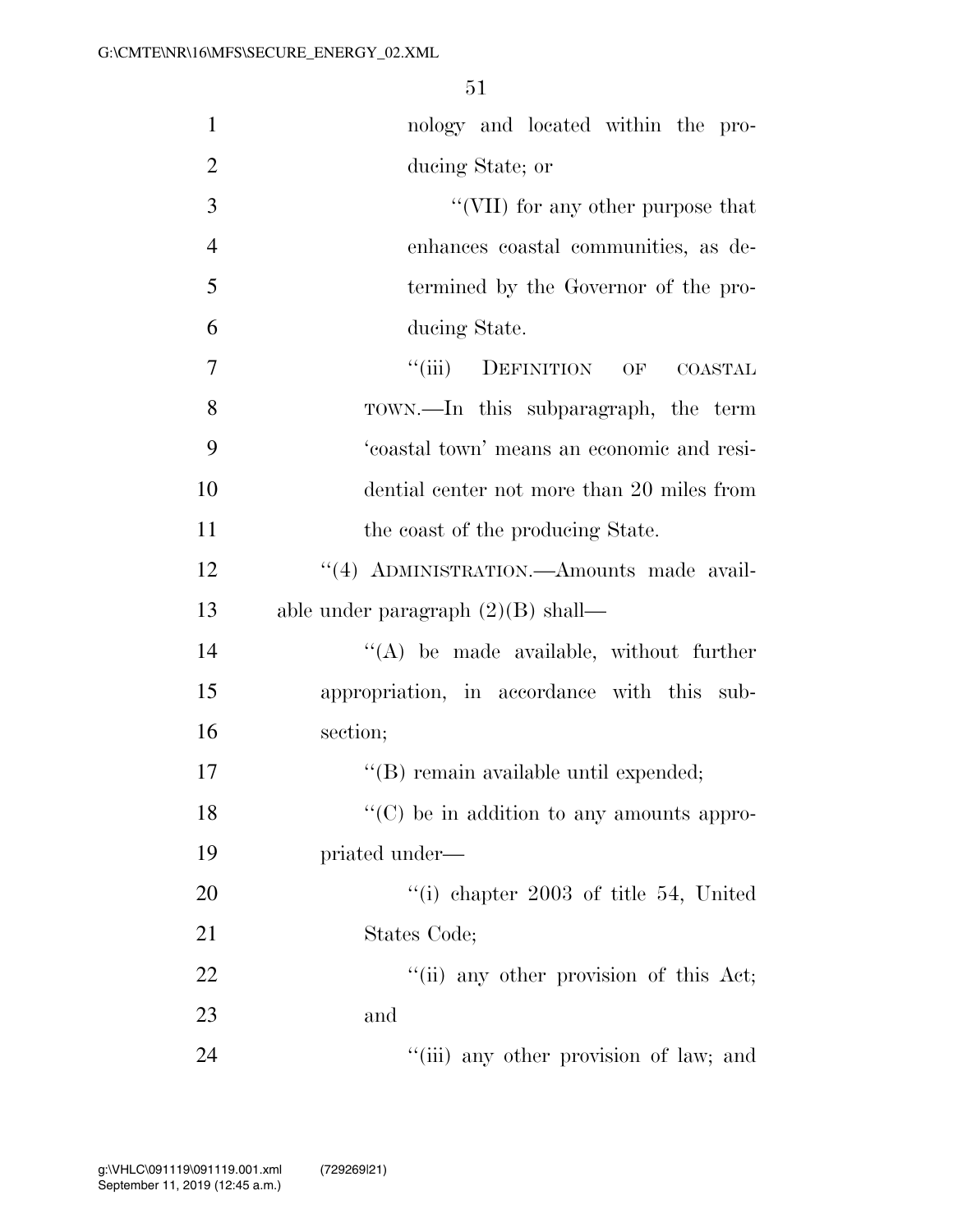| $\mathbf{1}$   | "(D) be made available during the fiscal              |
|----------------|-------------------------------------------------------|
| $\overline{2}$ | year immediately following the fiscal year in         |
| 3              | which such amounts were received.".                   |
| 4              | SEC. 203. DISTRIBUTION OF OUTER CONTINENTAL SHELF     |
| 5              | REVENUES TO GULF PRODUCING STATES.                    |
| 6              | Section 105 of the Gulf of Mexico Energy Security     |
| 7              | Act of $2006$ (43 U.S.C. 1331 note) is amended—       |
| 8              | $(1)$ in subsection $(a)$ —                           |
| 9              | (A) in paragraph $(1)$ , by striking "50" and         |
| 10             | inserting "37.5"; and                                 |
| 11             | (B) in paragraph $(2)$ —                              |
| 12             | (i) by striking " $50$ " and inserting                |
| 13             | ``62.5";                                              |
| 14             | (ii) in subparagraph $(A)$ , by striking              |
| 15             | " $75$ " and inserting " $80$ "; and                  |
| 16             | (iii) in subparagraph $(B)$ , by striking             |
| 17             | " $25$ " and inserting " $20$ "; and                  |
| 18             | $(2)$ by striking subsection $(f)$ .                  |
| 19             | SEC. 204. ADDRESSING PERMITS FOR TAKING OF MARINE     |
| 20             | <b>MAMMALS.</b>                                       |
| 21             | Section $101(a)(5)(D)$ of the Marine Mammal Protec-   |
| 22             | tion Act of 1972 (16 U.S.C. 1371(a)(5)(D)) is amended |
| 23             | as follows:                                           |
| 24             | $(1)$ In clause $(i)$ —                               |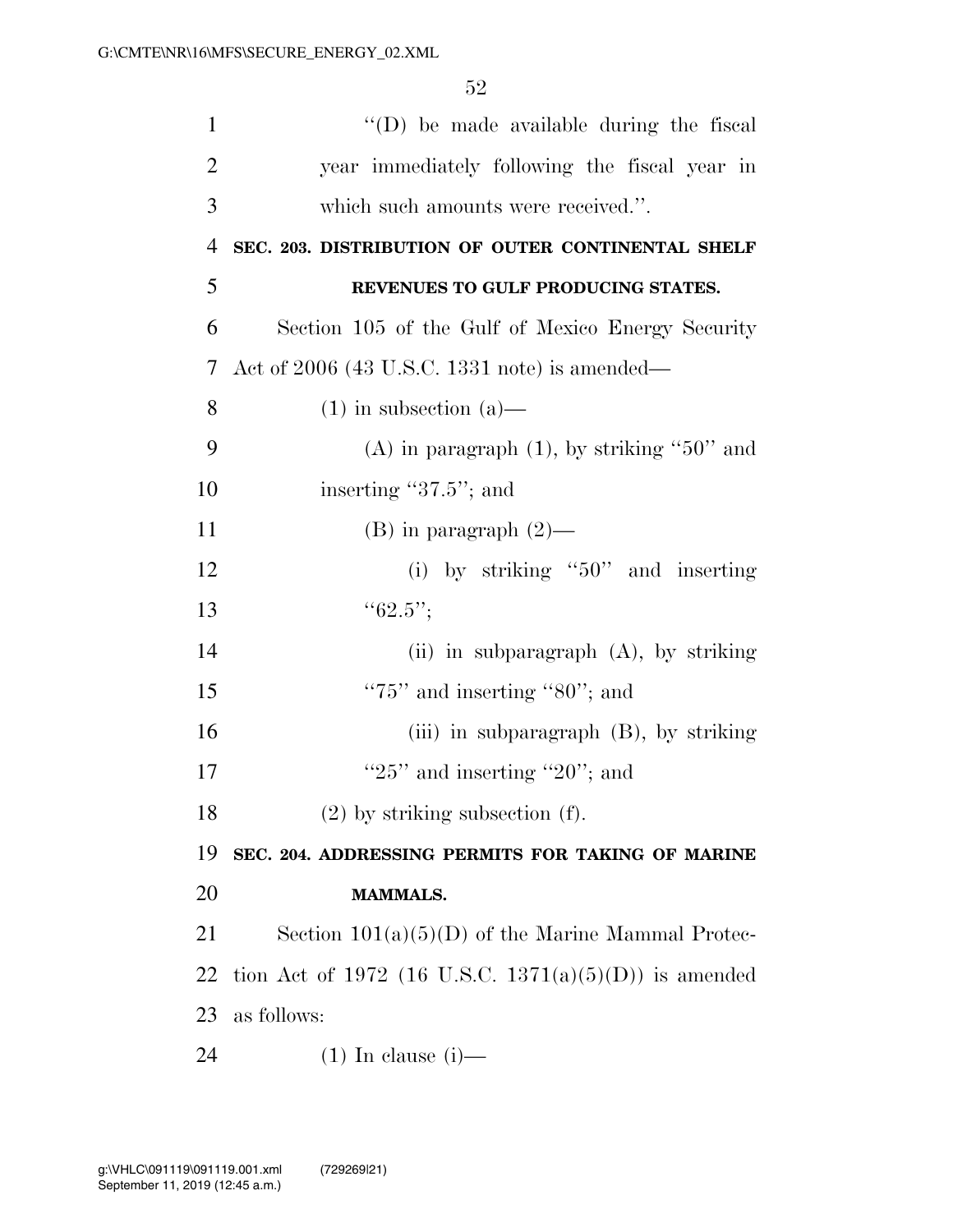| $\mathbf{1}$   | (A) by striking "citizens of the United          |
|----------------|--------------------------------------------------|
| $\overline{2}$ | States" and inserting "persons";                 |
| 3              | (B) by striking "within a specific geo-          |
| $\overline{4}$ | graphic region";                                 |
| 5              | (C) by striking "of small numbers";              |
| 6              | (D) by striking "such citizens" and insert-      |
| 7              | ing "such persons"; and                          |
| 8              | $(E)$ by striking "within that region".          |
| 9              | $(2)$ In clause $(ii)$ —                         |
| 10             | $(A)$ in subclause $(I)$ , by striking ", and    |
| 11             | other means of effecting the least practicable   |
| 12             | impact on such species or stock and its habi-    |
| 13             | $tat$ ";                                         |
| 14             | (B) in subclause (III), by striking "re-         |
| 15             | quirements pertaining to the monitoring and re-  |
| 16             | porting of such taking by harassment, includ-    |
| 17             | ing" and inserting "efficient and practical re-  |
| 18             | quirements pertaining to the monitoring of such  |
| 19             | taking by harassment while the activity is being |
| 20             | conducted and the reporting of such taking, in-  |
| 21             | cluding, as the Secretary determines<br>nec-     |
| <u>22</u>      | $\operatorname{essary},$ "; and                  |
| 23             | (C) by adding at the end the following:          |
| 24             |                                                  |

or (III) may not result in more than a minor change to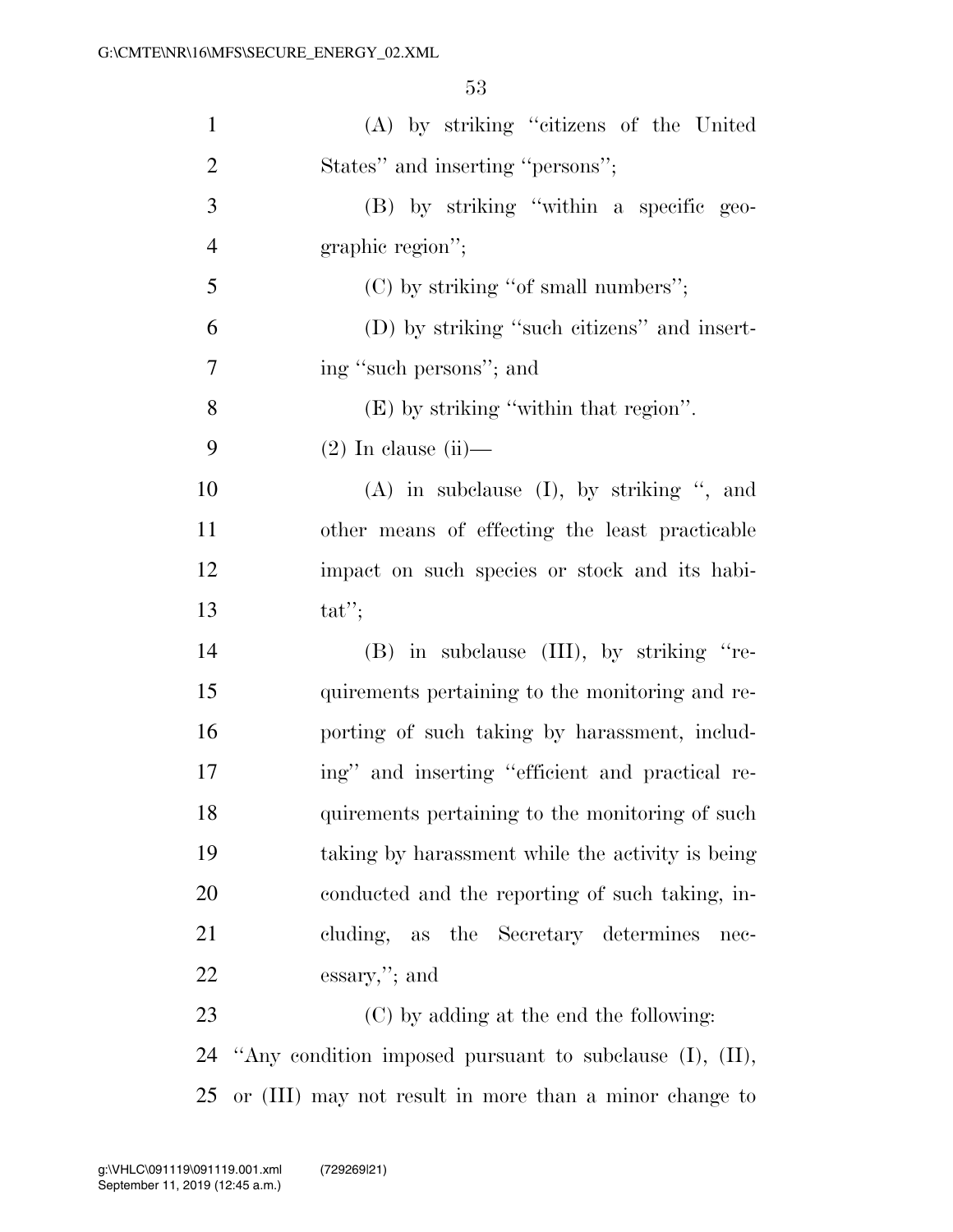the specified activity and may not alter the basic design, location, scope, duration, or timing of the specified activ-ity.''.

- (3) In clause (iii), by striking ''receiving an ap- plication under this subparagraph'' and inserting ''an application is accepted or required to be consid- ered complete under subclause (I)(aa), (II)(aa), or (IV) of clause (viii), as applicable,''.
- (4) In clause (vi), by striking ''a determination of 'least practicable adverse impact on such species or stock' under clause (i)(I)'' and inserting ''condi- tions imposed under subclause (I), (II), or (III) of 13 clause (ii)".
- (5) By adding at the end the following:
- 15 "(viii)(I) The Secretary shall—
- ''(aa) accept as complete a written request for authorization under this subparagraph for incidental taking described in clause (i), by not later than 45 days after the date of submission of the request; or 20 "(bb) provide to the requester, by not later than 15 days after the date of submission of the request, a written notice describing any additional informa-tion required to complete the request.
- 24  $\cdot$  "(II) If the Secretary provides notice under subclause (I)(bb), the Secretary shall, by not later than 30 days after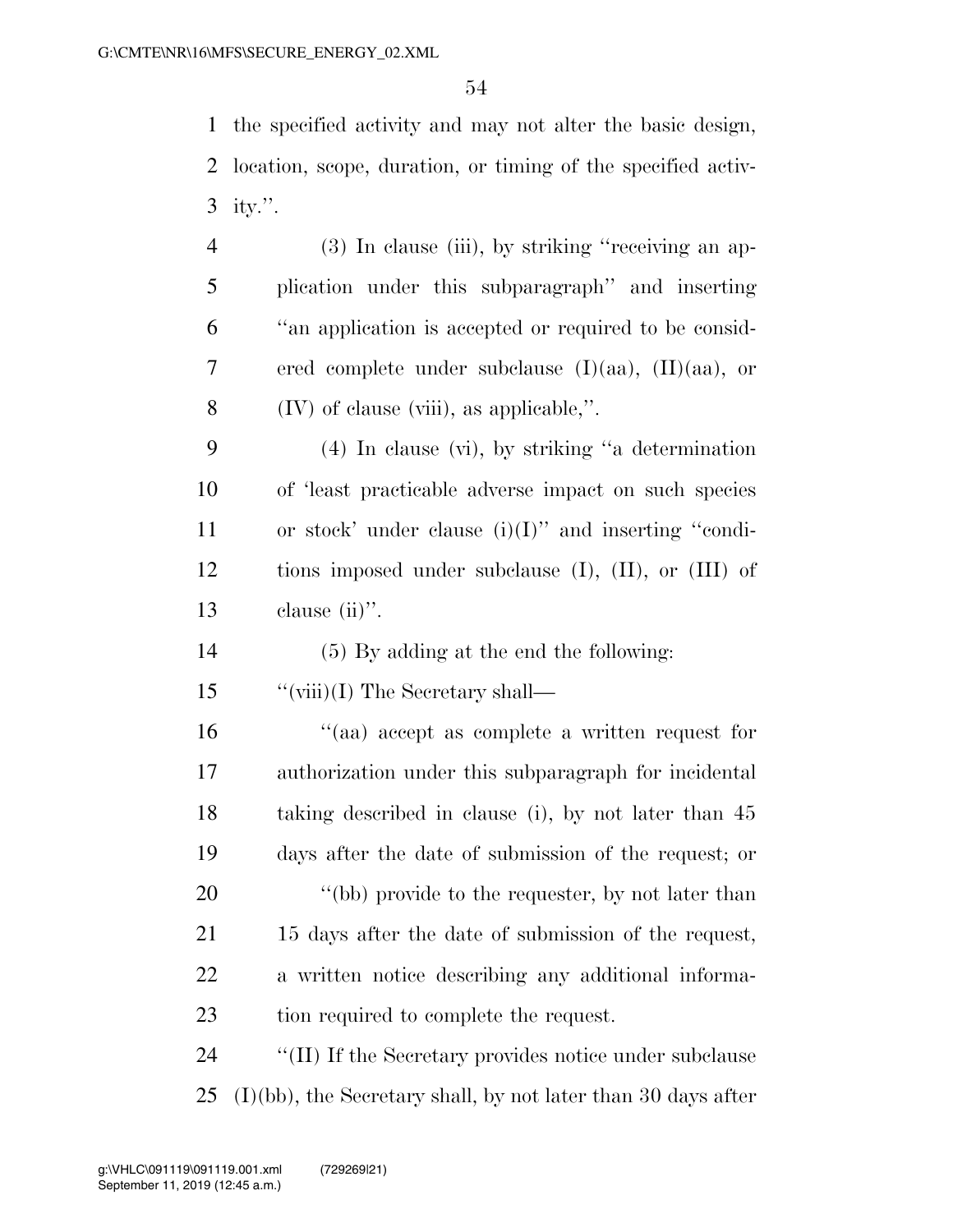the date of submission of the additional information de-scribed in the notice—

 ''(aa) accept the written request for authoriza- tion under this subparagraph for incidental taking described in clause (i); or

 ''(bb) deny the request and provide the re- quester a written explanation of the reasons for the denial.

 ''(III) The Secretary may not make a second request for information, request that the requester withdraw and resubmit the request, or otherwise delay a decision on the request.

 ''(IV) If the Secretary fails to respond to a request for authorization under this subparagraph in the manner provided in subclause (I) or (II), the request shall be con-sidered to be complete.

 ''(ix)(I) At least 90 days before the expiration of any authorization issued under this subparagraph, the holder of such authorization may apply for a one-year extension of such authorization. The Secretary shall grant such ex- tension within 14 days after the date of such request on the same terms and without further review if there has been no substantial change in the activity carried out under such authorization nor in the status of the marine mammal species or stock, as applicable, as reported in the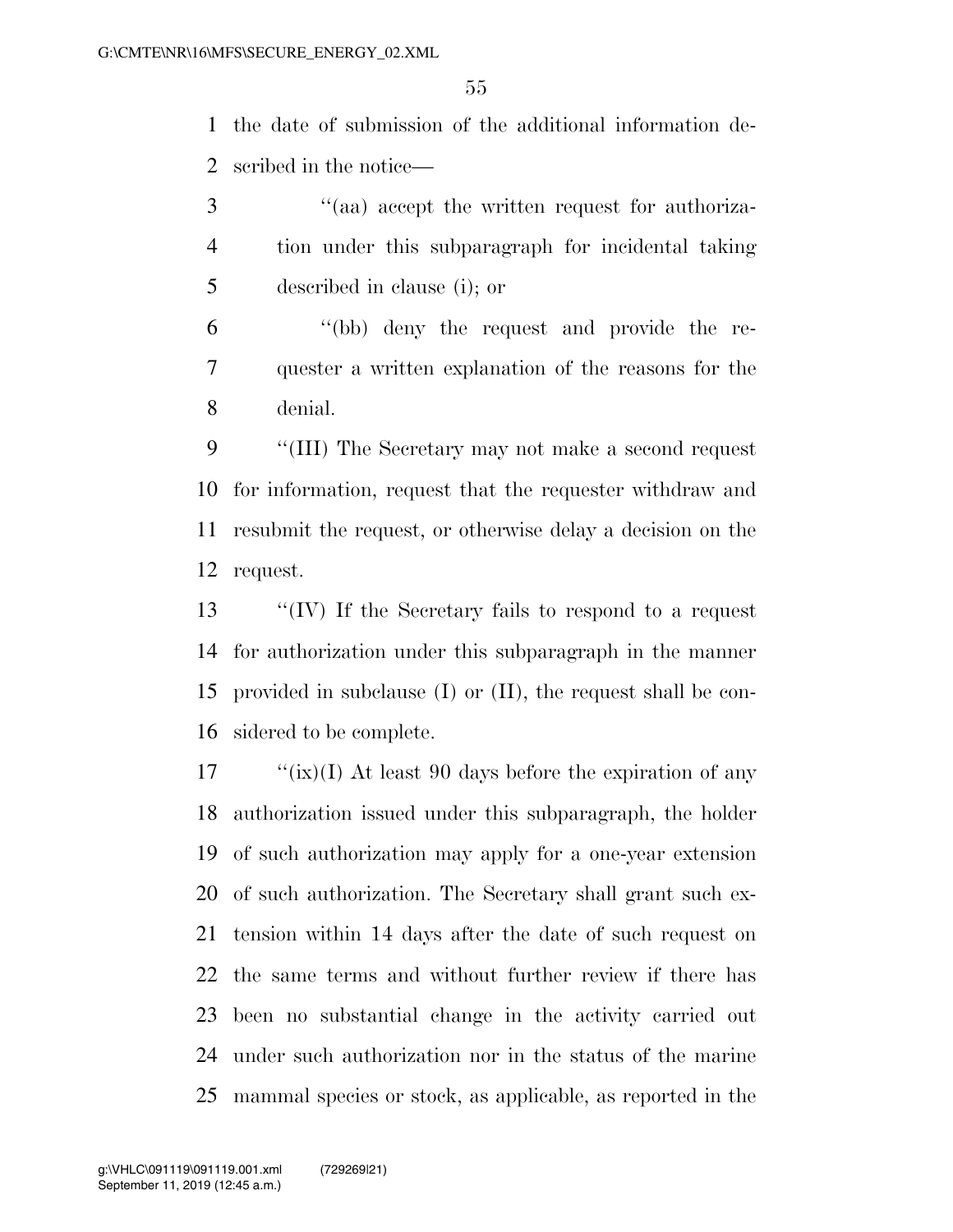final annual stock assessment reports for such species or stock.

 ''(II) In subclause (I) the term 'substantial change' means a change that prevents the Secretary from making the required findings to issue an authorization under clause (i) with respect to such species or stock.

 ''(III) The Secretary shall notify the applicant of such substantial changes with specificity and in writing within 14 days after the applicant's submittal of the exten-sion request.

 $\langle x \rangle$  If the Secretary fails to make the required find- ings and, as appropriate, issue the authorization within 120 days after the application is accepted or required to 14 be considered complete under subclause  $(I)(aa)$ ,  $(II)(aa)$ , or (III) of clause (viii), as applicable, the authorization is deemed to have been issued on the terms stated in the application and without further process or restrictions under this Act.

 $\frac{1}{2}$   $\frac{1}{2}$   $\frac{1}{2}$  Any taking of a marine mammal in compliance with an authorization under this subparagraph is exempt from the prohibition on taking in section 9 of the Endan- gered Species Act of 1973 (16 U.S.C. 1538). Any Federal agency authorizing, funding, or carrying out an action that results in such taking, and any agency action author-izing such taking, is exempt from the requirement to con-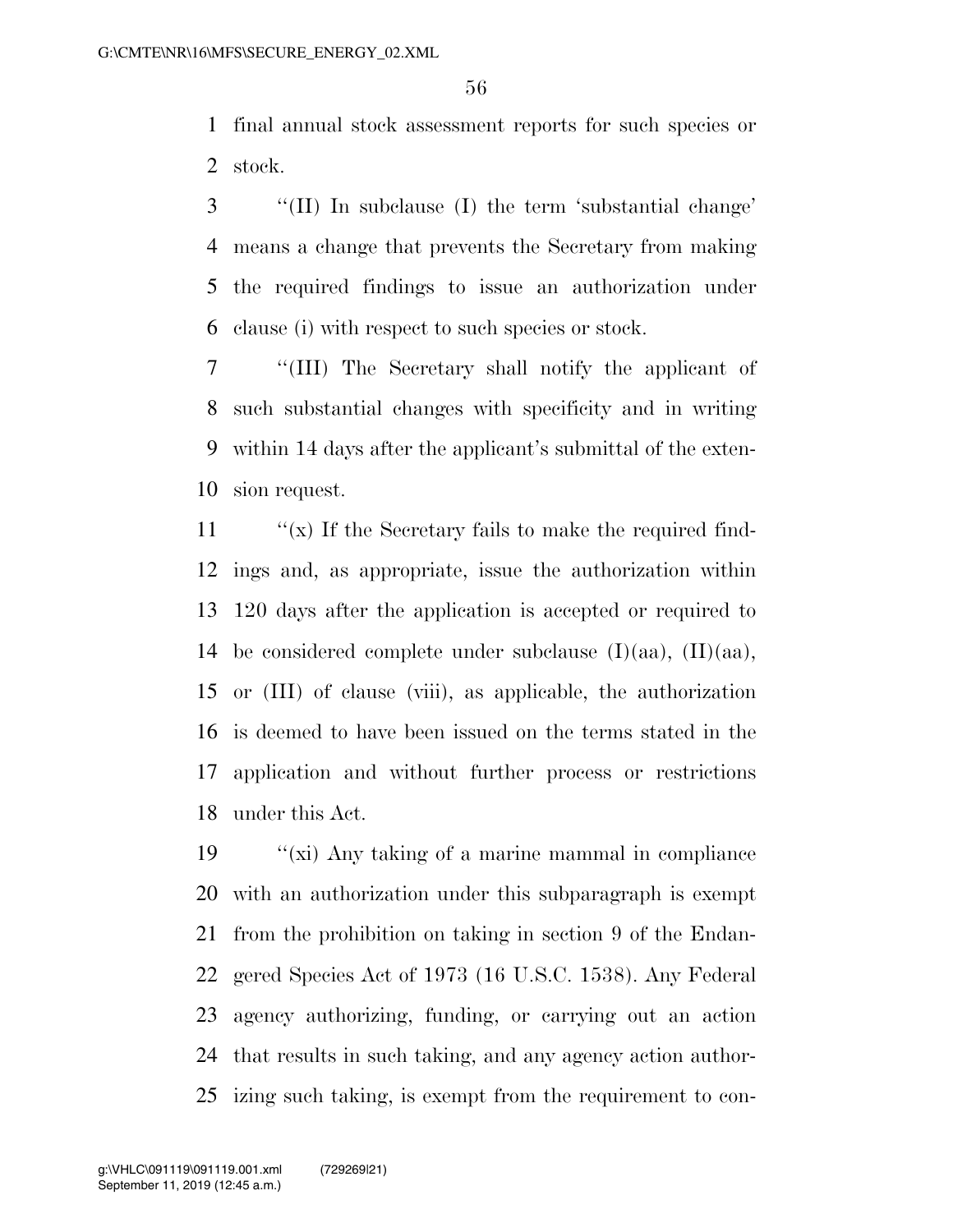sult regarding potential impacts to marine mammal spe-2 cies or designated critical habitat under section  $7(a)(2)$ 3 of such Act  $(16 \text{ U.S.C. } 1536(a)(2))$ .".

### **SEC. 205. ENERGY DEVELOPMENT IN THE EASTERN GULF OF MEXICO.**

 (a) COMPATIBILITY BETWEEN MILITARY MISSION AND OIL AND GAS OPERATIONS.—

 (1) UPDATING MEMORANDUM OF AGREE- MENT.—Not later than 270 days after the date of the enactment of this Act, the Secretary of the Inte- rior and the Secretary of Defense shall update the memorandum of agreement entitled ''Memorandum of Agreement Between the Department of Defense and the Department of the Interior on Mutual con- cerns on the Outer Continental Shelf'' to ensure compatibility between the military mission and oil and gas operations in the Eastern Gulf of Mexico. (2) RESERVATIONS.—Nothing in this section shall be construed to affect section 12 of the Outer Continental Shelf Lands Act (42 U.S.C. 1341).

 (3) EXISTING LEASES.—The stipulations and restrictions developed under this subsection shall not apply to existing leases in the Eastern Planning Area.

(b) DIRECTED LEASE SALES.—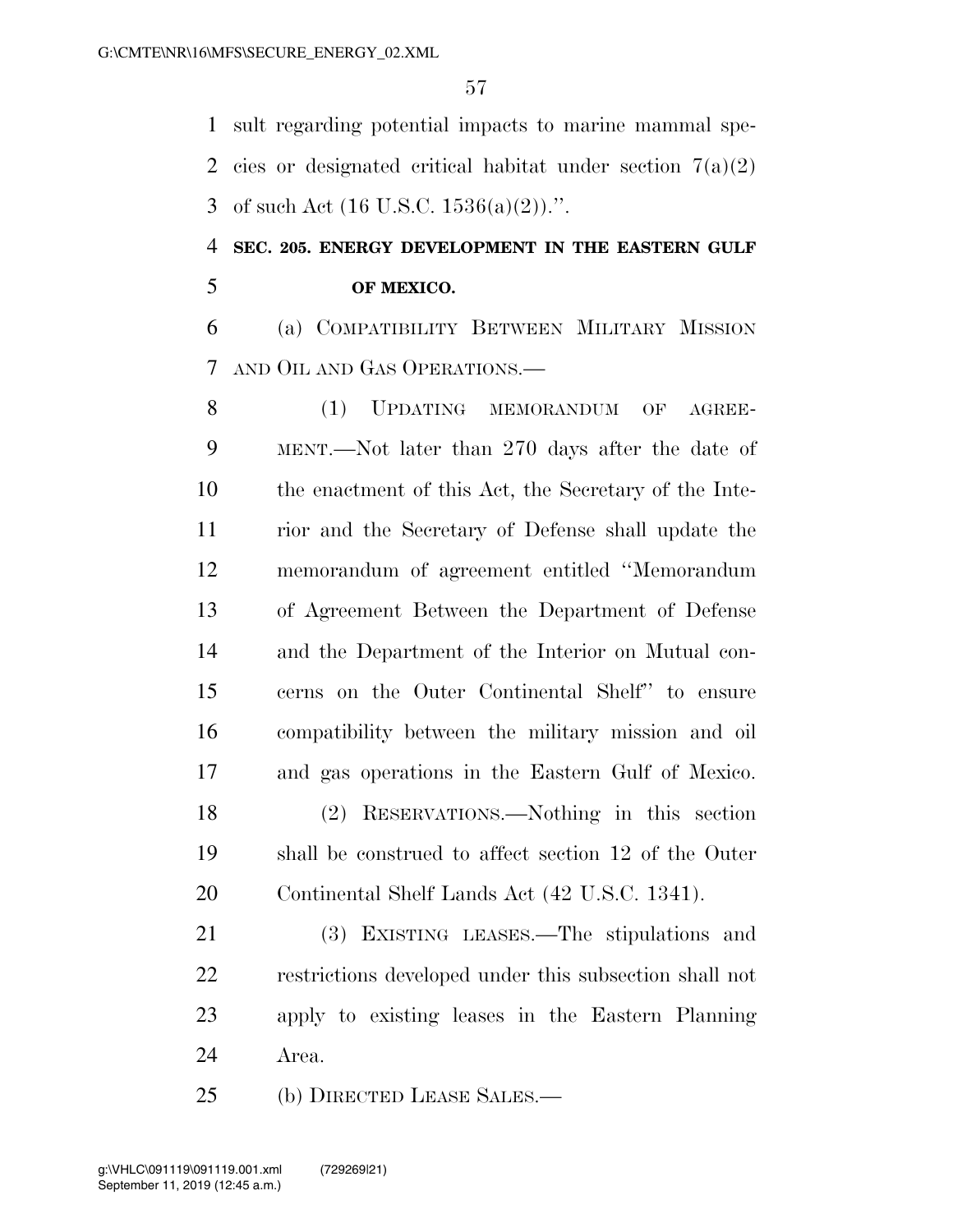| $\mathbf{1}$   | (1) IN GENERAL.—Notwithstanding the omis-              |
|----------------|--------------------------------------------------------|
| $\overline{2}$ | sion of any of these areas from the National Outer     |
| 3              | Continental Shelf Oil and Gas Leasing Program ap-      |
| $\overline{4}$ | proved by the Secretary of the Interior under section  |
| 5              | 18 of the Outer Continental Shelf Lands Act (43)       |
| 6              | U.S.C. 1344), as in effect at the time of the lease    |
| 7              | sale, but subject to paragraph (2) of this subsection, |
| 8              | the Secretary shall offer the following areas for oil  |
| 9              | and gas leasing under such Act:                        |
| 10             | (A) All acreage of the Eastern Planning                |
| 11             | Area that is not subject to subsection (a) of          |
| 12             | section 104 of the Gulf of Mexico Energy Secu-         |
| 13             | rity Act of $2006$ (43 U.S.C. 1331 note), as such      |
| 14             | Act was in effect on the date of the enactment         |
| 15             | of this Act, by holding at least two lease sales       |
| 16             | before December 31, 2021.                              |
| 17             | (B) All acreage of the Eastern Planning                |
| 18             | Area by holding at least one additional sale           |
| 19             | after June 30, 2022 and before December 31,            |
| 20             | 2022, and at least two additional sales each           |
| 21             | subsequent year.                                       |
| 22             | (2) NATIONAL ENVIRONMENTAL POLICY ACT                  |
| 23             | REQUIREMENTS.—The Secretary and all other Fed-         |
| 24             | eral officials shall complete all actions required by  |
| 25             | section $102(2)(C)$ of the National Environmental      |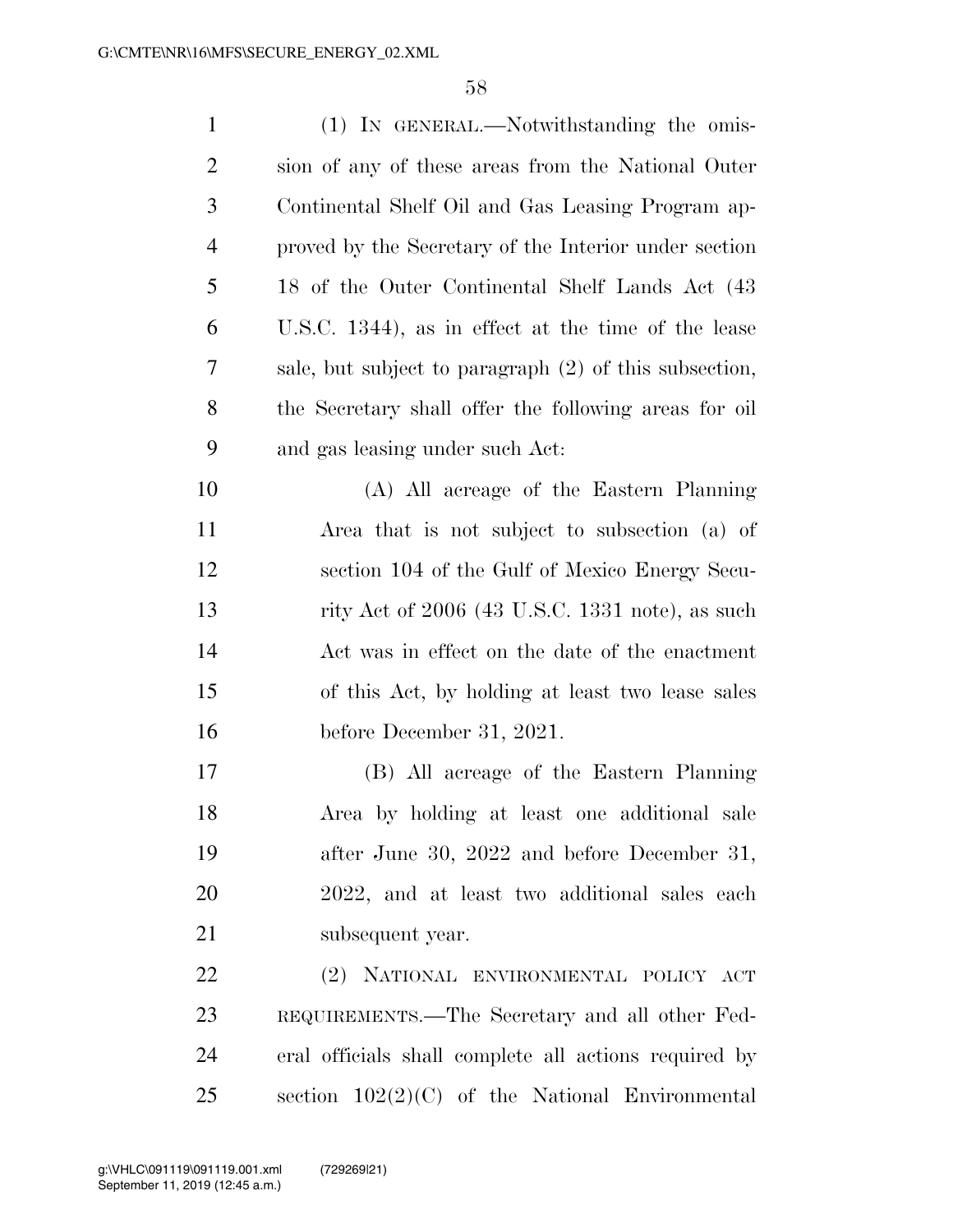Policy Act of 1969 (42 U.S.C. 4332(2)(C)) with re- spect to such lease sales by not later than one year before the final lease sale conducted under para- graph (1). (3) DEFINITIONS.—In this section, the term

 ''Eastern Planning Area'' means the Eastern Gulf of Mexico Planning Area of the Outer Continental Shelf, as designated in the document entitled ''2019- 2024 National Outer Continental Shelf Oil and Gas Leasing Draft Proposed Program'', dated January 2018.

(c) LEASE TERMS.—

 (1) IN GENERAL.—Paragraph (2) of section 8(b) of the Outer Continental Shelf Lands Act (43 U.S.C. 1337(b)) is amended to read as follows:

16  $"(2)$  be for an initial period of  $-$ 

 "(A) five years, except as provided in sub-18 paragraphs  $(B)$  and  $(C)$ ;

 ''(B) not to exceed ten years if the Sec- retary finds that such longer period is necessary to encourage exploration and development in areas because of unusually deep water or other unusually adverse conditions, except as provided in subparagraph (C); or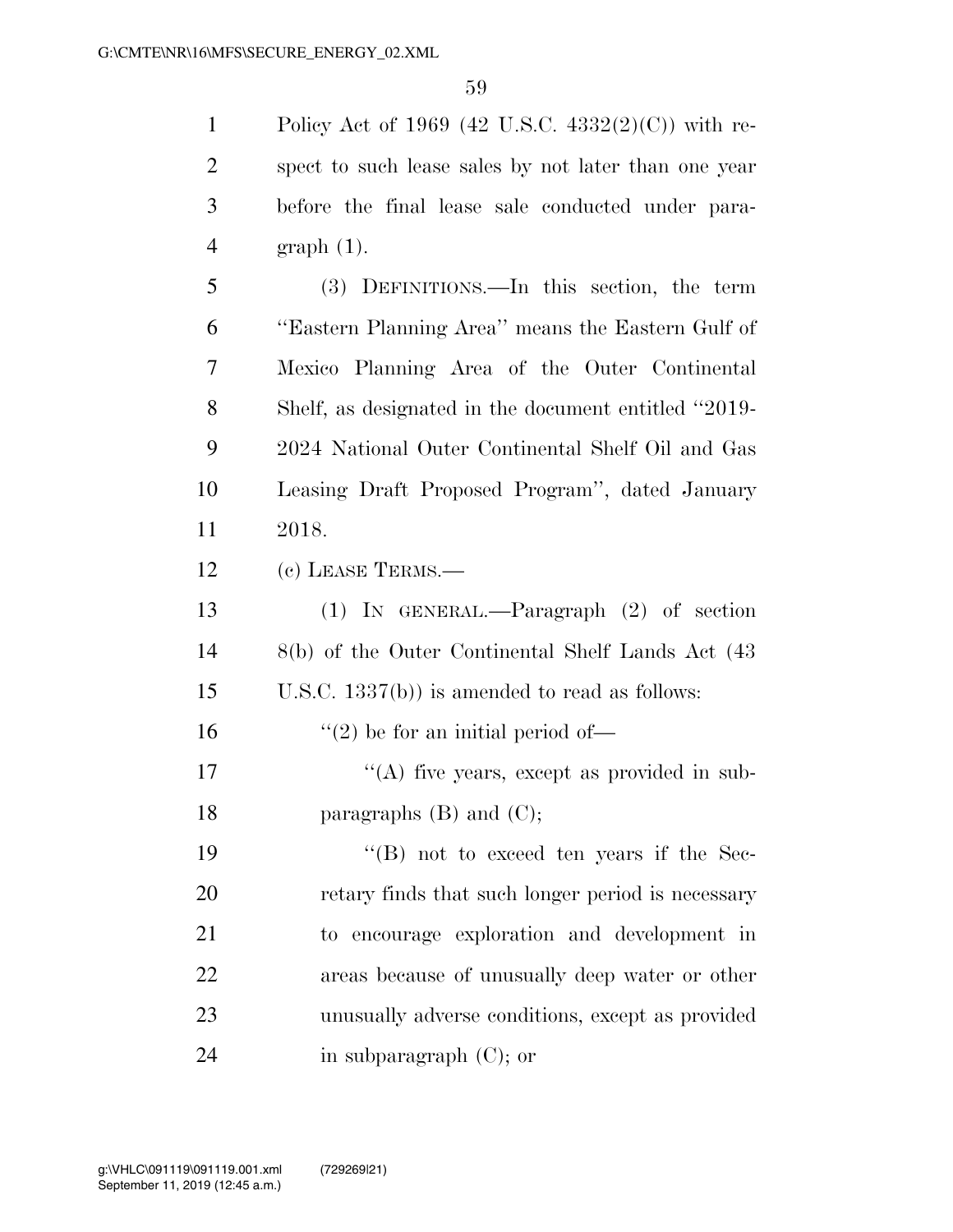| $\mathbf{1}$   | $\cdot$ (C) for leases located in water depths of |
|----------------|---------------------------------------------------|
| $\overline{2}$ | greater than $1,500$ meters, $15$ years, and as   |
| 3              | long thereafter as oil or gas is produced from    |
| $\overline{4}$ | the area in paying quantities or drilling or well |
| 5              | reworking operations approved by the Secretary    |
| 6              | are conducted thereon.".                          |
| 7              | (2) EXTENSION OF EXISTING LEASES.—                |
| 8              | (A) IN GENERAL.—Within 180 days after             |
| 9              | the date of the enactment of this Act, the Sec-   |
| 10             | retary of the Interior shall issue regulations    |
| 11             | under which the Secretary may extend by five      |
| 12             | years the term of an oil and gas lease under the  |
| 13             | Outer Continental Shelf Lands Act (43 U.S.C.      |
| 14             | 1344) for a tract located in water deeper than    |
| 15             | $1,500$ meters.                                   |
| 16             | (B) APPLICATION; PAYMENT. Regula-                 |
| 17             | tions issued under this paragraph shall re-       |
| 18             | quire-                                            |
| 19             | (i) submission of an application for              |
| 20             | such extension; and                               |
| 21             | (ii) payment of a minimum<br>bid                  |
| 22             | amount.                                           |
| 23             | (C) LIMITATION.—The Secretary may not             |
| 24             | extend the term of a lease under this paragraph   |

more than once.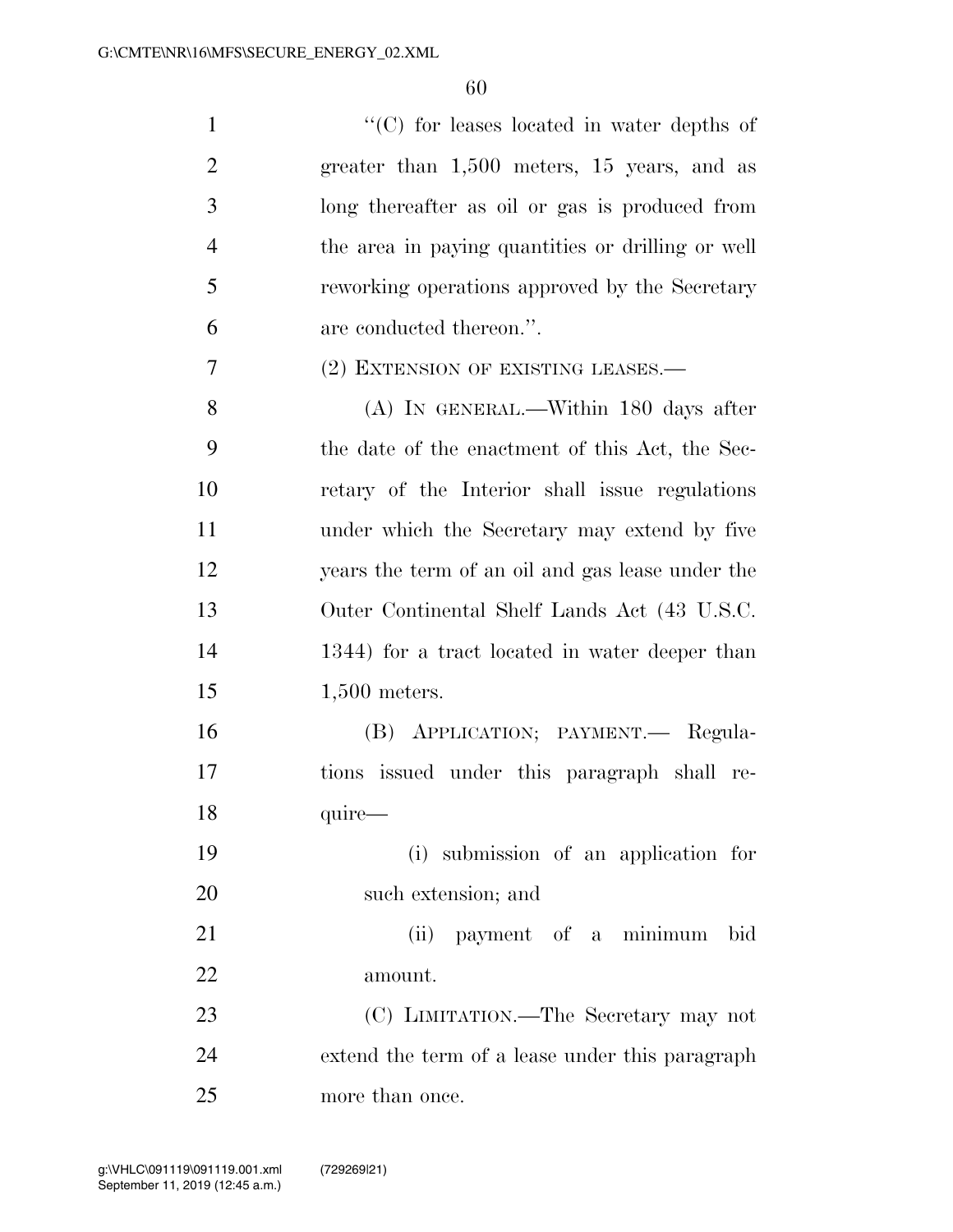(d) REPORT.—The Secretary of the Interior shall submit a report to the House Committee on Natural Re- sources and the Senate Committee on Energy and Natural Resources regarding options for sharing the revenues pro- duced in the Eastern Gulf of Mexico Planning Area with the Gulf States consistent with the revenue sharing for- mulas under the Gulf of Mexico Energy Security Act of 2006 (43 U.S.C. 1331 note) as amended by this Act. The report shall include analysis of potential economic benefits to the Gulf States and recommendations for authorizing the use of these revenues for coastal restoration, recov- ering endangered species, coral restoration, and mitigation of harmful algal blooms.

## **TITLE III—ALTERNATIVE ENERGY**

**SEC. 301. GEOTHERMAL, SOLAR, AND WIND LEASING PRI-**

- **ORITY AREAS.**
- (a) DEFINITIONS.—In this section:
- (1) COVERED LAND.—The term ''covered land''
- means land that is—
- (A) Federal land; and
- (B) not excluded from the development of geothermal energy under—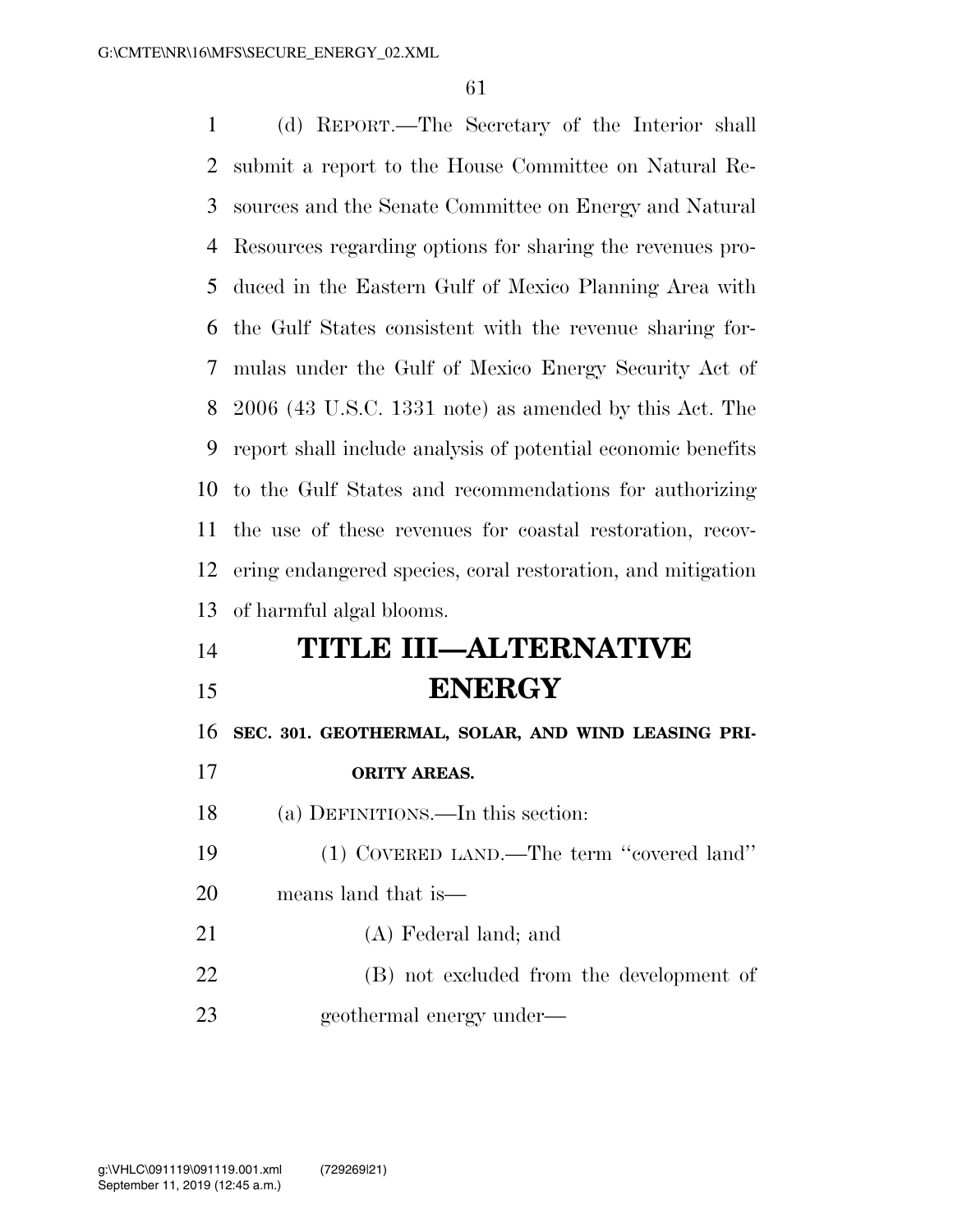| $\mathbf{1}$   | (i) a land use plan established under                 |
|----------------|-------------------------------------------------------|
| $\overline{2}$ | the Federal Land Policy and Management                |
| 3              | Act of 1976 (43 U.S.C. 1701 et seq.); or              |
| $\overline{4}$ | (ii) any other Federal law.                           |
| 5              | (2) PRIORITY AREA; DESIGNATED LEASING                 |
| 6              | AREAS.—The terms "priority area" and "Designated      |
| 7              | Leasing Areas" mean covered land identified by the    |
| 8              | land use planning process of the Bureau of Land       |
| 9              | Management as being a preferred location for a re-    |
| 10             | newable energy project for solar, wind, or geo-       |
| 11             | thermal energy.                                       |
| 12             | (b) DESIGNATION OF GEOTHERMAL, SOLAR, AND             |
| 13             | WIND LEASING PRIORITY AREAS.—                         |
| 14             | (1) IN GENERAL.—The Secretary, in consulta-           |
| 15             | tion with the Secretary of Energy, shall establish    |
| 16             | priority areas on covered land for geothermal, solar, |
| 17             | and wind energy projects.                             |
| 18             | $(2)$ DEADLINE.—                                      |
| 19             | (A) GEOTHERMAL AND WIND ENERGY.—                      |
| 20             | With respect to geothermal and wind energy,           |
| 21             | the Secretary shall establish priority areas as       |
| 22             | soon as practicable, but not later than 5 years       |
| 23             | after the date of the enactment of this Act.          |
| 24             | (B) SOLAR ENERGY.—For solar energy,                   |
| 25             | solar Designated Leasing Areas, including the         |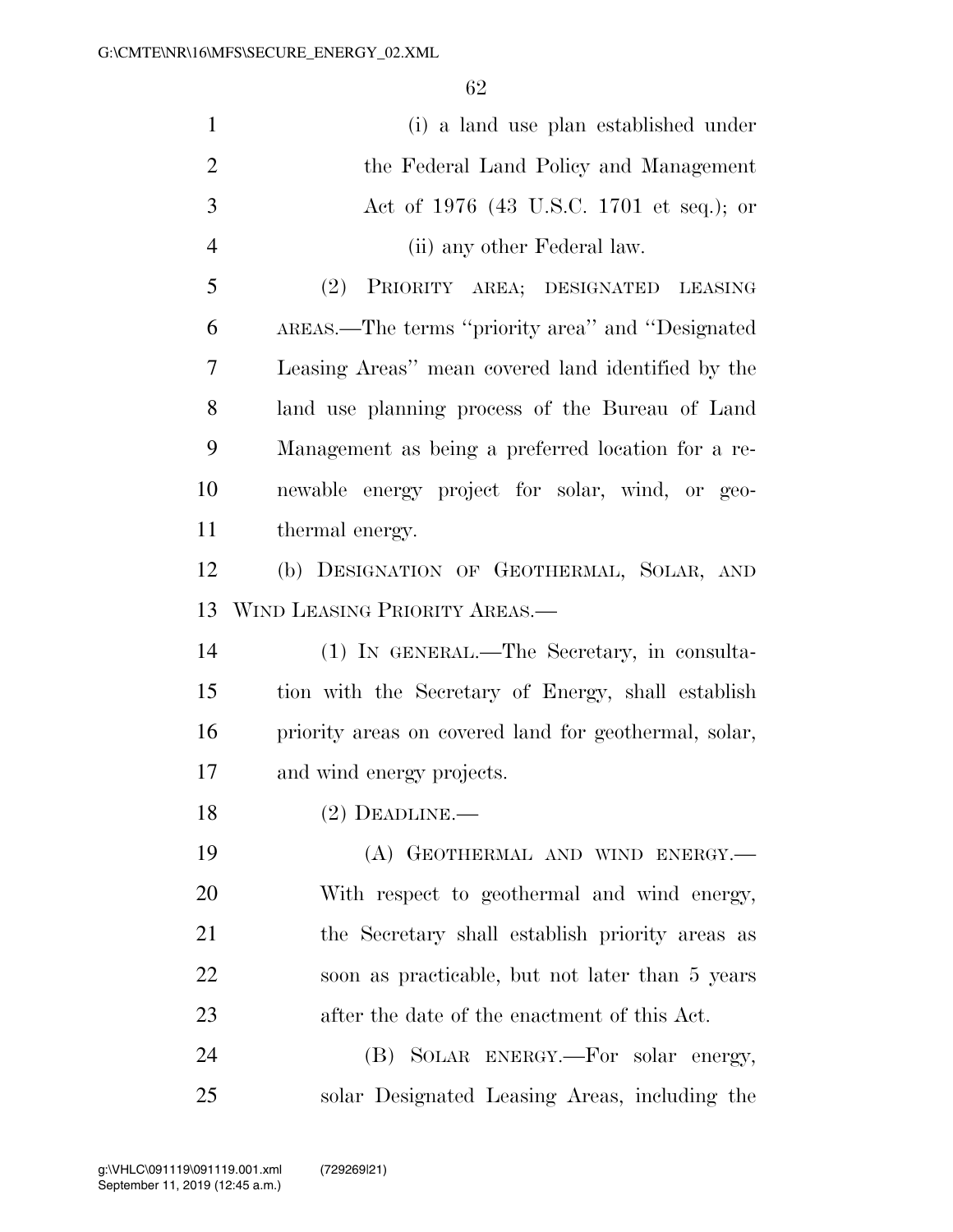solar energy zones established by the 2012 western solar plan of the Bureau of Land Man- agement and any subsequent land use plan amendments, shall be considered to be priority areas for solar energy projects. The Secretary shall establish additional solar priority areas as soon as practicable, but not later than 3 years after the date of the enactment of this Act. (c) CRITERIA FOR SELECTION.—In determining which covered lands to designate as geothermal, solar, and wind leasing priority areas under subsection (b), the Sec- retary, in consultation with the Secretary of Energy, shall consider if— (1) the covered land is preferable for geo- thermal, solar, and wind leasing; (2) production of geothermal, solar, and wind energy on such land is economically viable, including if such land has access to methods of energy trans- mission; and (3) the designation would be in compliance with section 202 of the Federal Land Policy and Manage-

 ment Act of 1976 (43 U.S.C. 1712), including sub-section (c)(9) of that section.

 (d) REVIEW AND MODIFICATION.—Not less fre-quently than once every 5 years, the Secretary shall—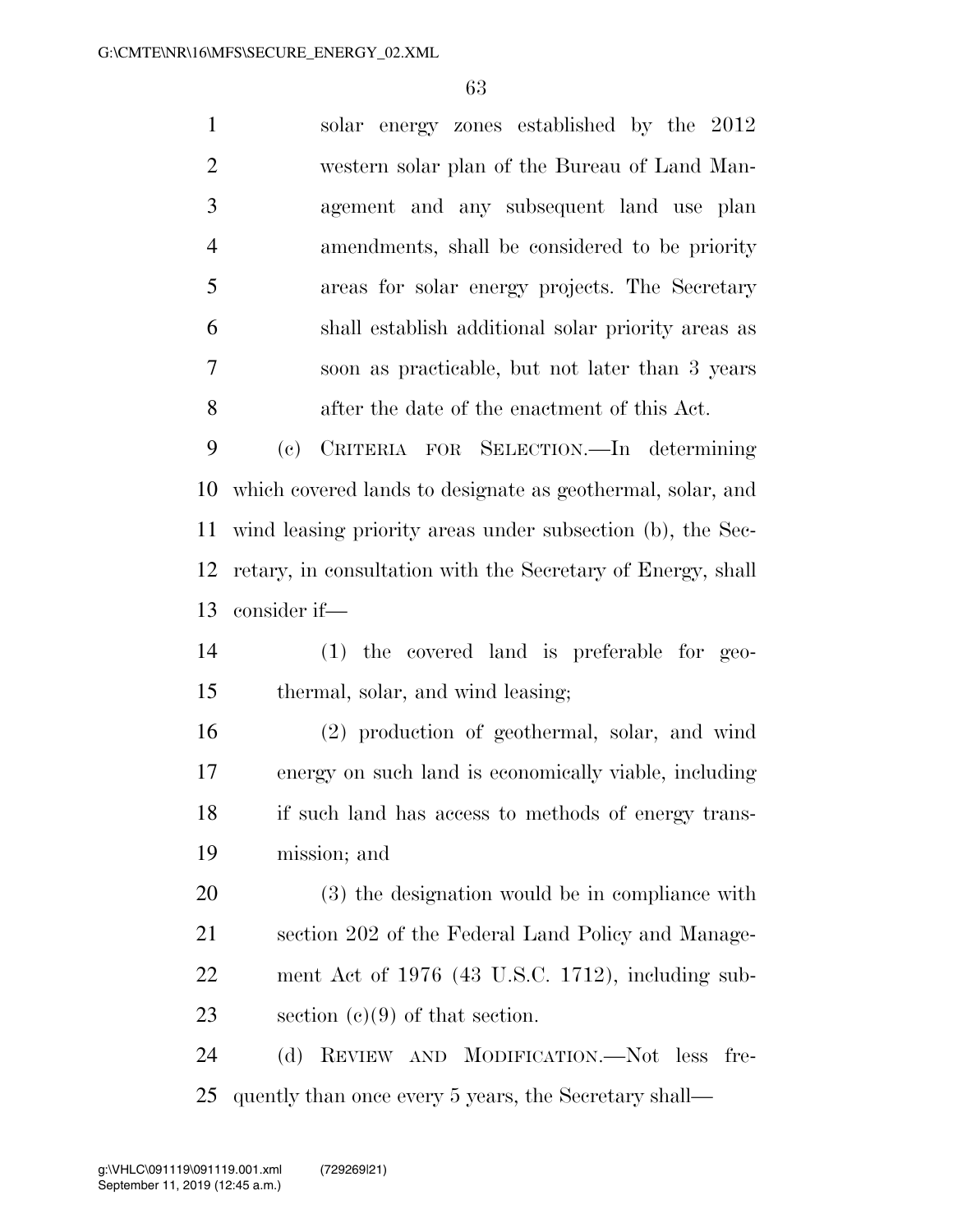(1) review covered land and, if appropriate, make additional designations of geothermal, solar, and wind leasing priority areas; and

 (2) review each area designated as a geo- thermal, solar, or wind energy leasing priority area under this section, and, if appropriate, remove such designation.

 (e) COMPLIANCE WITH THE NATIONAL ENVIRON- MENTAL POLICY ACT.—For the purposes of this section, compliance with the National Environmental Policy Act of 1969 (42 U.S.C. 4321 et seq.) shall be accomplished—

 (1) with respect to geothermal energy, by supplementing the October 2008 final programmatic environmental impact statement for geothermal leas- ing in the Western United States and incorporating any additional regional analyses that have been com- pleted by Federal agencies since such programmatic environmental impact statement was finalized;

 (2) with respect to solar energy, by supplementing the July 2012 final programmatic en- vironmental impact statement for solar energy devel- opment and incorporating any additional regional analyses that have been completed by Federal agen- cies since such programmatic environmental impact statement was finalized; and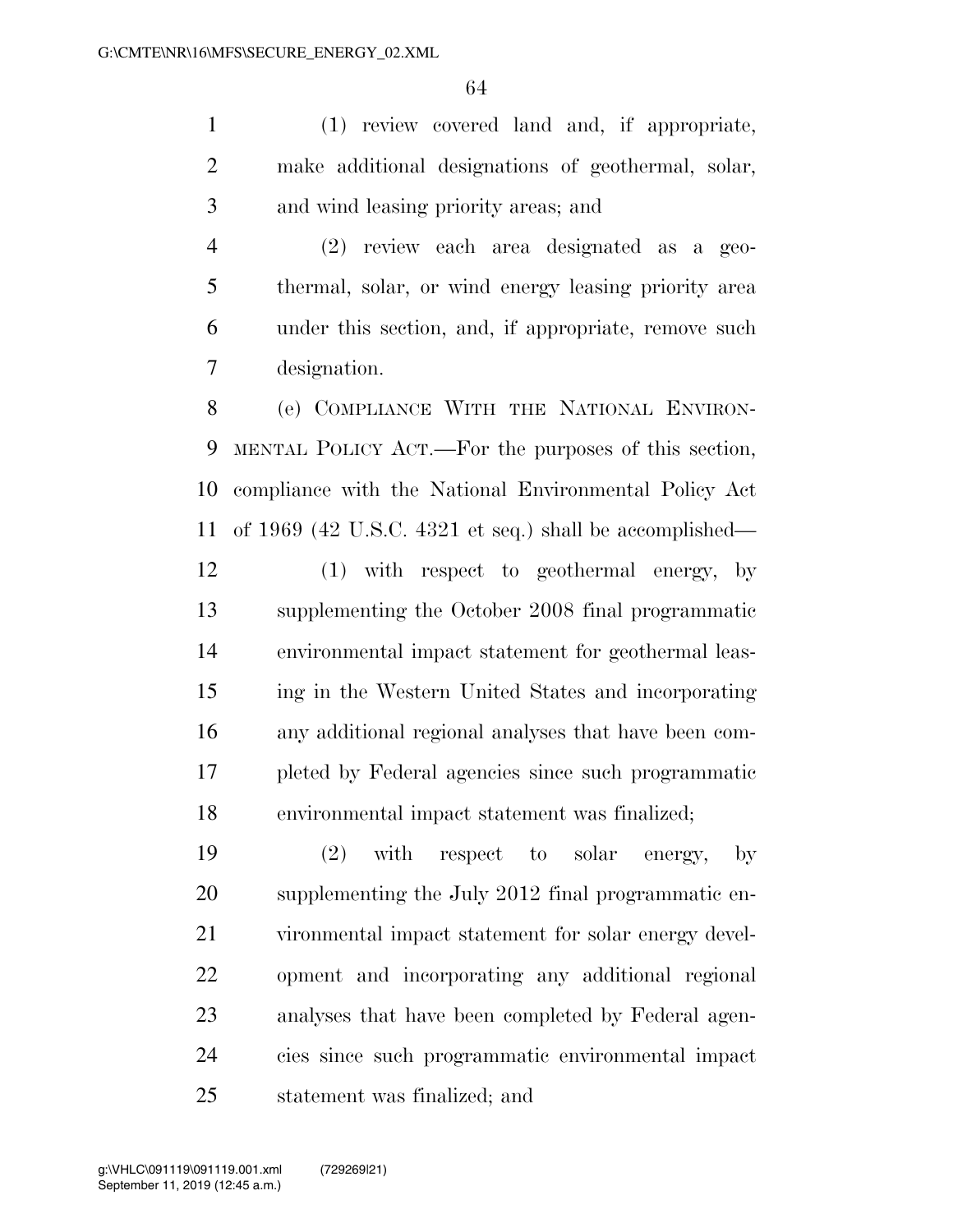(3) with respect to wind energy, by supplementing the July 2005 final programmatic en- vironmental impact statement for wind energy devel- opment and incorporating any additional regional analyses that have been completed by Federal agen- cies since such programmatic environmental impact statement was finalized.

 (f) ADDITIONAL ENVIRONMENTAL REVIEW.—If the Secretary determines that additional environmental review under the National Environmental Policy Act of 1969 (42 U.S.C. 4321 et seq.) is necessary for a proposed renewable energy project, the Secretary shall—

 (1) rely on the analysis in the programmatic en- vironmental impact statement conducted under sub- section (e), to the maximum extent practicable when analyzing the potential impacts of the project;

 (2) complete any environmental review docu-ment in not more than 364 days; and

 (3) limit any review documents to 150 pages in length.

#### **SEC. 302. GEOTHERMAL PRODUCTION ON FEDERAL LANDS.**

 The Geothermal Steam Act of 1970 (30 U.S.C. 1001 et seq.) is amended by adding at the end the following: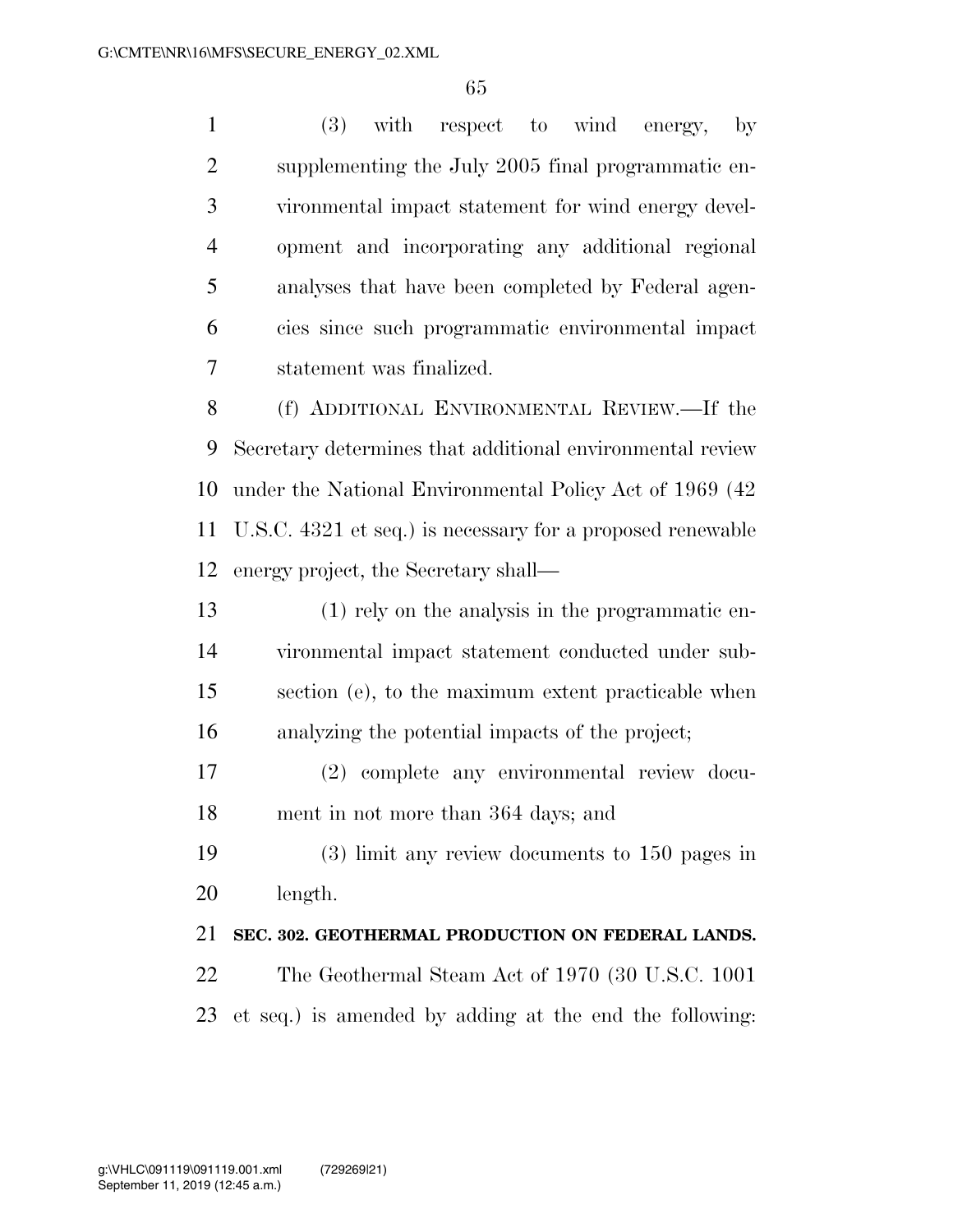| 1              | "SEC. 30. GEOTHERMAL EXPLORATION TEST PROJECTS.              |
|----------------|--------------------------------------------------------------|
| $\overline{2}$ | "(a) DEFINITION OF GEOTHERMAL EXPLORATION                    |
| 3              | TEST PROJECT.—In this section, the term 'geothermal ex-      |
| 4              | ploration test project' means the drilling of a well to test |
| 5              | or explore for geothermal resources on lands for which the   |
| 6              | Secretary has issued a lease under this Act, that—           |
| 7              | $f''(1)$ is carried out by the holder of the lease;          |
| 8              | $\lq(2)$ causes—                                             |
| 9              | "(A) less than 5 acres of soil or vegetation                 |
| 10             | disruption at the location of each geothermal                |
| 11             | exploration well; and                                        |
| 12             | "(B) not more than an additional 5 acres                     |
| 13             | of soil or vegetation disruption during access or            |
| 14             | egress to the test site;                                     |
| 15             | $\degree$ (3) is developed—                                  |
| 16             | "(A) less than 9 inches in diameter;                         |
| 17             | "(B) in a manner that does not require                       |
| 18             | off-road motorized access other than to and                  |
| 19             | from the well site along an identified off-road              |
| 20             | route;                                                       |
| 21             | "(C) without construction of new roads                       |
| 22             | other than upgrading of existing drainage cross-             |
| 23             | ings for safety purposes;                                    |
| 24             | "(D) with the use of rubber-tired digging                    |
| 25             | or drilling equipment vehicles; and                          |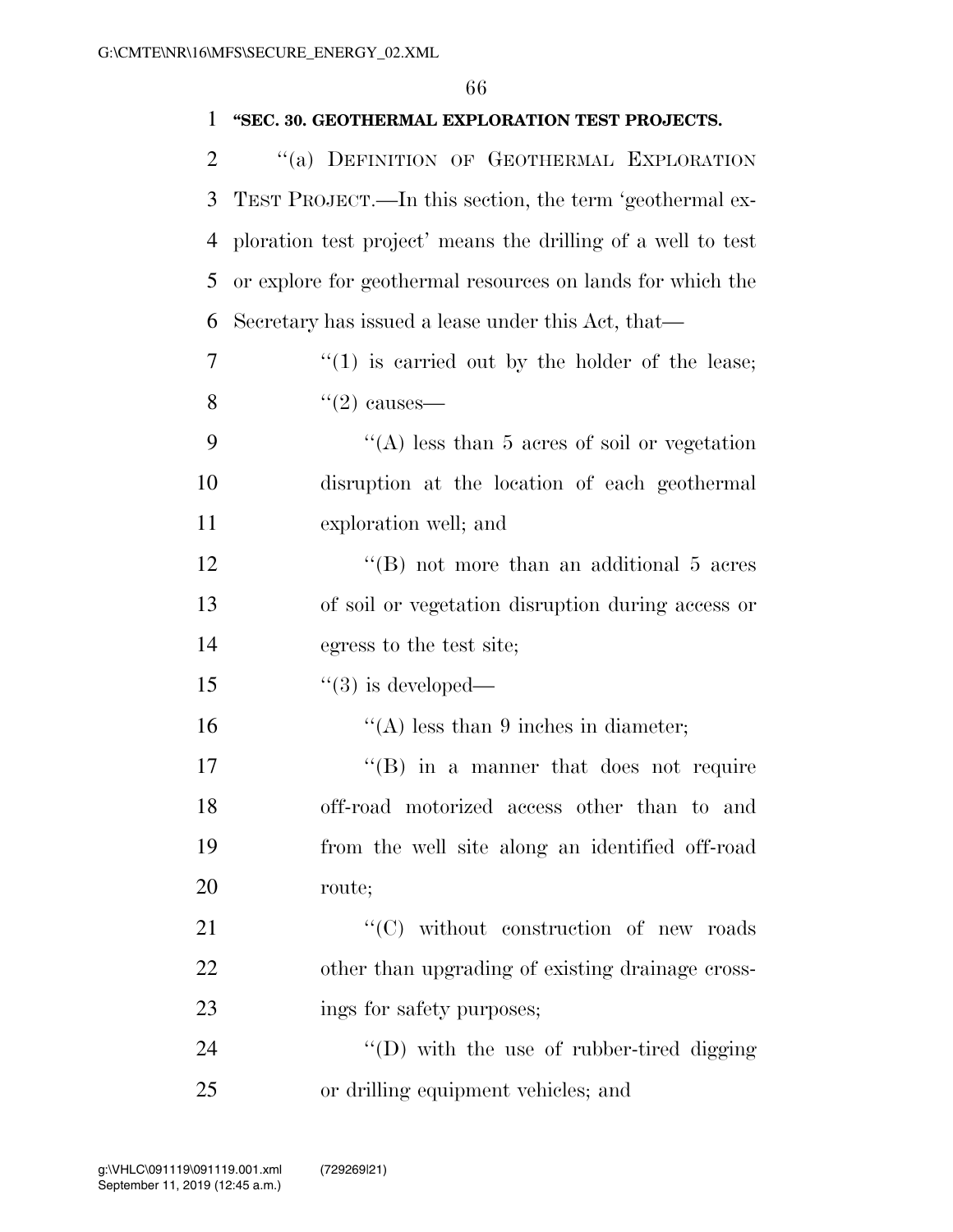1 ''(E) without the use of high-pressure well stimulation;

3 ''(4) is completed in less than 90 days, includ- ing the removal of any surface infrastructure from the site; and

 ''(5) requires the restoration of the project site within 3 years of the date of first exploration drilling to approximately the condition that existed at the time the project began, unless the site is subse- quently used as part of energy development under the lease.

12 "(b) CATEGORICAL EXCLUSION.—

13 "(1) IN GENERAL.—Unless extraordinary cir- cumstances exist, a project that the Secretary deter- mines under subsection (c) is a geothermal explo- ration test project shall be categorically excluded from the requirements for an environmental assess- ment or an environmental impact statement under the National Environmental Policy Act of 1969 (42 U.S.C. 4321 et seq.) or section 1508.4 of title 40, Code of Federal Regulations (or a successor regula-tion).

23 "(2) EXTRAORDINARY CIRCUMSTANCES DEFINI- TION.—In this subsection, the term 'extraordinary circumstances' has the same meaning given such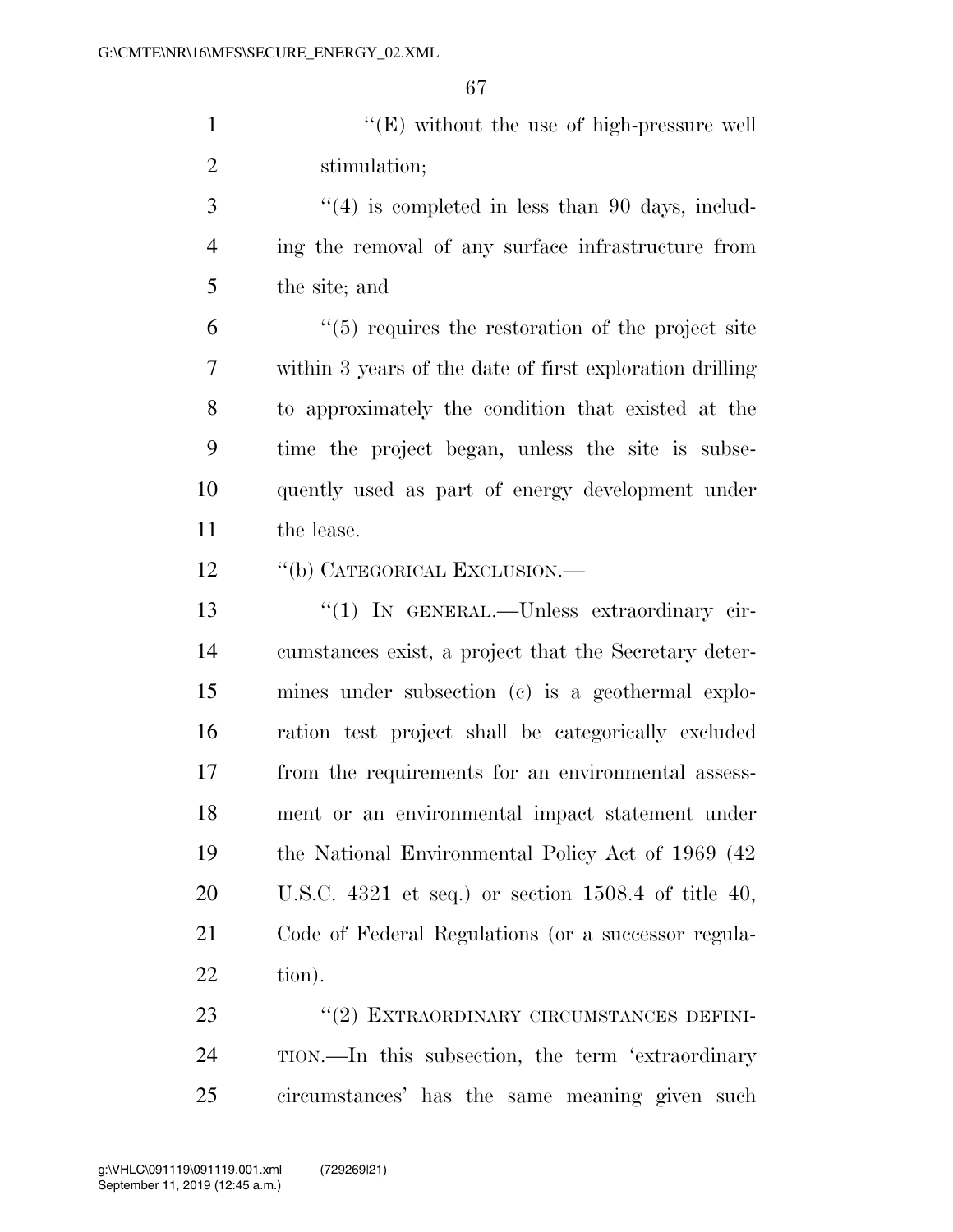term in the Department of the Interior Depart- mental Manual, 516 DM 2.3A(3) and 516 DM 2, Appendix 2 (or successor provisions).

"(c) PROCESS.—

5 "(1) REQUIREMENT TO PROVIDE NOTICE.—A leaseholder shall provide notice to the Secretary of the leaseholder's intent to carry out a geothermal ex- ploration test project at least 30 days before the date on which drilling under the project will begin. ''(2) REVIEW AND DETERMINATION.—Not later than 10 days after receipt of a notice of intent under paragraph (1), the Secretary shall, with re- spect to the project described in the notice of in-tent—

15  $\langle (A)$  determine if the project qualifies for a categorical exclusion under subsection (b); and

18 ''(B) notify the leaseholder of such deter-mination.

20 "(3) OPPORTUNITY TO REMEDY.—If the Sec-21 retary determines under paragraph  $(2)(A)$  that the project does not qualify for a categorical exclusion under subsection (b), the Secretary shall—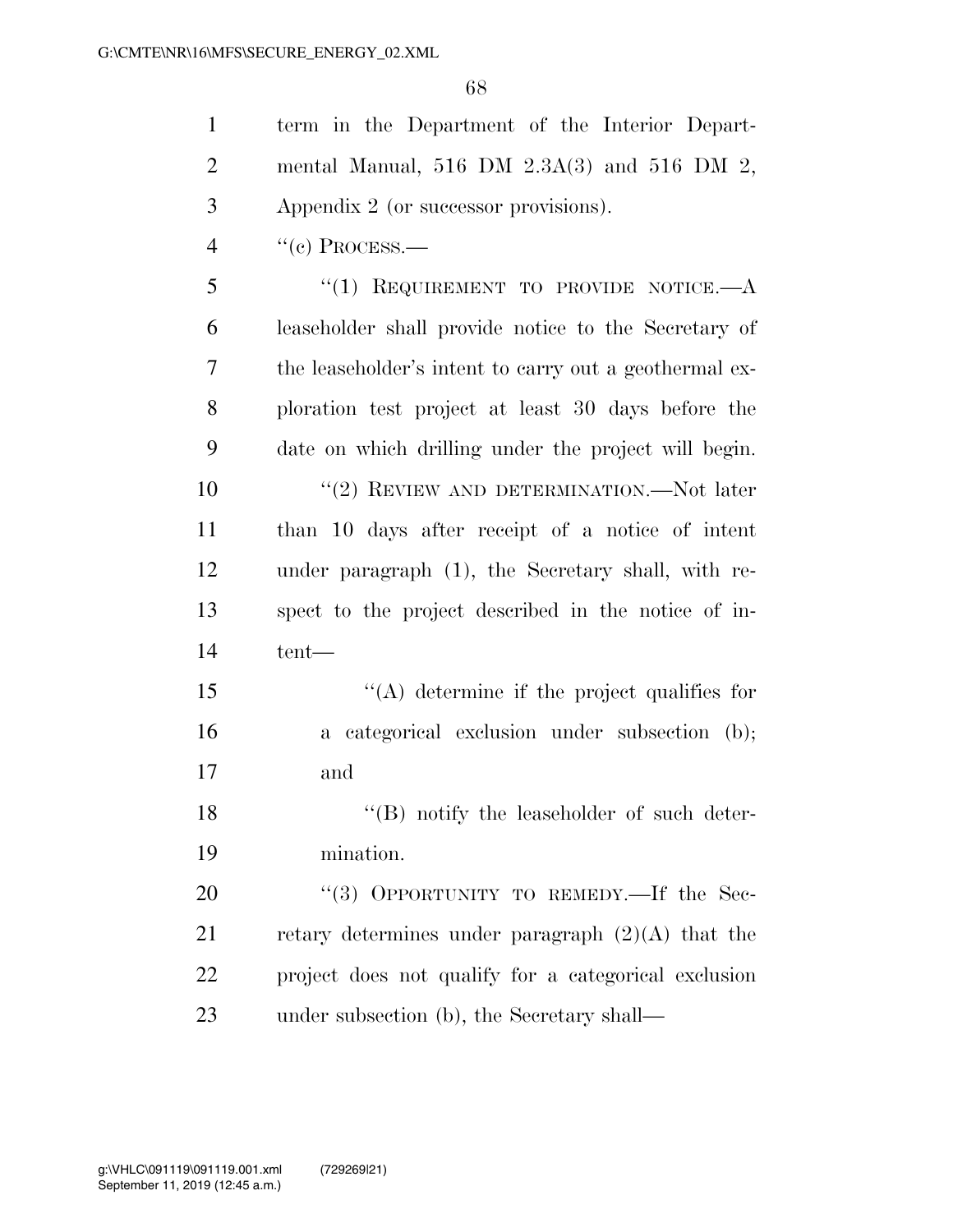| $\mathbf{1}$   | "(A) include in such notice clear and de-                          |
|----------------|--------------------------------------------------------------------|
| $\overline{2}$ | tailed findings on any deficiencies in the project                 |
| 3              | that resulted in such determination; and                           |
| $\overline{4}$ | $\lq\lq (B)$ allow the leaseholder to remedy any                   |
| 5              | such deficiencies and resubmit the notice of in-                   |
| 6              | tent under paragraph $(1)$ .".                                     |
| 7              | SEC. 303. FACILITATION OF COPRODUCTION OF GEO-                     |
| 8              | THERMAL ENERGY ON OIL AND GAS LEASES.                              |
| 9              | Section 4(b) of the Geothermal Steam Act of 1970                   |
| 10             | $(30 \text{ U.S.C. } 1003(b))$ is amended by adding at the end the |
| 11             | following:                                                         |
| 12             | "(4) LAND SUBJECT TO OIL AND GAS LEASE.                            |
| 13             | Land under an oil and gas lease issued pursuant to                 |
| 14             | the Mineral Leasing Act (30 U.S.C. 181 et seq.) or                 |
| 15             | the Mineral Leasing Act for Acquired Lands (30                     |
| 16             | U.S.C. 351 et seq.) that is subject to an approved                 |
| 17             | application for permit to drill and from which oil                 |
| 18             | and gas production is occurring may be available for               |
| 19             | noncompetitive leasing under subsection (c) by the                 |
| 20             | holder of the oil and gas lease—                                   |
| 21             | $\lq\lq$ on a determination that geothermal                        |
| 22             | energy will be produced from a well producing                      |
| 23             | or capable of producing oil and gas; and                           |
| 24             | $\lq\lq (B)$ in order to provide for the coproduc-                 |
| 25             | tion of geothermal energy with oil and gas.".                      |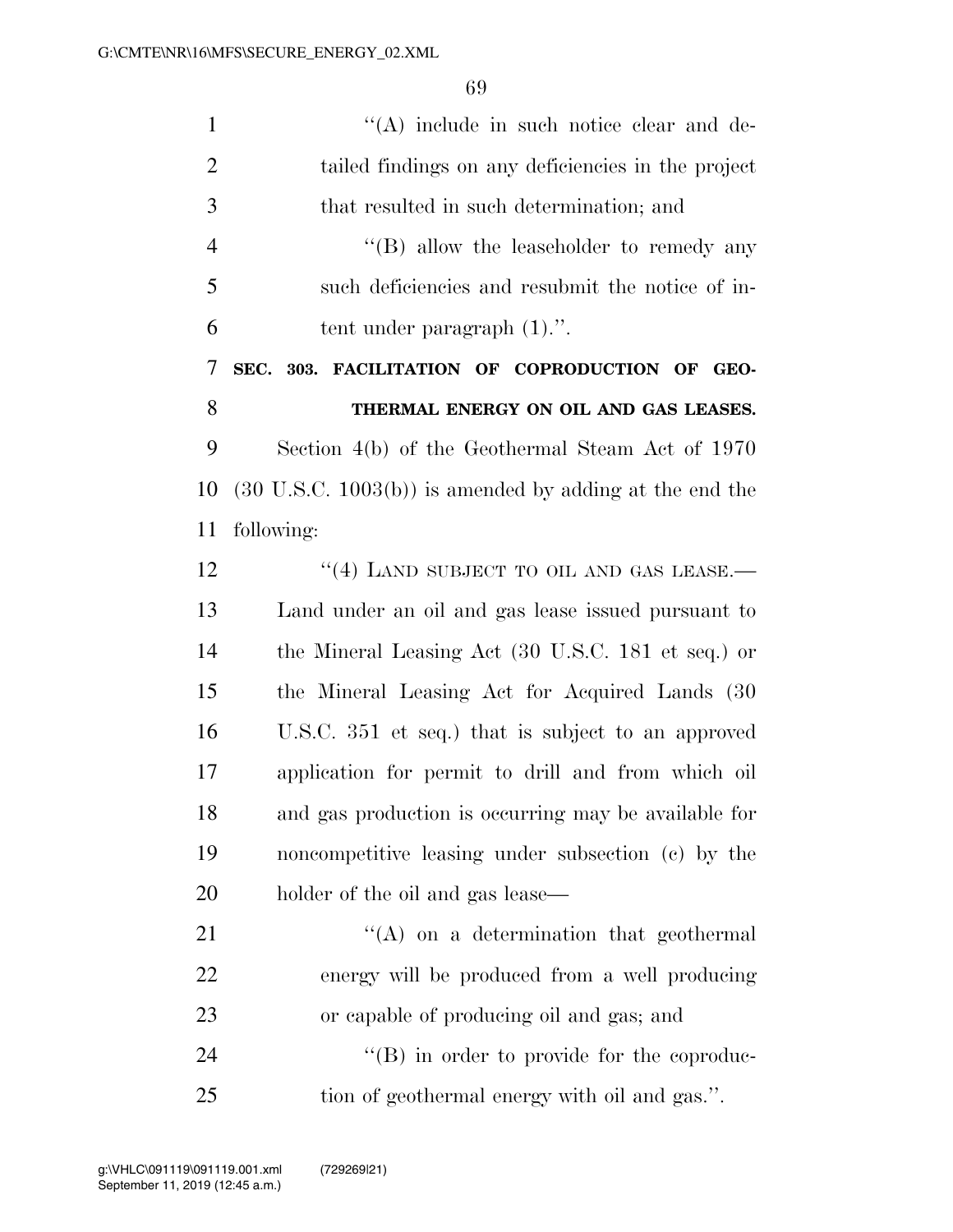# **SEC. 304. NONCOMPETITIVE LEASING OF ADJOINING AREAS FOR DEVELOPMENT OF GEOTHERMAL RESOURCES.**

 Section 4(b) of the Geothermal Steam Act of 1970 (30 U.S.C. 1003(b)) is further amended by adding at the end the following:

 $\frac{17}{7}$  ''(5) ADJOINING LAND.—

8 "(A) DEFINITIONS.—In this paragraph:

 ''(i) FAIR MARKET VALUE PER ACRE.—The term 'fair market value per acre' means a dollar amount per acre that—

13 ''(I) except as provided in this clause, shall be equal to the market value per acre (taking into account 16 the determination under subparagraph (B)(iii) regarding a valid discovery on the adjoining land) as determined by the Secretary under regulations issued 20 under this paragraph;

 $\langle (II) \rangle$  shall be determined by the Secretary with respect to a lease under this paragraph, by not later 24 than the end of the 180-day period beginning on the date the Secretary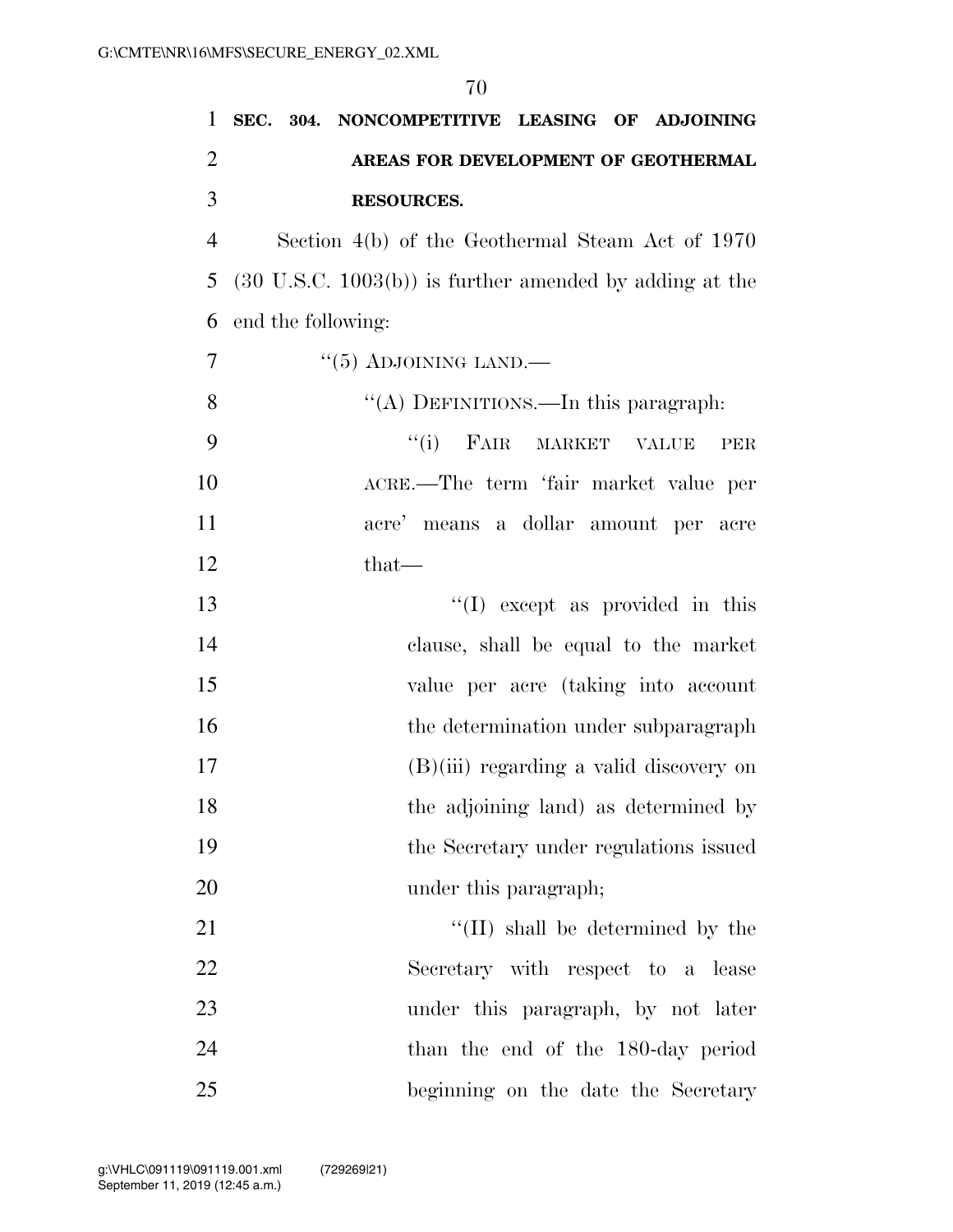| $\mathbf{1}$   | receives an application for the lease;        |
|----------------|-----------------------------------------------|
| $\overline{2}$ | and                                           |
| 3              | "(III) shall be not less than the             |
| $\overline{4}$ | greater of-                                   |
| 5              | $\cdot$ (aa) 4 times the median               |
| 6              | amount paid per acre for all land             |
| 7              | leased under this Act during the              |
| 8              | preceding year; or                            |
| 9              | $\lq(bb)$ \$50.                               |
| 10             | "(ii) INDUSTRY STANDARDS.—The                 |
| 11             | term 'industry standards' means the stand-    |
| 12             | ards by which a qualified geothermal pro-     |
| 13             | fessional assesses whether downhole<br>- or   |
| 14             | flowing temperature measurements with         |
| 15             | indications of permeability are sufficient to |
| 16             | produce energy from geothermal resources,     |
| 17             | as determined through flow or injection       |
| 18             | testing or measurement of lost circulation    |
| 19             | while drilling.                               |
| 20             | "(iii) QUALIFIED FEDERAL LAND.—               |
| 21             | The term 'qualified Federal land' means       |
| 22             | land that is otherwise available for leasing  |
| 23             | under this Act.                               |
| 24             | "(iv) QUALIFIED GEOTHERMAL PRO-               |
| 25             | FESSIONAL.—The term 'qualified geo-           |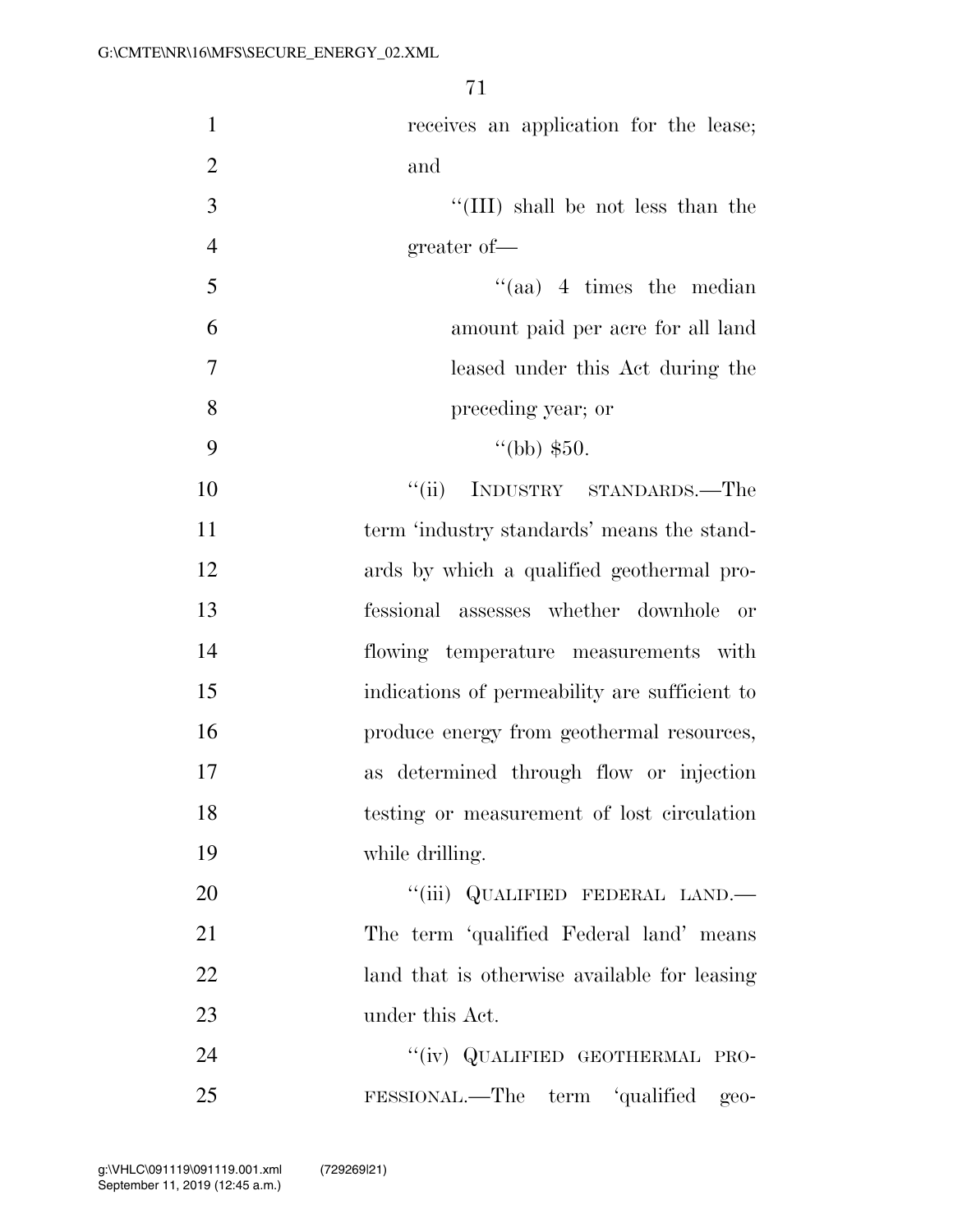| $\mathbf{1}$   | thermal professional' means an individual         |
|----------------|---------------------------------------------------|
| $\overline{2}$ | who is an engineer or geoscientist in good        |
| $\mathfrak{Z}$ | professional standing with at least 5 years       |
| $\overline{4}$ | of experience in geothermal exploration,          |
| 5              | development, or project assessment.               |
| 6              | "(v) QUALIFIED LESSEE.—The term                   |
| 7              | 'qualified lessee' means a person who may         |
| 8              | hold a geothermal lease under this Act (in-       |
| 9              | eluding applicable regulations).                  |
| 10             | "(vi) VALID DISCOVERY.—The term                   |
| 11             | 'valid discovery' means a discovery of a          |
| 12             | geothermal resource by a new or existing          |
| 13             | slim hole or production well, that exhibits       |
| 14             | downhole or flowing temperature measure-          |
| 15             | ments with indications of permeability that       |
| 16             | are sufficient to meet industry standards.        |
| 17             | "(B) AUTHORITY.—An area of qualified              |
| 18             | Federal land that adjoins other land for which    |
| 19             | a qualified lessee holds a legal right to develop |
| 20             | geothermal resources may be available for a       |
| 21             | noncompetitive lease under this section to the    |
| 22             | qualified lessee at the fair market value per     |
| 23             | acre, if—                                         |
| 24             | "(i) the area of qualified Federal                |
| 25             | $land-$                                           |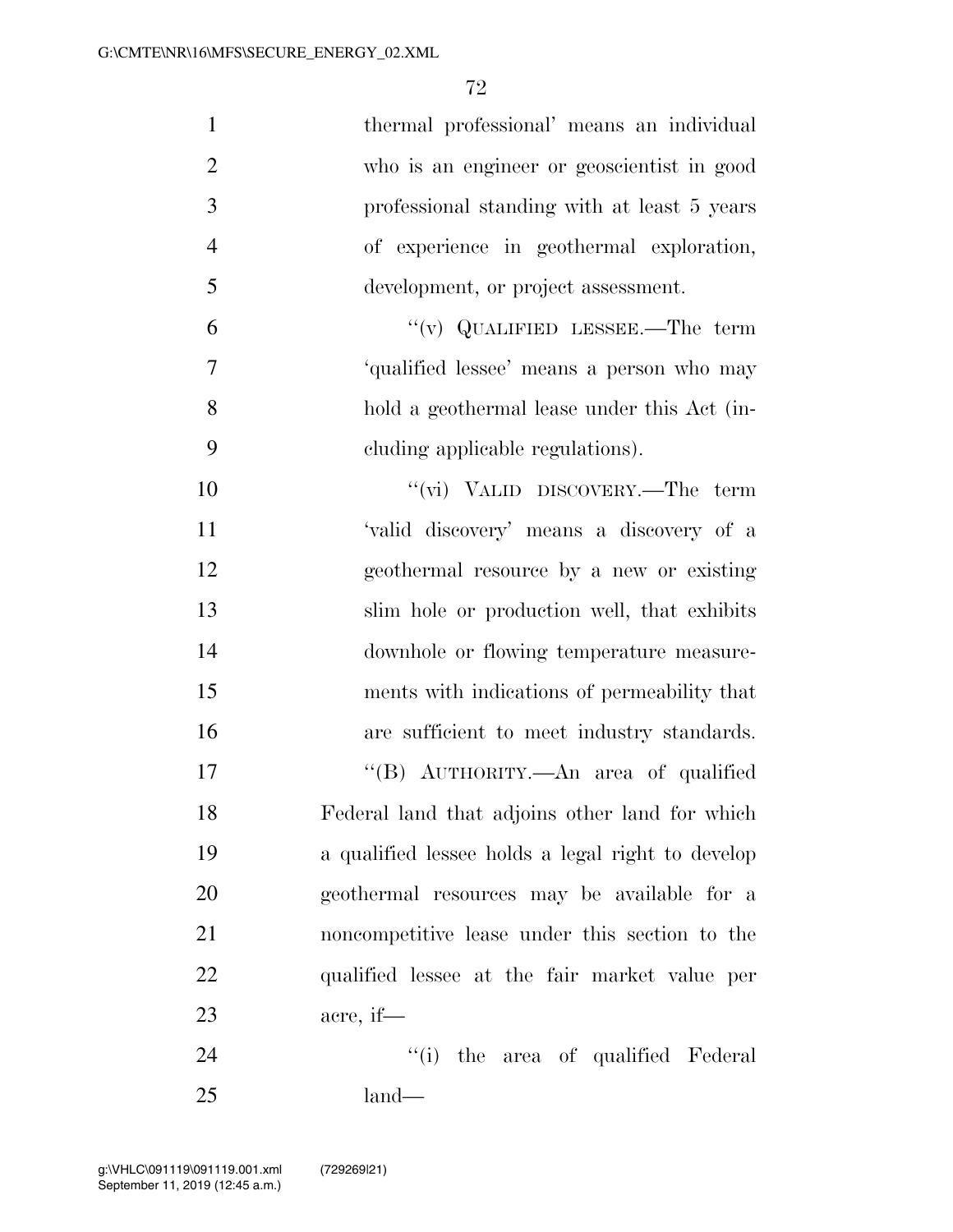| $\mathbf{1}$   | "(I) consists of not less than 1            |
|----------------|---------------------------------------------|
| $\overline{2}$ | acre and not more than 640 acres;           |
| 3              | and                                         |
| $\overline{4}$ | "(II) is not already leased under           |
| 5              | this Act or nominated to be leased          |
| 6              | under subsection $(a)$ ;                    |
| 7              | "(ii) the qualified lessee has not pre-     |
| 8              | viously received a noncompetitive lease     |
| 9              | under this paragraph in connection with     |
| 10             | the valid discovery for which data has been |
| 11             | submitted under clause $(iii)(I)$ ; and     |
| 12             | "(iii) sufficient geological and other      |
| 13             | technical data prepared by a qualified geo- |
| 14             | thermal professional has been submitted by  |
| 15             | the qualified lessee to the applicable Fed- |
| 16             | eral land management agency that would      |
| 17             | lead individuals who are experienced in the |
| 18             | subject matter to believe that—             |
| 19             | $\lq\lq$ (I) there is a valid discovery of  |
| 20             | geothermal resources on the land for        |
| 21             | which the qualified lessee holds the        |
| 22             | legal right to develop geothermal re-       |
| 23             | sources; and                                |
| 24             | "(II) that geothermal feature ex-           |
| 25             | tends into the adjoining areas.             |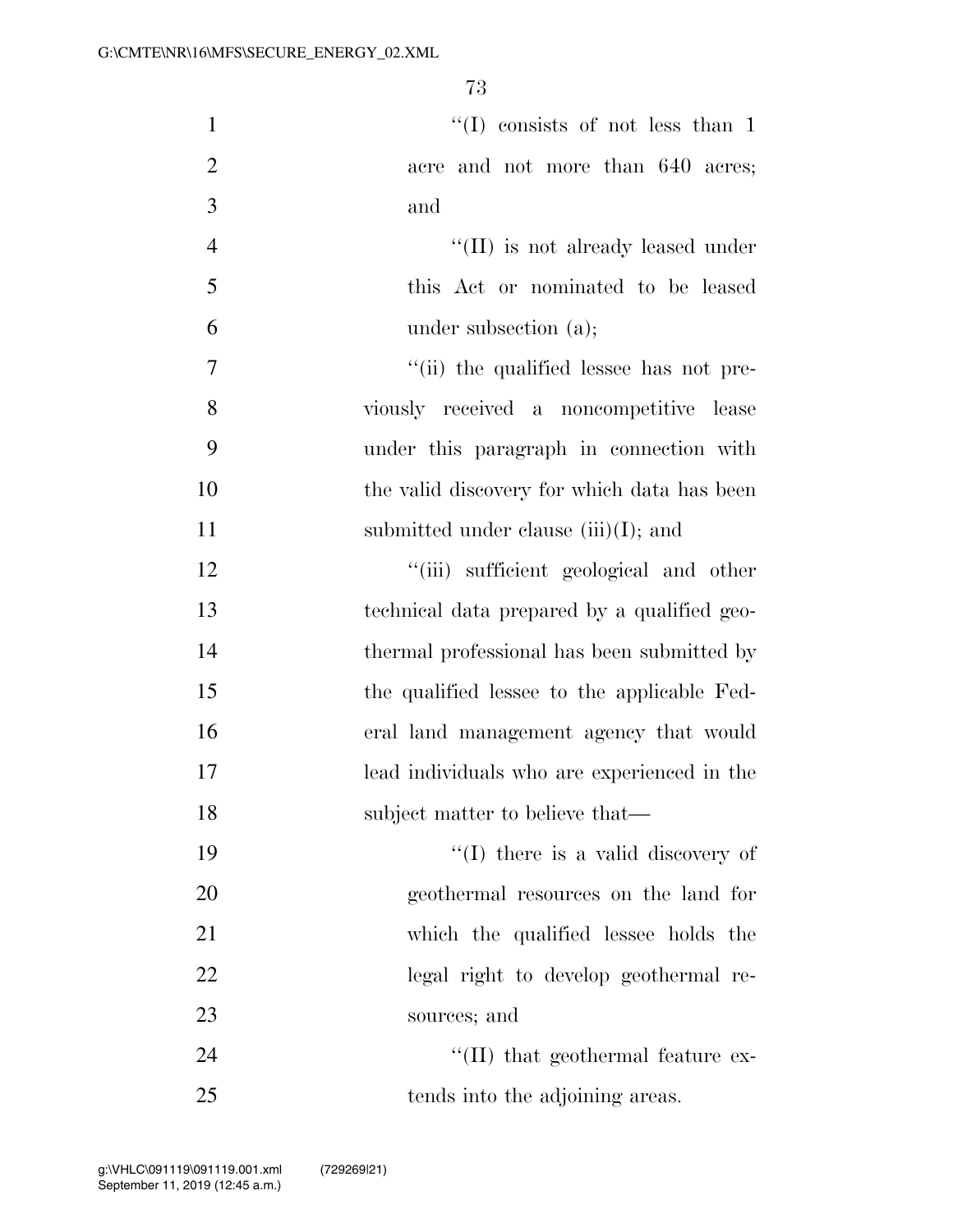| $\mathbf{1}$   | "(C) DETERMINATION OF FAIR MARKET               |
|----------------|-------------------------------------------------|
| $\overline{2}$ | VALUE.                                          |
| 3              | "(i) IN GENERAL.—The Secretary                  |
| $\overline{4}$ | shall—                                          |
| 5              | $\lq\lq$ (I) publish a notice of any re-        |
| 6              | quest to lease land under this para-            |
| $\overline{7}$ | graph;                                          |
| 8              | $\lq\lq(\text{II})$ determine fair market value |
| 9              | for purposes of this paragraph in ac-           |
| 10             | cordance with procedures for making             |
| 11             | those determinations that are estab-            |
| 12             | lished by regulations issued by the             |
| 13             | Secretary;                                      |
| 14             | "(III) provide to a qualified les-              |
| 15             | see and publish, with an opportunity            |
| 16             | for public comment for a period of 30           |
| 17             | days, any proposed determination                |
| 18             | under this subparagraph of the fair             |
| 19             | market value of an area that the                |
| 20             | qualified lessee seeks to lease under           |
| 21             | this paragraph; and                             |
| 22             | $\lq\lq$ (IV) provide to the qualified les-     |
| 23             | see and any adversely affected party            |
| 24             | the opportunity to appeal the final de-         |
| 25             | termination of fair market value in an          |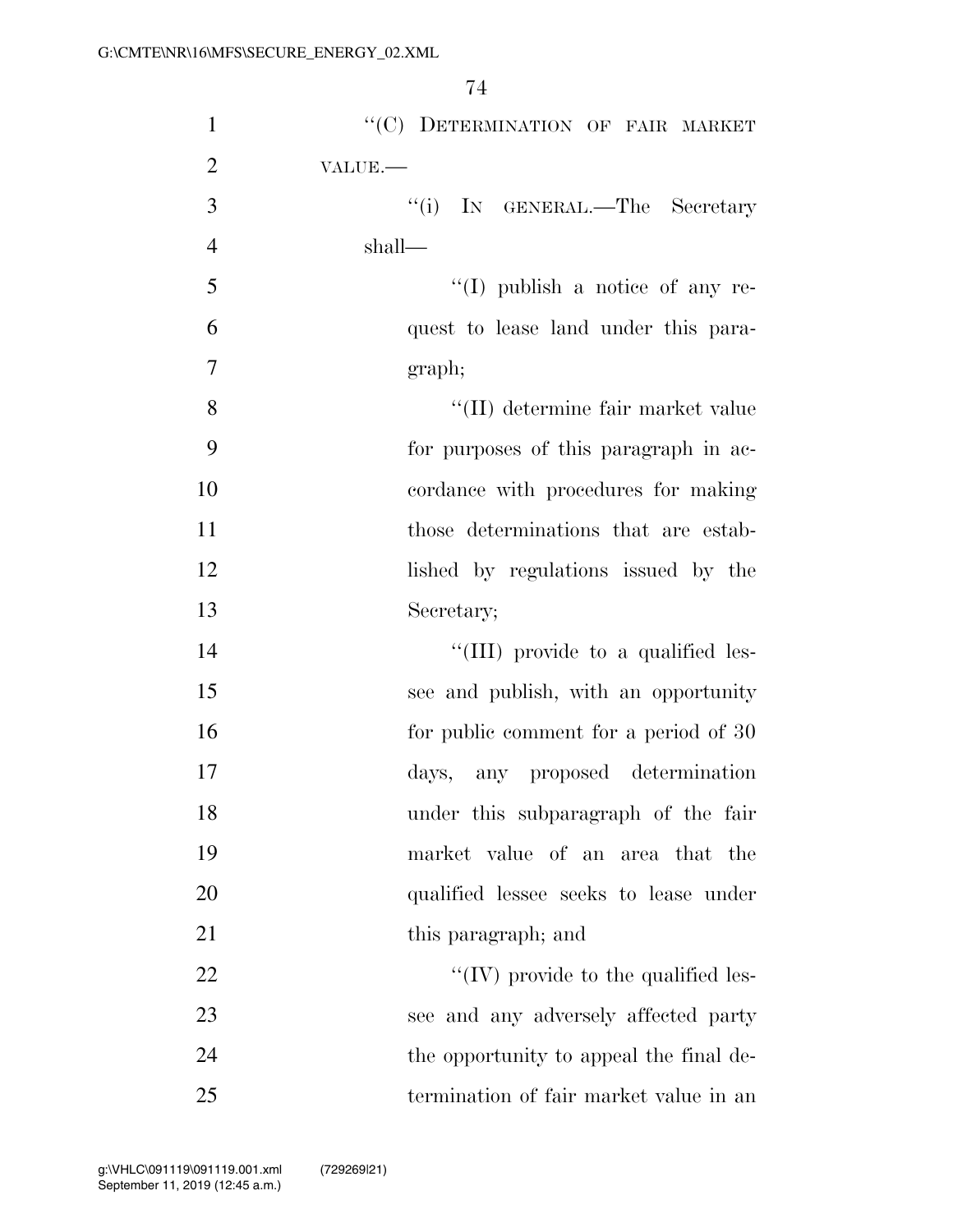| $\mathbf{1}$   | administrative proceeding before the                |
|----------------|-----------------------------------------------------|
| $\overline{2}$ | applicable Federal land management                  |
| 3              | agency, in accordance with applicable               |
| $\overline{4}$ | law (including regulations).                        |
| 5              | "(ii) LIMITATION ON NOMINATION.-                    |
| 6              | After publication of a notice of request to         |
| $\overline{7}$ | lease land under this paragraph, the Sec-           |
| 8              | retary may not accept under subsection (a)          |
| 9              | any nomination of the land for leasing un-          |
| 10             | less the request has been denied or with-           |
| 11             | drawn.                                              |
| 12             | "(iii) ANNUAL RENTAL.-For pur-                      |
| 13             | poses of section $5(a)(3)$ , a lease awarded        |
| 14             | under this paragraph shall be considered a          |
| 15             | lease awarded in a competitive lease sale.          |
| 16             | "(D) REGULATIONS.—Not later than $270\,$            |
| 17             | days after the date of enactment of this para-      |
| 18             | graph, the Secretary shall issue regulations to     |
| 19             | carry out this paragraph.".                         |
| 20             | SEC. 305. APPLICATION OF OUTER CONTINENTAL SHELF    |
| 21             | LANDS ACT WITH RESPECT TO TERRITORIES               |
| 22             | OF THE UNITED STATES.                               |
| 23             | (a) IN GENERAL.—Section 2 of the Outer Conti-       |
| 24             |                                                     |
|                | nental Shelf Lands Act (43 U.S.C. 1331) is amended— |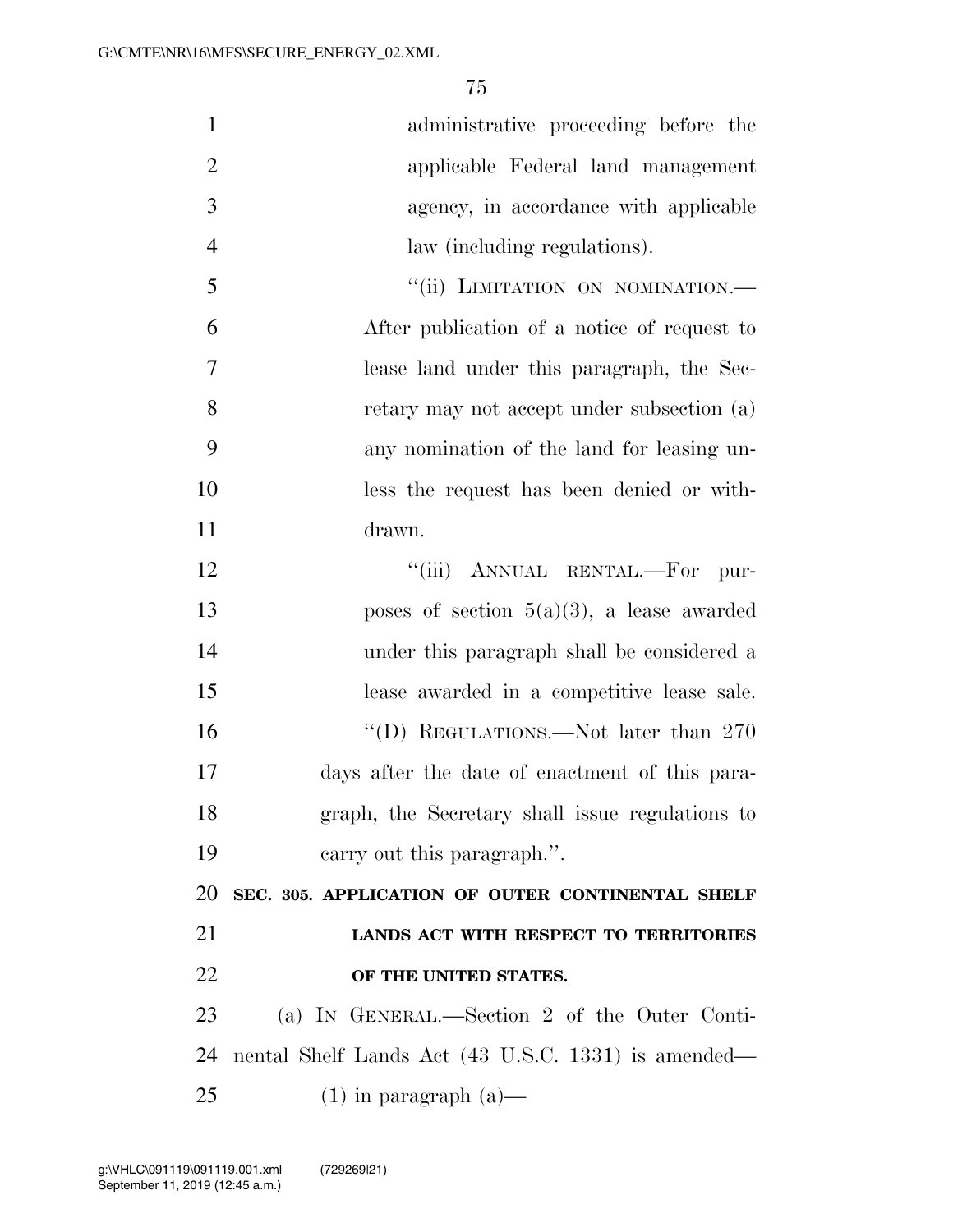| $\mathbf{1}$   | $(A)$ by inserting after "control" the fol-                |
|----------------|------------------------------------------------------------|
| $\overline{2}$ | lowing: "or lying within the exclusive economic            |
| 3              | zone of the United States and the outer Conti-             |
| $\overline{4}$ | nental Shelf adjacent to any territory or posses-          |
| 5              | sion of the United States"; and                            |
| 6              | (B) by adding at the end before the semi-                  |
| 7              | colon the following: ", except that such term              |
| 8              | shall not include any area conveyed by Congress            |
| 9              | to a territorial government for administration";           |
| 10             | $(2)$ in paragraph $(p)$ , by striking "and" after         |
| 11             | the semicolon at the end;                                  |
| 12             | $(3)$ in paragraph $(q)$ , by striking the period at       |
| 13             | the end and inserting "; and"; and                         |
| 14             | (4) by adding at the end the following:                    |
| 15             | "(r) The term 'State' includes each territory of the       |
| 16             | United States.".                                           |
| 17             | (b) EXCLUSIONS.—Section 18 of the Outer Conti-             |
| 18             | nental Shelf Lands Act (43 U.S.C. 1344) is amended by      |
| 19             | adding at the end the following:                           |
| 20             | "(i) This section shall not apply to the scheduling of     |
| 21             | lease sales in the outer Continental Shelf adjacent to the |
| 22             | territories and possessions of the United States.".        |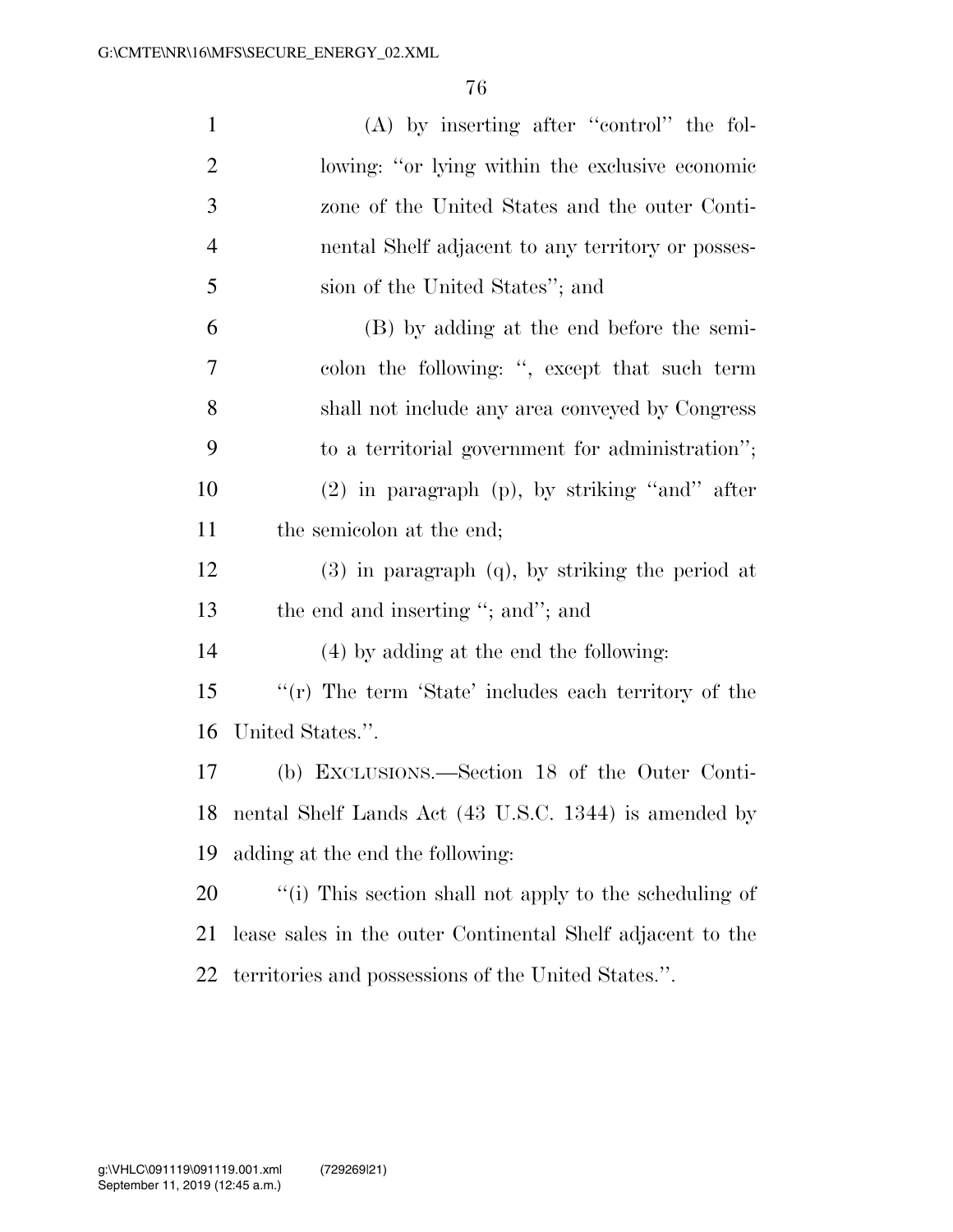|                | 77                                                          |
|----------------|-------------------------------------------------------------|
| 1              | SEC. 306. DISPOSITION OF REVENUES WITH RESPECT TO           |
| $\overline{2}$ | TERRITORIES OF THE UNITED STATES.                           |
| 3              | Section 9 of the Outer Continental Shelf Lands Act          |
| 4              | $(43 \text{ U.S.C. } 1338)$ is amended—                     |
| 5              | (1) by striking "All rentals" and inserting the             |
| 6              | following:                                                  |
| $\tau$         | "(a) IN GENERAL.—Except as otherwise provided in            |
| 8              | law, all rentals"; and                                      |
| 9              | $(2)$ by adding at the end the following:                   |
| 10             | "(b) DISPOSITION OF REVENUES TO TERRITORIES                 |
| 11             | OF THE UNITED STATES.—Of the rentals, royalties, and        |
| 12             | other sums paid to the Secretary under this Act from a      |
| 13             | lease for an area of land on the outer Continental Shelf    |
| 14             | adjacent to a territory and lying within the exclusive eco- |
| 15             | nomic zone of the United States pertaining to such terri-   |
| 16             | tory, and not otherwise obligated or appropriated—          |
| 17             | $\lq(1)$ 50 percent shall be deposited in the Treas-        |
| 18             | ury and credited to miscellaneous receipts;                 |
| 19             | $(2)$ 12.5 percent shall be deposited in the                |
| 20             | Coral Reef Conservation Fund established under              |
| 21             | section 211 of the Coral Reef Conservation Act of           |
| 22             | $2000$ ; and                                                |
| 23             | $(3)$ 37.5 percent shall be disbursed to terri-             |
| 24             | tories of the United States in an amount for each           |
| 25             | territory (based on a formula established by the Sec-       |
| 26             | retary by regulation) that is inversely proportional to     |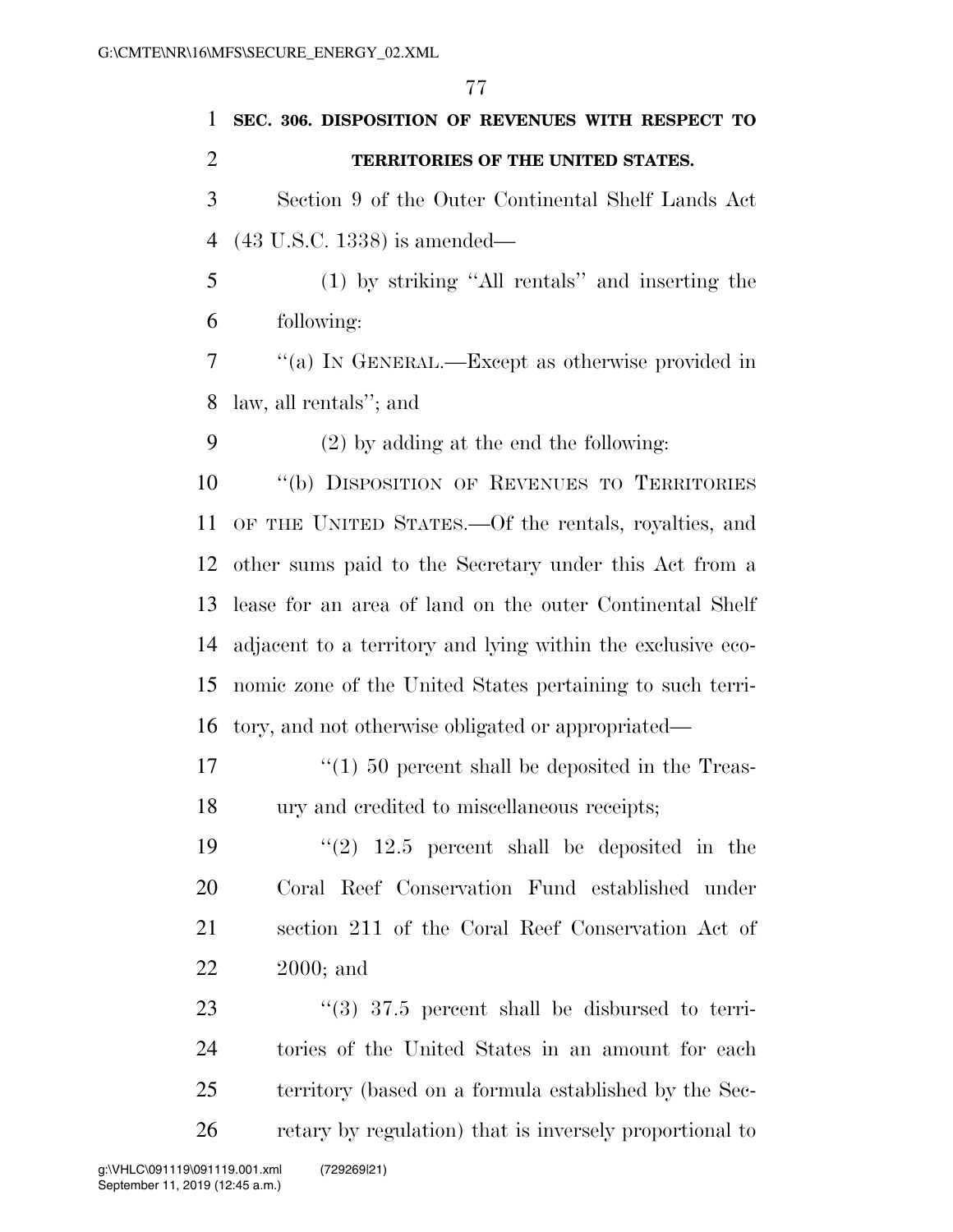the respective distance between the point on the coastline of the territory that is closest to the geo- graphic center of the applicable leased tract and the geographic center of the leased tract.''.

### **SEC. 307. WIND LEASE SALES FOR AREAS OF OUTER CONTI-NENTAL SHELF.**

 (a) CONDITIONAL WIND LEASE SALES IN TERRI- TORIES OF THE UNITED STATES.—The Outer Continental Shelf Lands Act (43 U.S.C. 1331 et seq.) is amended by adding at the end the following:

### **''SEC. 33. WIND LEASE SALES FOR AREAS OF OUTER CONTI-NENTAL SHELF.**

 ''(a) AUTHORIZATION.—The Secretary may conduct wind lease sales on the outer Continental Shelf.

 ''(b) WIND LEASE SALE PROCEDURE.—Any wind lease sale conducted under this section shall be considered a lease under section 8(p).

18 "(c) WIND LEASE SALES OFF COASTS OF TERRI-TORIES OF THE UNITED STATES.—

20 "(1) STUDY ON FEASIBILITY OF CONDUCTING WIND LEASE SALES.—

22 "'(A) In GENERAL.—The Secretary shall conduct a study on the feasibility, including the technological and long-term economic feasibility, of conducting wind lease sales on an area of the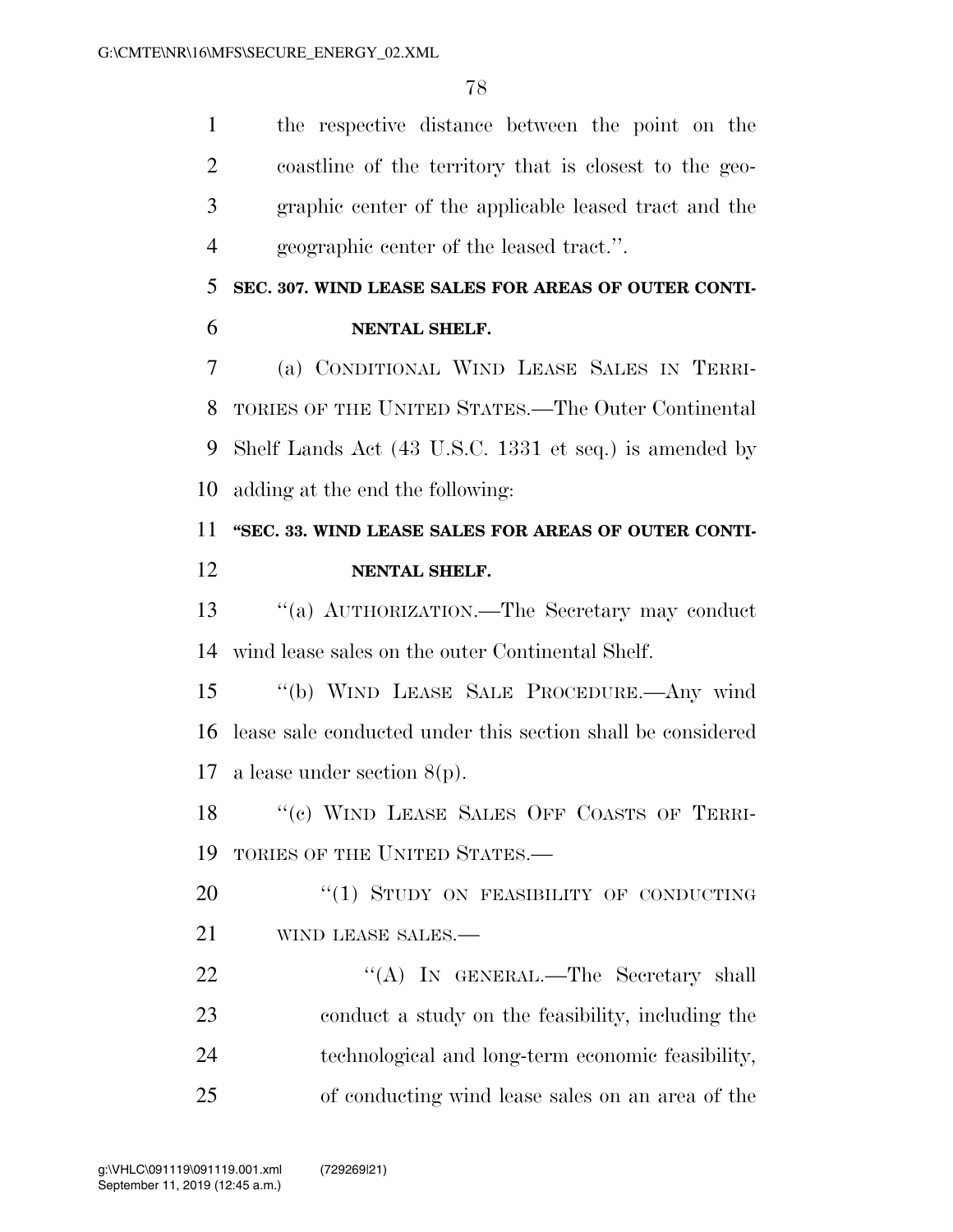| $\mathbf{1}$   | outer Continental Shelf within the territorial ju- |
|----------------|----------------------------------------------------|
| $\overline{2}$ | risdiction of American Samoa, Guam,<br>the         |
| 3              | Northern Mariana Islands, Puerto Rico, and         |
| $\overline{4}$ | the Virgin Islands of the United States.           |
| 5              | "(B) CONSULTATION.—In conducting the               |
| 6              | study required in paragraph (A), the Secretary     |
| 7              | shall consult—                                     |
| 8              | "(i) the National Renewable Energy                 |
| 9              | Laboratory of the Department of Energy;            |
| 10             | and                                                |
| 11             | "(ii) the Governor of each of Amer-                |
| 12             | ican Samoa, Guam, the Northern Mariana             |
| 13             | Islands, Puerto Rico, and the Virgin Is-           |
| 14             | lands of the United States.                        |
| 15             | "(C) PUBLICATION.—The study required               |
| 16             | in paragraph $(A)$ shall be published in the Fed-  |
| 17             | eral Register for public comment for not fewer     |
| 18             | than 60 days.                                      |
| 19             | "(D) SUBMISSION OF RESULTS.—Not later              |
| 20             | than 18 months after the date of the enactment     |
| 21             | of this section, the Secretary shall submit the    |
| 22             | results of the study conducted under subpara-      |
| 23             | $graph(A)$ to:                                     |
| 24             | "(i) the Committee on Energy and                   |
| 25             | Natural Resources of the Senate;                   |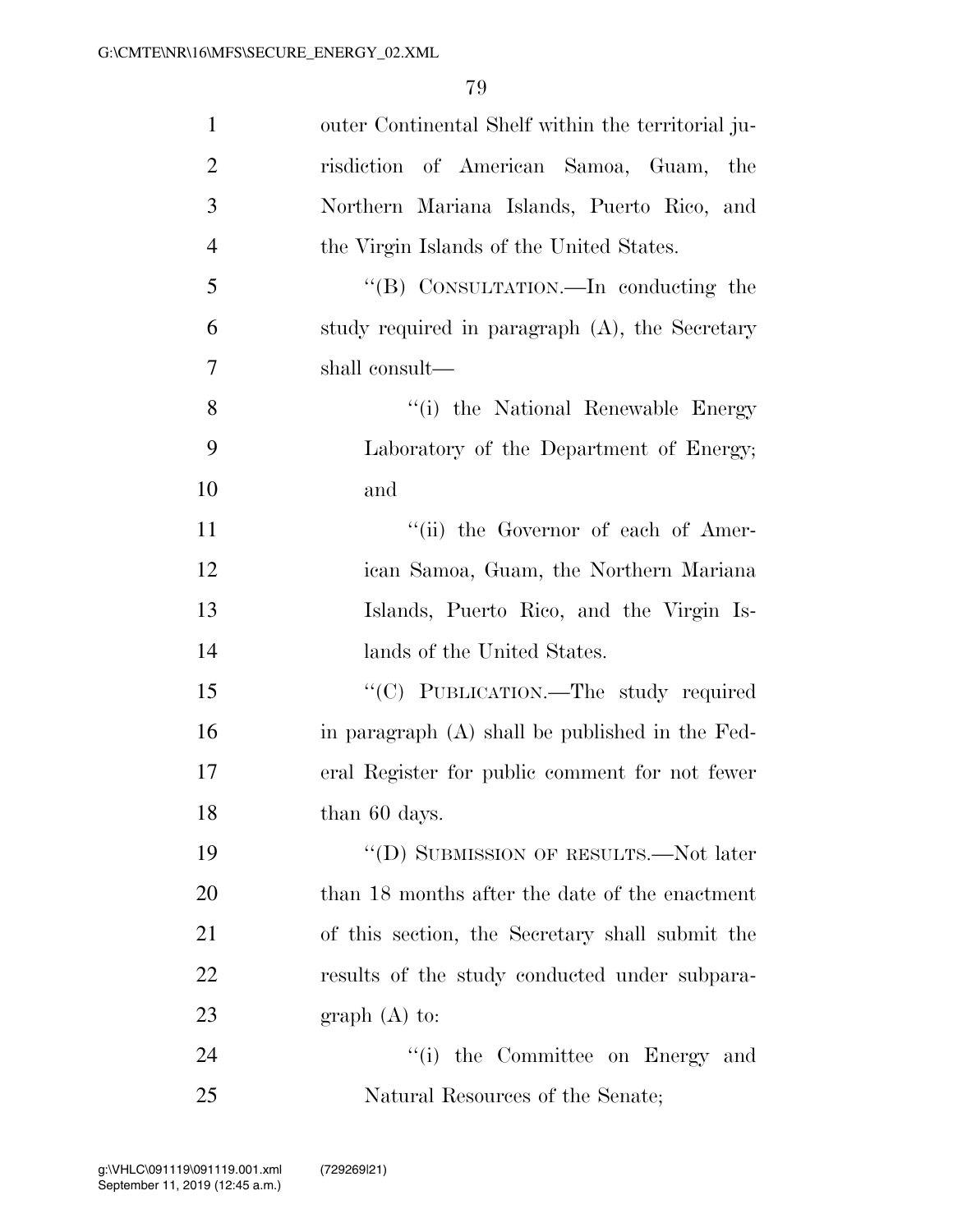1 ''(ii) the Committee on Natural Re-2 sources of the House of Representatives; and

 ''(iii) each of the delegates or resident commissioner to the House of Representa- tives from American Samoa, Guam, the Northern Mariana Islands, Puerto Rico, and the Virgin Islands of the United States, respectively.

10 "'(E) PUBLIC AVAILABILITY.—The study required under subparagraph (A) and results submitted under subparagraph (C) shall be made readily available on a public Government internet website.

15 "(2) CALL FOR INFORMATION AND NOMINA- TIONS.—The Secretary shall issue a call for informa- tion and nominations for proposed wind lease sales 18 for areas determined to be feasible under the study conducted under paragraph (1).

20 "(3) CONDITIONAL WIND LEASE SALES.—

21 "(A) In GENERAL.—For each territory, 22 the Secretary shall conduct not less than 1 wind lease sale on an area of the outer Continental Shelf within the territorial jurisdiction of such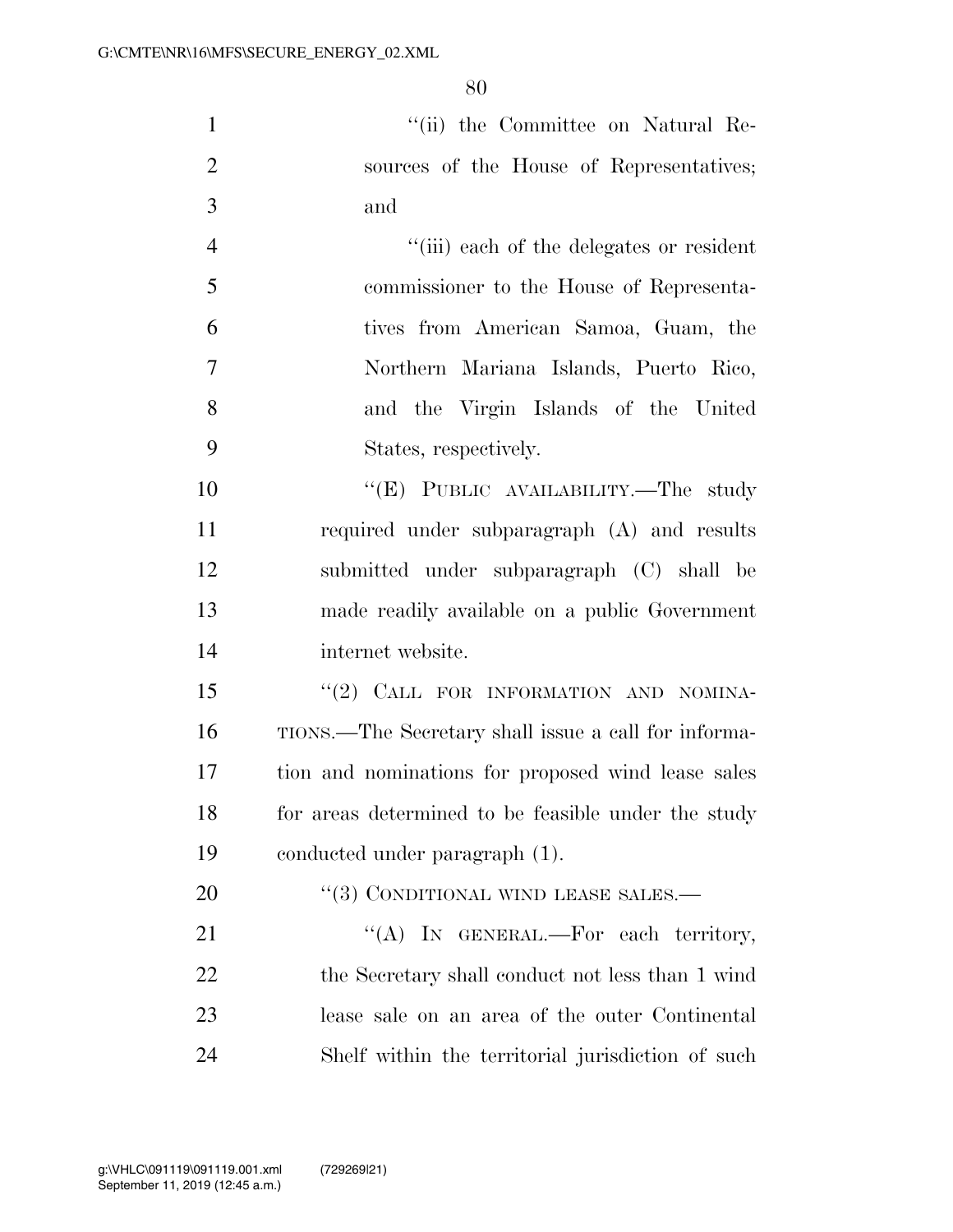| $\mathbf{1}$   | territory that meets each of the following cri-    |
|----------------|----------------------------------------------------|
| $\overline{2}$ | teria:                                             |
| 3              | "(i) The study required under para-                |
| $\overline{4}$ | graph $(1)(A)$ concluded that a wind lease         |
| 5              | sale on the area is feasible.                      |
| 6              | "(ii) The Secretary has determined                 |
| $\overline{7}$ | that the call for information has generated        |
| 8              | sufficient interest for the area.                  |
| 9              | "(iii) The Secretary has consulted                 |
| 10             | with the Secretary of Defense regarding            |
| 11             | such a sale.                                       |
| 12             | "(iv) The Secretary has consulted                  |
| 13             | with the Governor of the territory regard-         |
| 14             | ing the suitability of the area for wind en-       |
| 15             | ergy development.                                  |
| 16             | "(B) EXCEPTION.—If no area of the outer            |
| 17             | Continental Shelf within the territorial jurisdic- |
| 18             | tion of a territory meets each of the criteria in  |
| 19             | clauses (i) through (iii) of subparagraph (A),     |
| 20             | the requirement under subparagraph (A) shall       |
| 21             | not apply to such territory.".                     |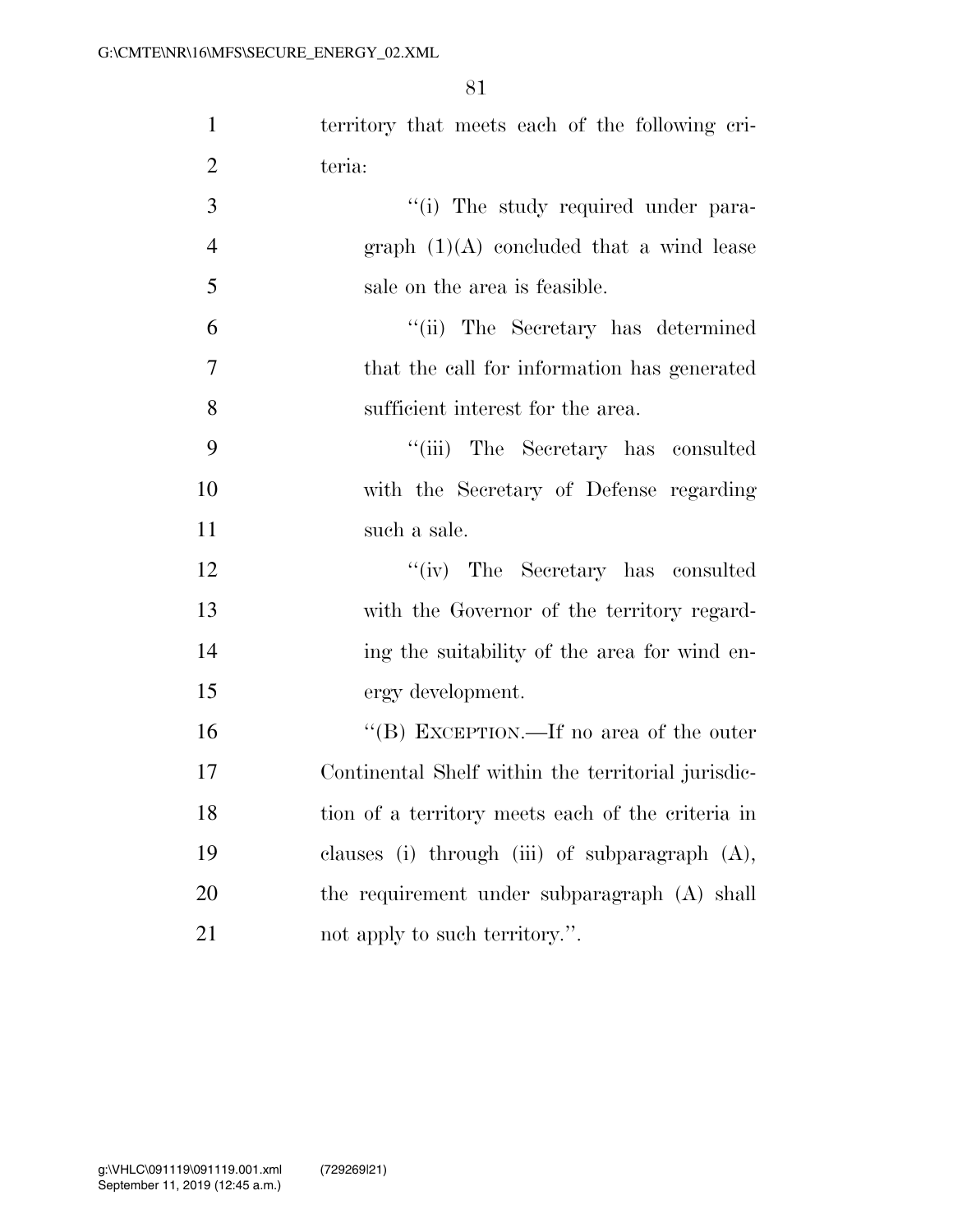# **SEC. 308. ESTABLISHMENT OF CORAL REEF CONSERVA-TION FUND.**

 (a) IN GENERAL.—The Coral Reef Conservation Act of 2000 (16 U.S.C. 6401 et seq.) is amended by adding at the end the following:

#### **''SEC. 211. CORAL REEF CONSERVATION FUND.**

 ''(a) ESTABLISHMENT.—There is established in the Treasury the Coral Reef Conservation Fund, hereafter re-ferred to as the Fund.

 ''(b) DEPOSITS.—For each fiscal year, there shall be deposited in the Fund the portion of such revenues due 12 and payable to the United States under subsection  $(b)(2)$  of section 9 of the Outer Continental Shelf Lands Act (43 U.S.C. 1338).

 ''(c) USES.—Amounts deposited in the Fund under this section and appropriated to the Secretary of Com- merce under subsection (f) shall be used by the Secretary of Commerce to carry out the Coral Reef Conservation Act of 2000 (16 U.S.C. 6401 et seq.), with priority given to carrying out sections 204 and 206 of such Act (16 U.S.C. 6403 and 6405).

22 ''(d) AVAILABILITY.—Amounts deposited in the Fund shall remain in the Fund until appropriated by Congress. ''(e) REPORTING.—The President shall include with the proposed budget for the United States Government submitted to Congress for a fiscal year a comprehensive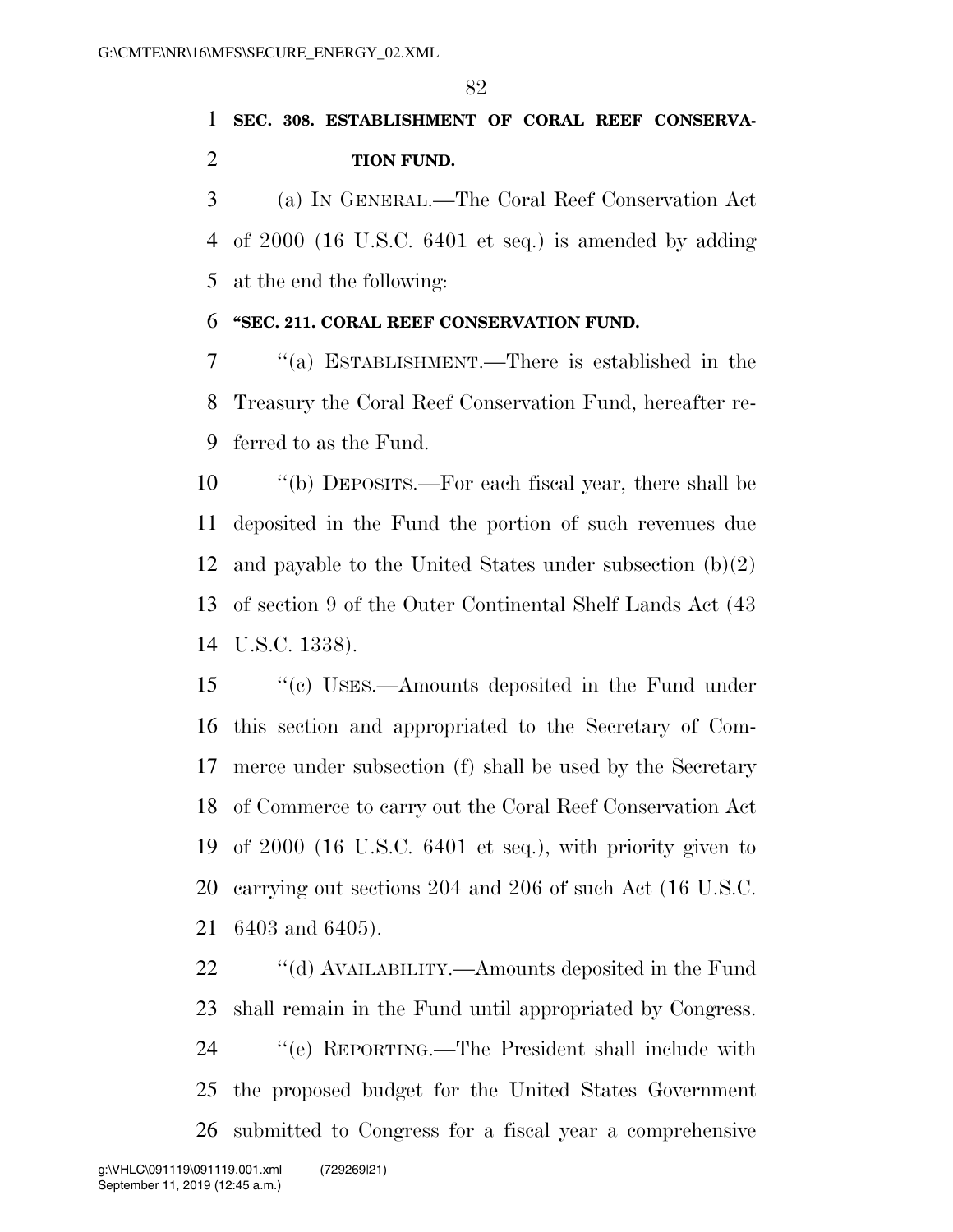statement of deposits into the Fund during the previous fiscal year and estimated requirements during the fol-lowing fiscal year for appropriations from the Fund.

 ''(f) AUTHORIZATION OF APPROPRIATIONS.—There are authorized to be appropriated from the Fund to the Secretary of Commerce, an amount equal to the amount deposited in the Fund in the previous fiscal year.

8 "(g) NO LIMITATION.—Appropriations from the Fund pursuant to this section may be made without fiscal year limitation.''.

 (b) RENAMING OF EXISTING FUND.—Section 205 of the Coral Reef Conservation Act of 2000 (16 U.S.C. 6404) is amended—

 (1) in the heading, by striking ''**CORAL REEF CONSERVATION FUND**'' and inserting ''**CORAL REEF PUBLIC-PRIVATE PARTNERSHIP**'';

17 (2) in subsection  $(a)$ —

 (A) in the subsection heading, by striking ''FUND'' and inserting ''PUBLIC-PRIVATE PARTNERSHIP''; and

 (B) by striking '', hereafter referred to as 22 the Fund,"; and

 (3) in subsection (b), by striking ''Fund'' and inserting ''separate interest bearing account''.